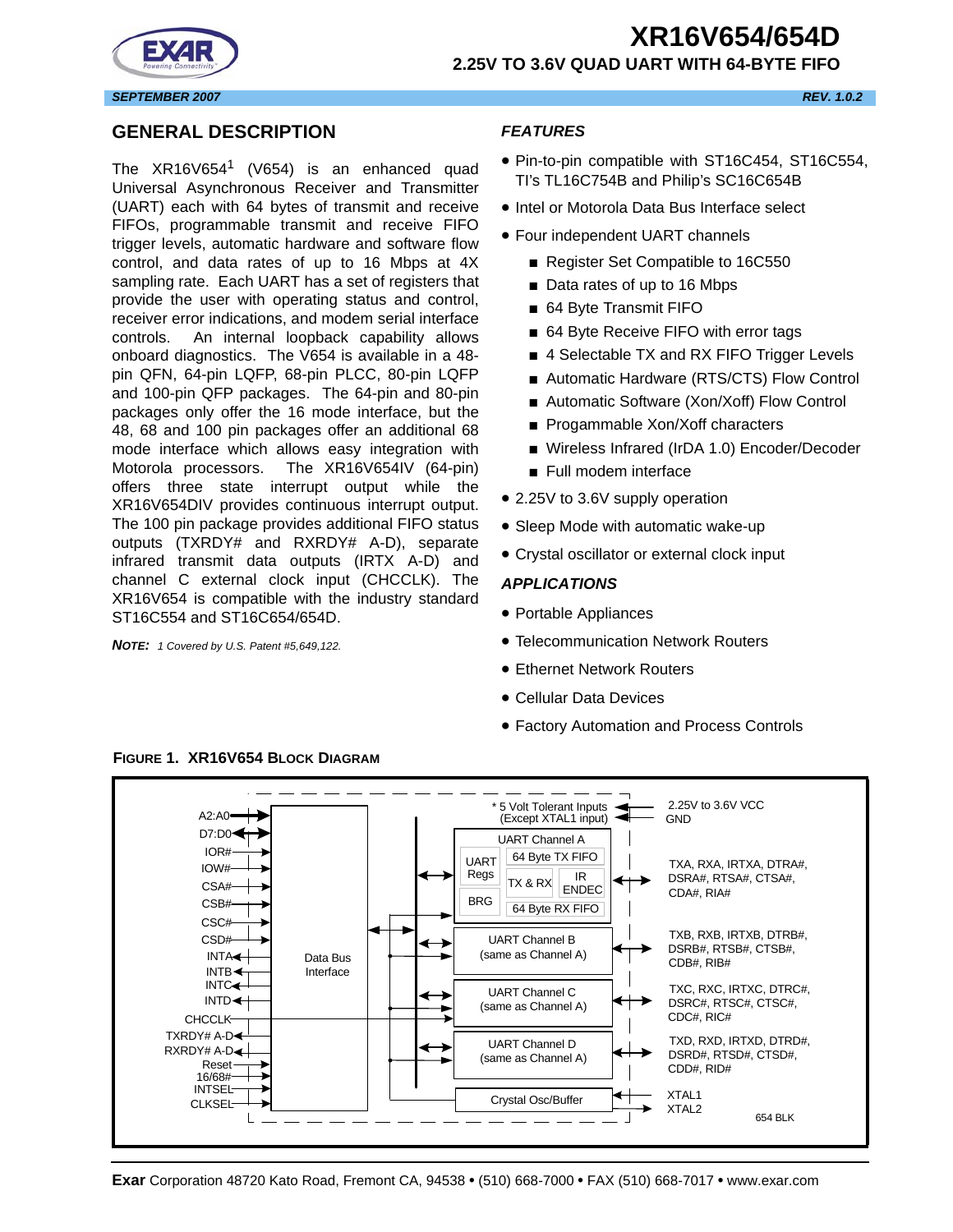

#### **2.25V TO 3.6V QUAD UART WITH 64-BYTE FIFO** *REV. 1.0.2*

#### <span id="page-1-0"></span>**FIGURE 2. PIN OUT ASSIGNMENT FOR 100-PIN QFP PACKAGES IN 16 AND 68 MODE**

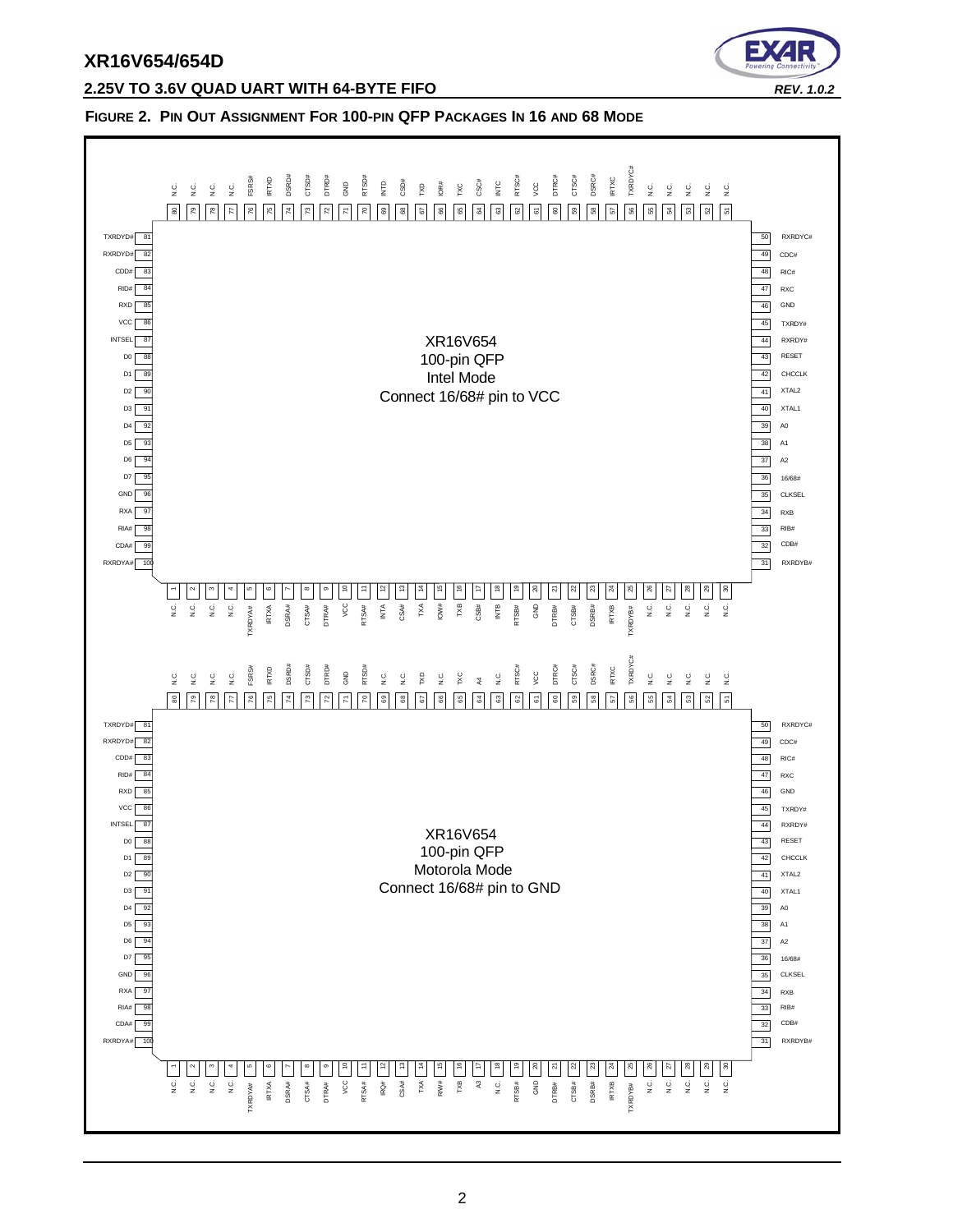

*REV. 1.0.2* **2.25V TO 3.6V QUAD UART WITH 64-BYTE FIFO**



<span id="page-2-0"></span>**FIGURE 3. PIN OUT ASSIGNMENT FOR 68-PIN PLCC PACKAGES IN 16 AND 68 MODE AND 64-PIN LQFP PACKAGES**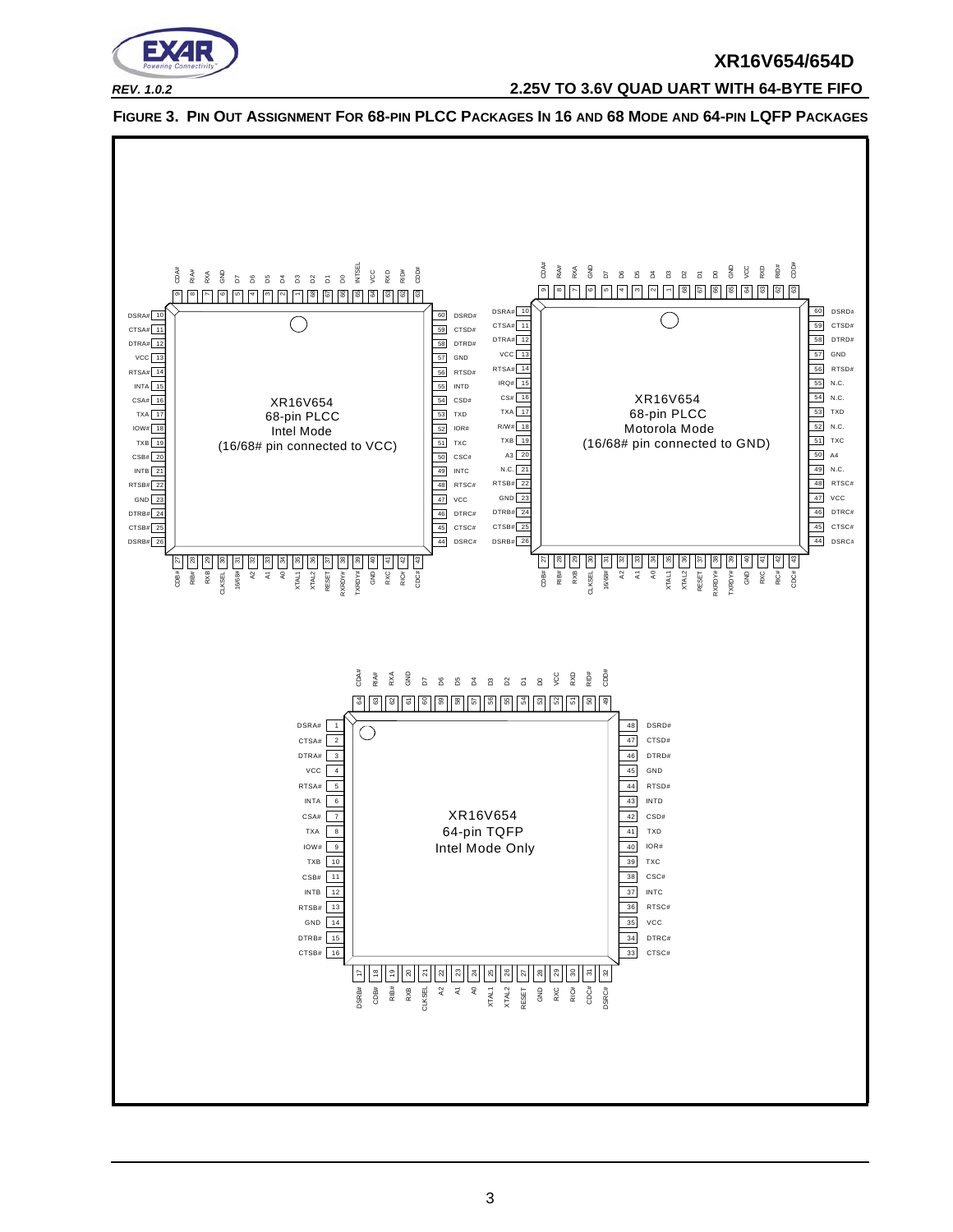## **2.25V TO 3.6V QUAD UART WITH 64-BYTE FIFO** *REV. 1.0.2*



#### <span id="page-3-0"></span>**FIGURE 4. PIN OUT ASSIGNMENT FOR 48-PIN QFN PACKAGE AND 80-PIN LQFP PACKAGE**

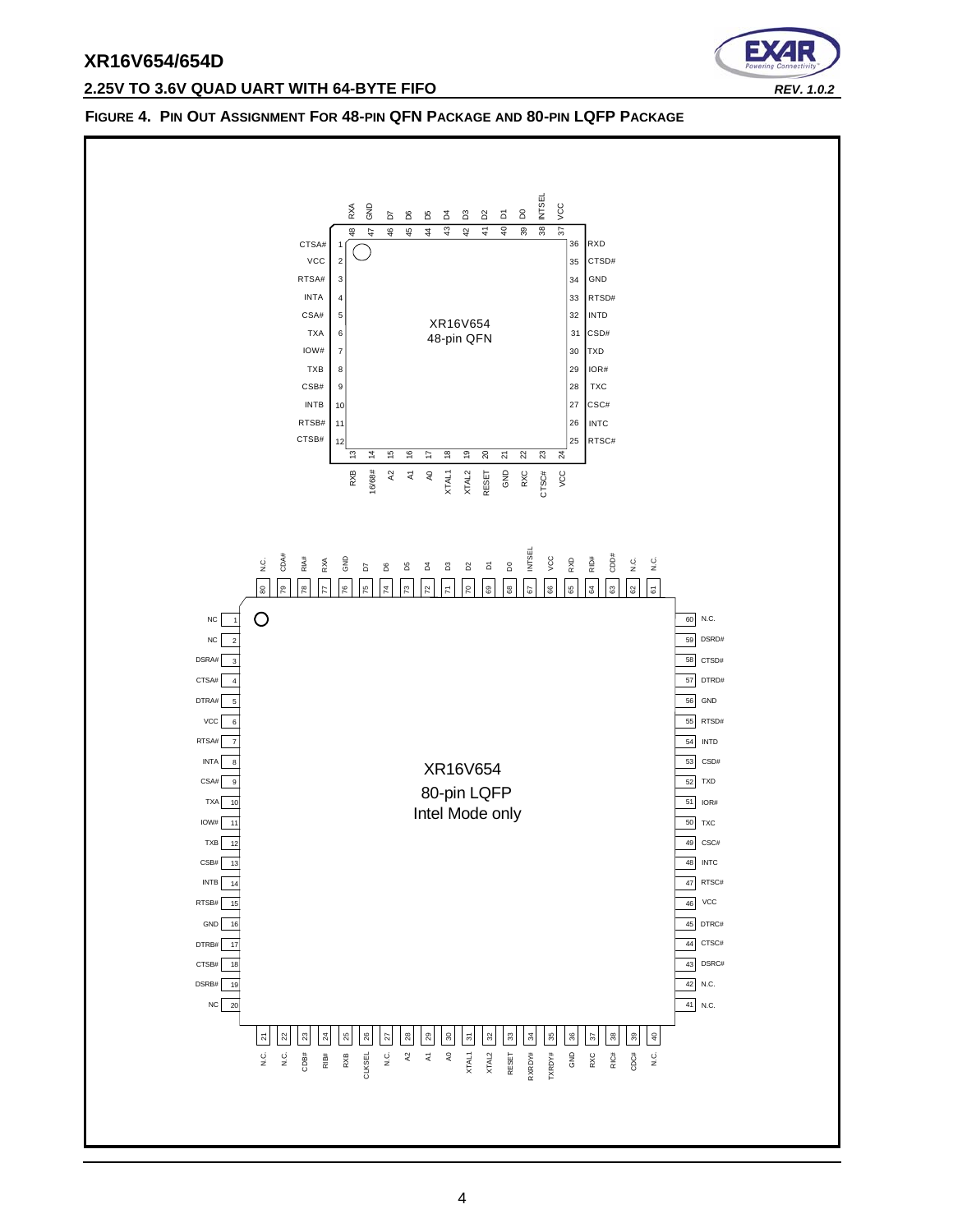

# *REV. 1.0.2* **2.25V TO 3.6V QUAD UART WITH 64-BYTE FIFO**

#### <span id="page-4-1"></span>*ORDERING INFORMATION*

| <b>PART NUMBER</b> | <b>PACKAGE</b> | <b>OPERATING TEMPERATURE</b><br><b>RANGE</b> | <b>DEVICE STATUS</b> |
|--------------------|----------------|----------------------------------------------|----------------------|
| XR16V654IJ         | 68-Lead PLCC   | $-40^{\circ}$ C to $+85^{\circ}$ C           | Active               |
| XR16V654IV         | 64-Lead LQFP   | $-40^{\circ}$ C to $+85^{\circ}$ C           | Active               |
| XR16V654DIV        | 64-Lead LQFP   | $-40^{\circ}$ C to $+85^{\circ}$ C           | Active               |
| XR16V654IQ         | 100-Lead QFP   | $-40^{\circ}$ C to $+85^{\circ}$ C           | Active               |
| XR16V654IL         | 48-pin QFN     | $-40^{\circ}$ C to $+85^{\circ}$ C           | Active               |
| XR16V654IV80       | 80-Lead LQFP   | $-40^{\circ}$ C to $+85^{\circ}$ C           | Active               |

# <span id="page-4-0"></span>**PIN DESCRIPTIONS**

| <b>NAME</b>                                                                                                                      | <b>48-QFN</b><br>PIN#                        | 64-LQFP<br>PIN#                              | 68-PLCC<br>PIN#                         | 80-LQFP<br>PIN#                              | 100-QFP<br>PIN#                              | <b>TYPE</b> | <b>DESCRIPTION</b>                                                                                                                                                                                                                                                                                                                                                                                                                                                                                                      |  |  |  |
|----------------------------------------------------------------------------------------------------------------------------------|----------------------------------------------|----------------------------------------------|-----------------------------------------|----------------------------------------------|----------------------------------------------|-------------|-------------------------------------------------------------------------------------------------------------------------------------------------------------------------------------------------------------------------------------------------------------------------------------------------------------------------------------------------------------------------------------------------------------------------------------------------------------------------------------------------------------------------|--|--|--|
|                                                                                                                                  | <b>DATA BUS INTERFACE</b>                    |                                              |                                         |                                              |                                              |             |                                                                                                                                                                                                                                                                                                                                                                                                                                                                                                                         |  |  |  |
| A <sub>2</sub><br>A <sub>1</sub><br>A <sub>0</sub>                                                                               | 15<br>16<br>17                               | 22<br>23<br>24                               | 32<br>33<br>34                          | 28<br>29<br>30                               | 37<br>38<br>39                               |             | Address data lines [2:0]. These 3 address<br>lines select one of the internal registers in<br>UART channel A-D during a data bus trans-<br>action.                                                                                                                                                                                                                                                                                                                                                                      |  |  |  |
| D7<br>D <sub>6</sub><br>D <sub>5</sub><br>D <sub>4</sub><br>D <sub>3</sub><br>D <sub>2</sub><br>D <sub>1</sub><br>D <sub>0</sub> | 46<br>45<br>44<br>43<br>42<br>41<br>40<br>39 | 60<br>59<br>58<br>57<br>56<br>55<br>54<br>53 | 5<br>4<br>3<br>2<br>1<br>68<br>67<br>66 | 75<br>74<br>73<br>72<br>71<br>70<br>69<br>68 | 95<br>94<br>93<br>92<br>91<br>90<br>89<br>88 | 1/O         | Data bus lines [7:0] (bidirectional).                                                                                                                                                                                                                                                                                                                                                                                                                                                                                   |  |  |  |
| IOR#<br>(VCC)                                                                                                                    | 29                                           | 40                                           | 52                                      | 51                                           | 66                                           | L           | When 16/68# pin is HIGH, the Intel bus<br>interface is selected and this input becomes<br>read strobe (active low). The falling edge<br>instigates an internal read cycle and<br>retrieves the data byte from an internal reg-<br>ister pointed by the address lines [A2:A0],<br>puts the data byte on the data bus to allow<br>the host processor to read it on the rising<br>edge.<br>When 16/68# pin is LOW, the Motorola bus<br>interface is selected and this input is not<br>used and should be connected to VCC. |  |  |  |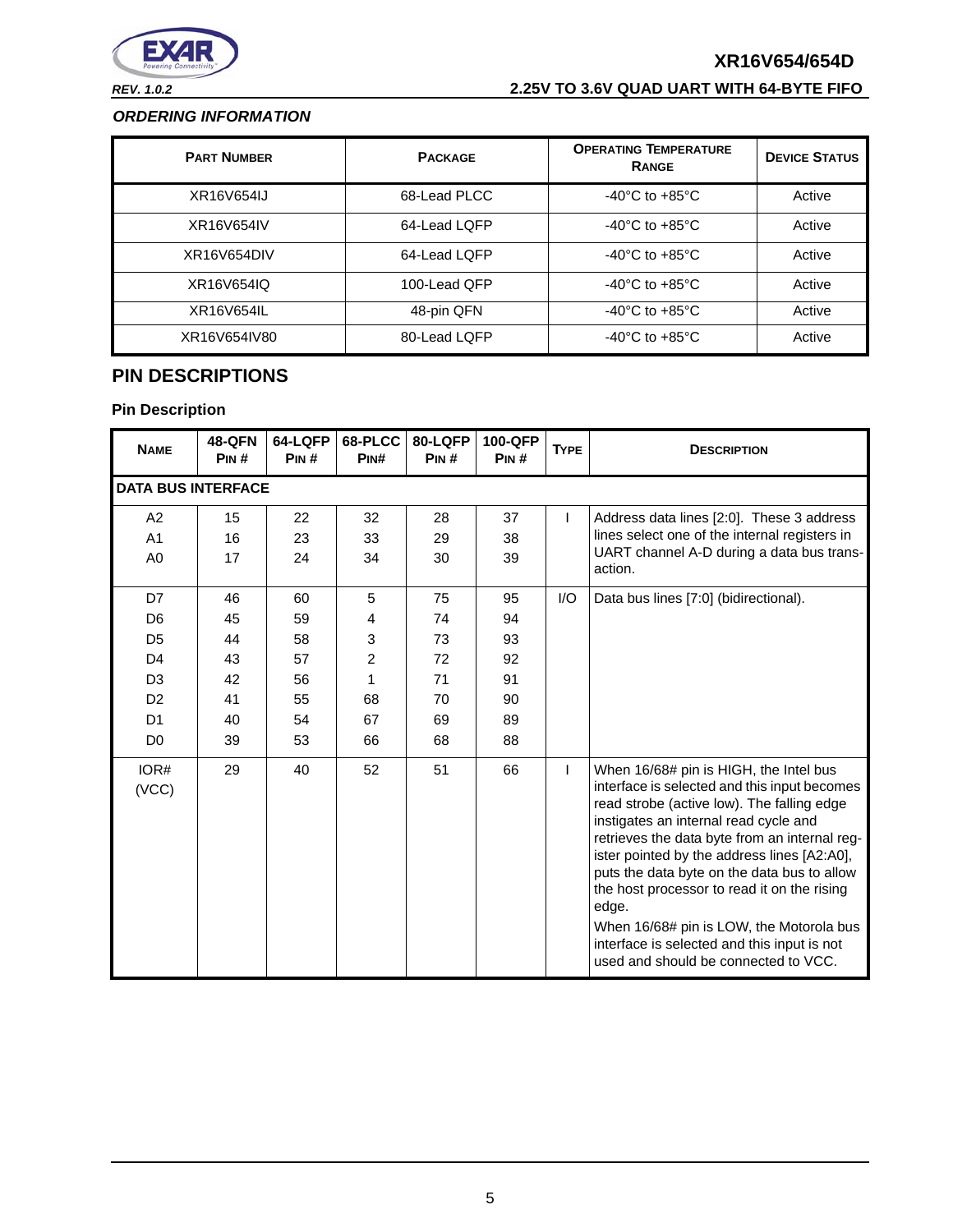# **2.25V TO 3.6V QUAD UART WITH 64-BYTE FIFO** *REV. 1.0.2*



| <b>NAME</b>           | <b>48-QFN</b><br>PIN# | 64-LQFP<br>PIN# | 68-PLCC<br>PIN# | 80-LQFP<br>Pin # | 100-QFP<br>PIN# | <b>TYPE</b>  | <b>DESCRIPTION</b>                                                                                                                                                                                                                                                                                                                                                                                                                                                                                                                                                               |
|-----------------------|-----------------------|-----------------|-----------------|------------------|-----------------|--------------|----------------------------------------------------------------------------------------------------------------------------------------------------------------------------------------------------------------------------------------------------------------------------------------------------------------------------------------------------------------------------------------------------------------------------------------------------------------------------------------------------------------------------------------------------------------------------------|
| IOW#<br>(R/W#)        | $\overline{7}$        | 9               | 18              | 11               | 15              | L            | When 16/68# pin is HIGH, it selects Intel<br>bus interface and this input becomes write<br>strobe (active low). The falling edge insti-<br>gates the internal write cycle and the rising<br>edge transfers the data byte on the data<br>bus to an internal register pointed by the<br>address lines.<br>When 16/68# pin is LOW, the Motorola bus<br>interface is selected and this input becomes<br>read (logic 1) and write (logic 0) signal.                                                                                                                                   |
| CSA#<br>(CS#)         | 5                     | $\overline{7}$  | 16              | 9                | 13              | T            | When 16/68# pin is HIGH, this input is chip<br>select A (active low) to enable channel A in<br>the device.<br>When 16/68# pin is LOW, this input<br>becomes the chip select (active low) for the<br>Motorola bus interface.                                                                                                                                                                                                                                                                                                                                                      |
| CSB#<br>(A3)          | 9                     | 11              | 20              | 13               | 17              | T            | When 16/68# pin is HIGH, this input is chip<br>select B (active low) to enable channel B in<br>the device.<br>When 16/68# pin is LOW, this input<br>becomes address line A3 which is used for<br>channel selection in the Motorola bus inter-<br>face.                                                                                                                                                                                                                                                                                                                           |
| CSC#<br>(A4)          | 27                    | 38              | 50              | 49               | 64              | $\mathsf{I}$ | When 16/68# pin is HIGH, this input is chip<br>select C (active low) to enable channel C in<br>the device.<br>When 16/68# pin is LOW, this input<br>becomes address line A4 which is used for<br>channel selection in the Motorola bus inter-<br>face.                                                                                                                                                                                                                                                                                                                           |
| CSD#<br>(VCC)         | 31                    | 42              | 54              | 53               | 68              | T            | When 16/68# pin is HIGH, this input is chip<br>select D (active low) to enable channel D in<br>the device.<br>When 16/68# pin is LOW, this input is not<br>used and should be connected VCC.                                                                                                                                                                                                                                                                                                                                                                                     |
| <b>INTA</b><br>(IRQ#) | 4                     | $\,6$           | 15              | 8                | 12              | O<br>(OD)    | When 16/68# pin is HIGH for Intel bus inter-<br>face, this ouput becomes channel A inter-<br>rupt output. The output state is defined by<br>the user and through the software setting of<br>MCR[3]. INTA is set to the active mode<br>when MCR[3] is set to a logic 1. INTA is set<br>to the three state mode when MCR[3] is set<br>to a logic 0 (default). See MCR[3].<br>When 16/68# pin is LOW for Motorola bus<br>interface, this output becomes device inter-<br>rupt output (active low, open drain). An<br>external pull-up resistor is required for<br>proper operation. |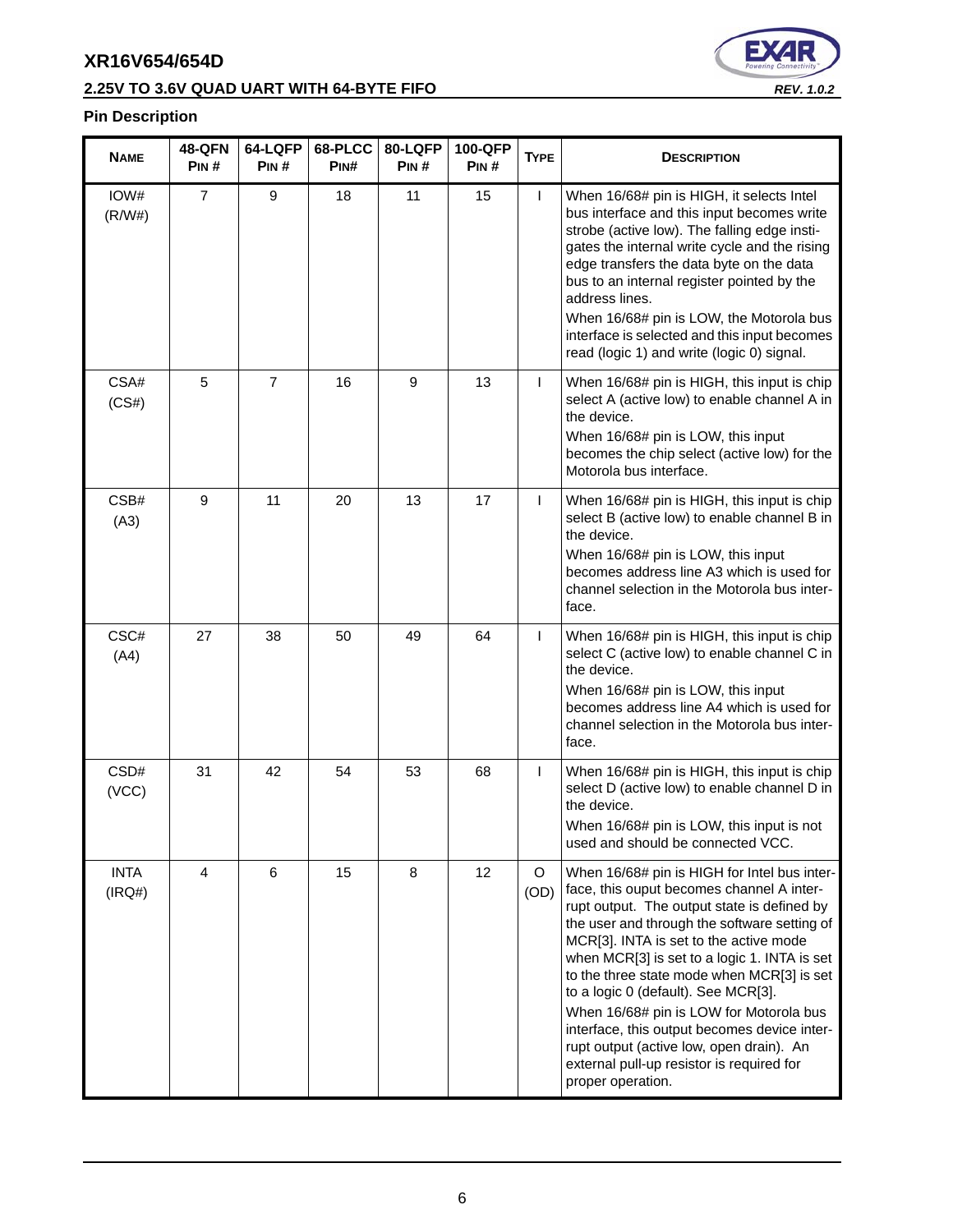

# *REV. 1.0.2* **2.25V TO 3.6V QUAD UART WITH 64-BYTE FIFO**

| <b>NAME</b>                                         | <b>48-QFN</b><br>PIN# | 64-LQFP<br>PIN# | 68-PLCC<br>PIN# | 80-LQFP<br>PIN# | 100-QFP<br>PIN#       | <b>TYPE</b> | <b>DESCRIPTION</b>                                                                                                                                                                                                                                                                                                                                                                                                                                                                                                                                                                                                                                                                                                                                                                                                                                                                                                                |
|-----------------------------------------------------|-----------------------|-----------------|-----------------|-----------------|-----------------------|-------------|-----------------------------------------------------------------------------------------------------------------------------------------------------------------------------------------------------------------------------------------------------------------------------------------------------------------------------------------------------------------------------------------------------------------------------------------------------------------------------------------------------------------------------------------------------------------------------------------------------------------------------------------------------------------------------------------------------------------------------------------------------------------------------------------------------------------------------------------------------------------------------------------------------------------------------------|
| <b>INTB</b><br><b>INTC</b><br><b>INTD</b><br>(N.C.) | 10<br>26<br>32        | 12<br>37<br>43  | 21<br>49<br>55  | 14<br>48<br>54  | 18<br>63<br>69        | $\circ$     | When 16/68# pin is HIGH for Intel bus inter-<br>face, these ouputs become the interrupt<br>outputs for channels B, C, and D. The out-<br>put state is defined by the user through the<br>software setting of MCR[3]. The interrupt<br>outputs are set to the active mode when<br>MCR[3] is set to a logic 1 and are set to the<br>three state mode when MCR[3] is set to a<br>logic 0 (default). See MCR[3].<br>When 16/68# pin is LOW for Motorola bus<br>interface, these outputs are unused and will<br>stay at logic zero level. Leave these out-<br>puts unconnected.                                                                                                                                                                                                                                                                                                                                                        |
| <b>INTSEL</b>                                       | 38                    |                 | 65              | 67              | 87                    | L           | Interrupt Select (active high, input with<br>internal pull-down).<br>When 16/68# pin is HIGH for Intel bus inter-<br>face, this pin can be used in conjunction<br>with MCR bit-3 to enable or disable the INT<br>A-D pins or override MCR bit-3 and enable<br>the interrupt outputs. Interrupt outputs are<br>enabled continuously when this pin is<br>HIGH. MCR bit-3 enables and disables the<br>interrupt output pins. In this mode, MCR<br>bit-3 is set to a logic 1 to enable the continu-<br>ous output. See MCR bit-3 description for<br>full detail. This pin must be LOW in the<br>Motorola bus interface mode. For the 64<br>pin packages, this pin is bonded to VCC<br>internally in the XR16V654D so the INT out-<br>puts operate in the continuous interrupt<br>mode. This pin is bonded to GND internally<br>in the XR16V654 and therefore requires<br>setting MCR bit-3 for enabling the interrupt<br>output pins. |
| TXRDYA#<br>TXRDYB#<br>TXRDYC#<br>TXRDYD#            |                       |                 |                 |                 | 5<br>25<br>56<br>81   | $\circ$     | UART channels A-D Transmitter Ready<br>(active low). The outputs provide the TX<br>FIFO/THR status for transmit channels A-D.<br>See Table 5. If these outputs are unused,<br>leave them unconnected.                                                                                                                                                                                                                                                                                                                                                                                                                                                                                                                                                                                                                                                                                                                             |
| RXRDYA#<br>RXRDYB#<br>RXRDYC#<br>RXRDYD#            |                       |                 |                 |                 | 100<br>31<br>50<br>82 | $\circ$     | UART channels A-D Receiver Ready<br>(active low). This output provides the RX<br>FIFO/RHR status for receive channels A-D.<br>See Table 5 If these outputs are unused,<br>leave them unconnected.                                                                                                                                                                                                                                                                                                                                                                                                                                                                                                                                                                                                                                                                                                                                 |
| TXRDY#                                              |                       |                 | 39              | 35              | 45                    | $\circ$     | Transmitter Ready (active low). This output<br>is a logically ANDed status of TXRDY# A-<br>D. See Table 5. If this output is unused,<br>leave it unconnected.                                                                                                                                                                                                                                                                                                                                                                                                                                                                                                                                                                                                                                                                                                                                                                     |
| RXRDY#                                              |                       |                 | 38              | 34              | 44                    | $\circ$     | Receiver Ready (active low). This output is<br>a logically ANDed status of RXRDY# A-D.<br>See Table 5 If this output is unused, leave<br>it unconnected.                                                                                                                                                                                                                                                                                                                                                                                                                                                                                                                                                                                                                                                                                                                                                                          |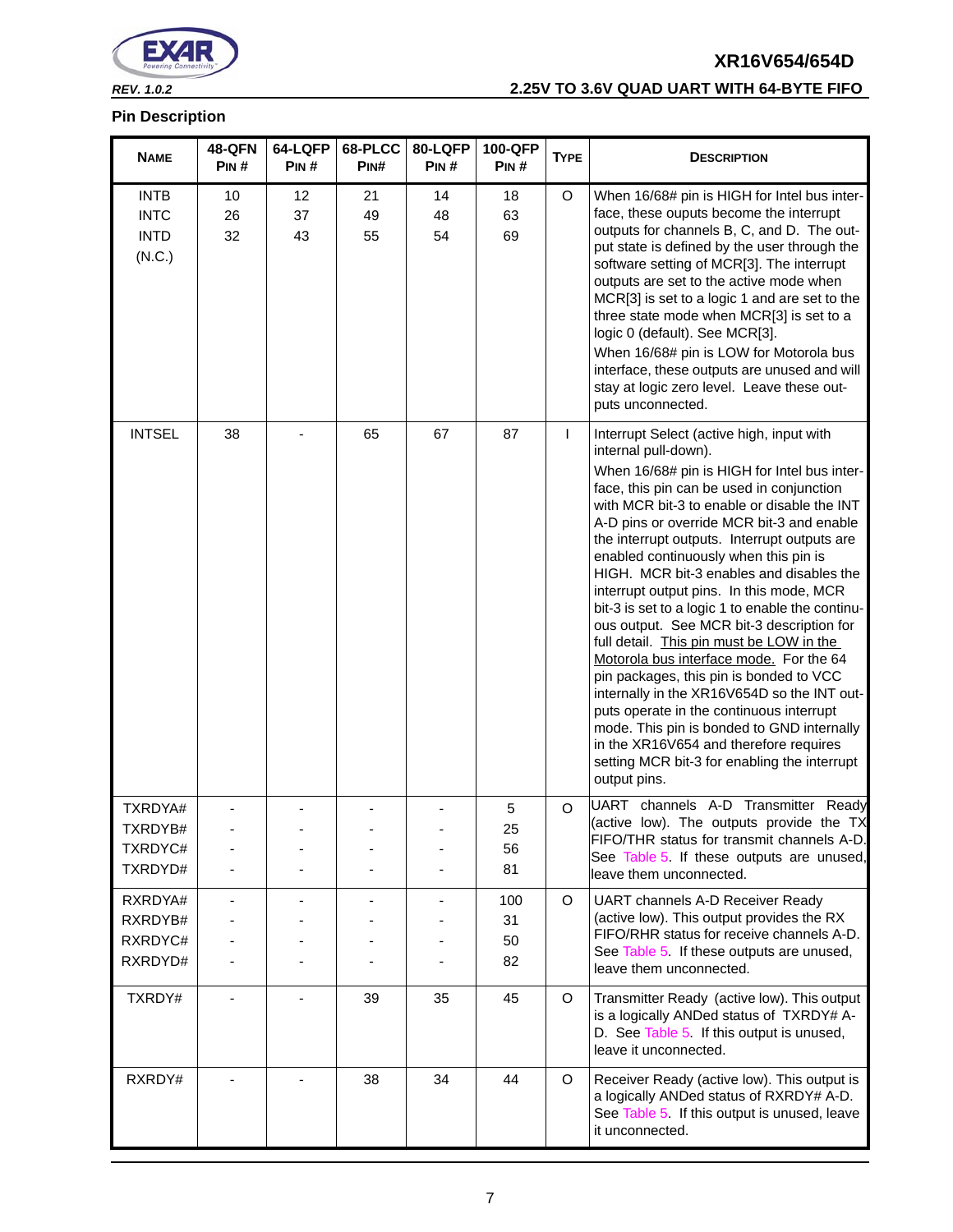# **2.25V TO 3.6V QUAD UART WITH 64-BYTE FIFO** *REV. 1.0.2*



| <b>NAME</b>                                                  | <b>48-QFN</b><br>PIN#          | 64-LQFP<br>PIN#                  | 68-PLCC<br>PINH                  | 80-LQFP<br>PIN#                  | 100-QFP<br>PIN#         | <b>TYPE</b> | <b>DESCRIPTION</b>                                                                                                                                                                                                                                                                                                                                                                                                                     |
|--------------------------------------------------------------|--------------------------------|----------------------------------|----------------------------------|----------------------------------|-------------------------|-------------|----------------------------------------------------------------------------------------------------------------------------------------------------------------------------------------------------------------------------------------------------------------------------------------------------------------------------------------------------------------------------------------------------------------------------------------|
| FSRS#                                                        |                                |                                  |                                  |                                  | 76                      | L           | FIFO Status Register Select (active low<br>input with internal pull-up).<br>The content of the FSTAT register is placed<br>on the data bus when this pin becomes<br>active. However it should be noted, D0-D3<br>contain the inverted logic states of TXRDY#<br>A-D pins, and D4-D7 the logic states (un-<br>inverted) of RXRDY# A-D pins. A valid<br>address is not required when reading this<br>status register.                    |
| <b>MODEM OR SERIAL I/O INTERFACE</b>                         |                                |                                  |                                  |                                  |                         |             |                                                                                                                                                                                                                                                                                                                                                                                                                                        |
| <b>TXA</b><br><b>TXB</b><br><b>TXC</b><br><b>TXD</b>         | 6<br>8<br>28<br>30             | 8<br>10<br>39<br>41              | 17<br>19<br>51<br>53             | 10<br>12<br>50<br>52             | 14<br>16<br>65<br>67    | $\circ$     | UART channels A-D Transmit Data and<br>infrared transmit data. Standard transmit<br>and receive interface is enabled when<br>$MCR[6] = 0$ . In this mode, the TX signal will<br>be a logic 1 during reset, or idle (no data).<br>Infrared IrDA transmit and receive interface<br>is enabled when $MCR[6] = 1$ . In the Infra-<br>red mode, the inactive state (no data) for<br>the Infrared encoder/decoder interface is a<br>logic 0. |
| <b>IRTXA</b><br><b>IRTXB</b><br><b>IRTXC</b><br><b>IRTXD</b> |                                |                                  |                                  |                                  | 6<br>24<br>57<br>75     | $\circ$     | UART channel A-D Infrared Transmit Data.<br>The inactive state (no data) for the Infrared<br>encoder/decoder interface is LOW.<br>Regardless of the logic state of MCR bit-6,<br>this pin will be operating in the Infrared<br>mode.                                                                                                                                                                                                   |
| <b>RXA</b><br><b>RXB</b><br><b>RXC</b><br><b>RXD</b>         | 48<br>13<br>22<br>36           | 62<br>20<br>29<br>51             | $\overline{7}$<br>29<br>41<br>63 | 77<br>25<br>37<br>65             | 97<br>34<br>47<br>85    | L           | UART channel A-D Receive Data or infra-<br>red receive data. Normal receive data input<br>must idle HIGH.                                                                                                                                                                                                                                                                                                                              |
| RTSA#<br>RTSB#<br>RTSC#<br>RTSD#                             | 3<br>11<br>25<br>33            | 5<br>13<br>36<br>44              | 14<br>22<br>48<br>56             | $\overline{7}$<br>15<br>47<br>55 | 11<br>19<br>62<br>70    | $\circ$     | UART channels A-D Request-to-Send<br>(active low) or general purpose output. This<br>output must be asserted prior to using auto<br>RTS flow control, see EFR[6], MCR[1], and<br>IER[6]. Also see Figure 12. If these out-<br>puts are not used, leave them unconnected.                                                                                                                                                               |
| CTSA#<br>CTSB#<br>CTSC#<br>CTSD#                             | $\mathbf{1}$<br>12<br>23<br>35 | $\overline{2}$<br>16<br>33<br>47 | 11<br>25<br>45<br>59             | 4<br>18<br>44<br>58              | 8<br>22<br>59<br>73     | L           | UART channels A-D Clear-to-Send (active<br>low) or general purpose input. It can be<br>used for auto CTS flow control, see EFR[7],<br>and IER[7]. Also see Figure 12. These<br>inputs should be connected to VCC when<br>not used.                                                                                                                                                                                                     |
| DTRA#<br>DTRB#<br>DTRC#<br>DTRD#                             |                                | $\mathbf{3}$<br>15<br>34<br>46   | 12<br>24<br>46<br>58             | $\sqrt{5}$<br>17<br>45<br>57     | $9\,$<br>21<br>60<br>72 | $\circ$     | UART channels A-D Data-Terminal-Ready<br>(active low) or general purpose output. If<br>these outputs are not used, leave them<br>unconnected.                                                                                                                                                                                                                                                                                          |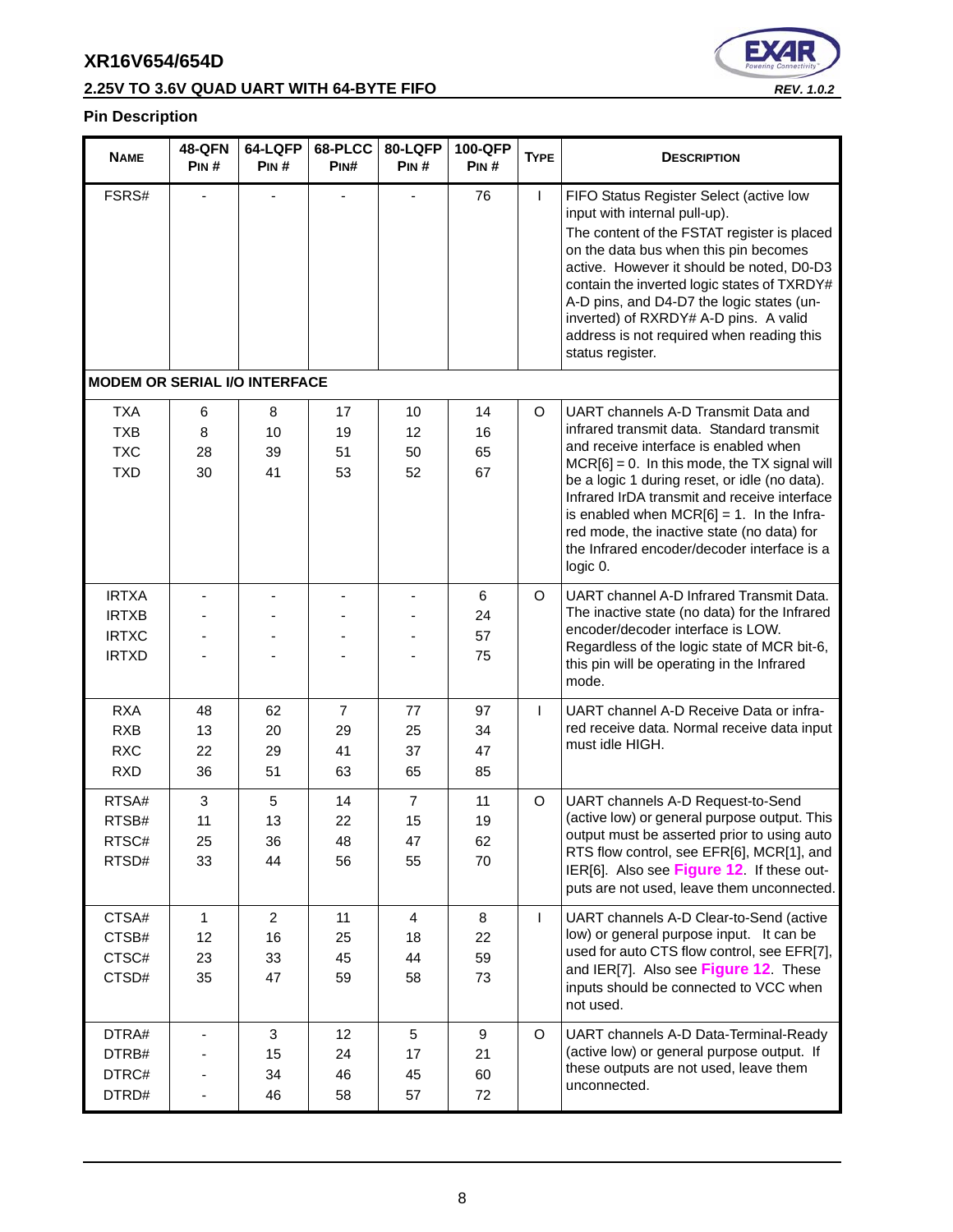

# *REV. 1.0.2* **2.25V TO 3.6V QUAD UART WITH 64-BYTE FIFO**

| <b>NAME</b>              | <b>48-QFN</b><br>PIN#    | 64-LQFP<br>PIN# | 68-PLCC<br>PIN#  | 80-LQFP<br>PIN# | 100-QFP<br>PIN# | <b>TYPE</b>  | <b>DESCRIPTION</b>                                                                                                                                                                                                                                                                                                                                                                                   |
|--------------------------|--------------------------|-----------------|------------------|-----------------|-----------------|--------------|------------------------------------------------------------------------------------------------------------------------------------------------------------------------------------------------------------------------------------------------------------------------------------------------------------------------------------------------------------------------------------------------------|
| DSRA#                    |                          | $\mathbf{1}$    | 10               | 3               | $\overline{7}$  | L            | UART channels A-D Data-Set-Ready                                                                                                                                                                                                                                                                                                                                                                     |
| DSRB#                    |                          | 17              | 26               | 19              | 23              |              | (active low) or general purpose input. This<br>input should be connected to VCC when                                                                                                                                                                                                                                                                                                                 |
| DSRC#                    |                          | 32              | 44               | 43              | 58              |              | not used. This input has no effect on the                                                                                                                                                                                                                                                                                                                                                            |
| DSRD#                    |                          | 48              | 60               | 59              | 74              |              | UART.                                                                                                                                                                                                                                                                                                                                                                                                |
| CDA#                     | $\overline{\phantom{0}}$ | 64              | $\boldsymbol{9}$ | 79              | 99              | T            | UART channels A-D Carrier-Detect (active                                                                                                                                                                                                                                                                                                                                                             |
| CDB#                     |                          | 18              | 27               | 23              | 32              |              | low) or general purpose input. This input<br>should be connected to VCC when not                                                                                                                                                                                                                                                                                                                     |
| CDC#                     |                          | 31              | 43               | 39              | 49              |              | used. This input has no effect on the UART.                                                                                                                                                                                                                                                                                                                                                          |
| CDD#                     |                          | 49              | 61               | 63              | 83              |              |                                                                                                                                                                                                                                                                                                                                                                                                      |
| RIA#                     |                          | 63              | 8                | 78              | 98              | L            | UART channels A-D Ring-Indicator (active                                                                                                                                                                                                                                                                                                                                                             |
| RIB#                     |                          | 19              | 28               | 24              | 33              |              | low) or general purpose input. This input<br>should be connected to VCC when not                                                                                                                                                                                                                                                                                                                     |
| RIC#                     |                          | 30              | 42               | 38              | 48              |              | used. This input has no effect on the UART.                                                                                                                                                                                                                                                                                                                                                          |
| RID#                     |                          | 50              | 62               | 64              | 84              |              |                                                                                                                                                                                                                                                                                                                                                                                                      |
| <b>ANCILLARY SIGNALS</b> |                          |                 |                  |                 |                 |              |                                                                                                                                                                                                                                                                                                                                                                                                      |
| XTAL1                    | 18                       | 25              | 35               | 31              | 40              | T            | Crystal or external clock input. Caution: this<br>input is not 5V tolerant.                                                                                                                                                                                                                                                                                                                          |
| XTAL <sub>2</sub>        | 19                       | 26              | 36               | 32              | 41              | O            | Crystal or buffered clock output.                                                                                                                                                                                                                                                                                                                                                                    |
| 16/68#                   | 14                       |                 | 31               |                 | 36              | L            | Intel or Motorola Bus Select (input with<br>internal pull-up).<br>When 16/68# pin is HIGH, 16 or Intel Mode,<br>the device will operate in the Intel bus type<br>of interface.<br>When 16/68# pin is LOW, 68 or Motorola<br>mode, the device will operate in the Motor-<br>ola bus type of interface.                                                                                                |
|                          |                          |                 |                  |                 |                 |              | Motorola bus interface is not available on<br>the 64 pin package.                                                                                                                                                                                                                                                                                                                                    |
| <b>CLKSEL</b>            |                          | 21              | 30               | 26              | 35              | L            | Baud-Rate-Generator Input Clock Pres-<br>caler Select for channels A-D. This input is<br>only sampled during power up or a reset.<br>Connect to VCC for divide by 1 (default)<br>and GND for divide by 4. MCR[7] can over-<br>ride the state of this pin following a reset or<br>initialization. See MCR bit-7 and Figure 7<br>in the Baud Rate Generator section.                                   |
| <b>CHCCLK</b>            |                          |                 |                  |                 | 42              | $\mathbf{L}$ | This input provides the clock for UART<br>channel C. An external 16X baud clock or<br>the crystal oscillator's output, XTAL2, must<br>be connected to this pin for normal opera-<br>tion. This input may also be used with MIDI<br>(Musical Instrument Digital Interface) appli-<br>cations when an external MIDI clock is pro-<br>vided. This pin is only available in the 100-<br>pin QFP package. |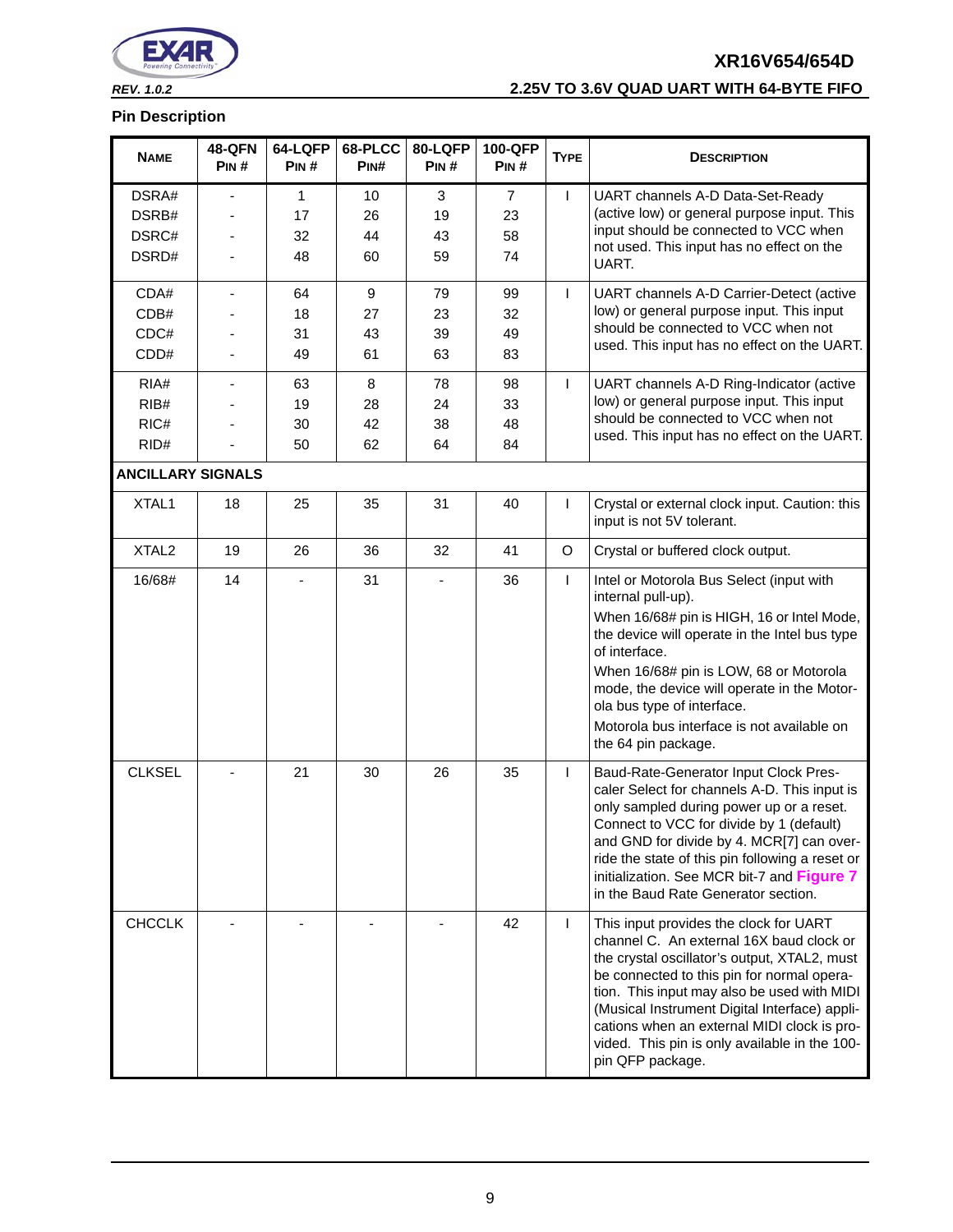# **2.25V TO 3.6V QUAD UART WITH 64-BYTE FIFO** *REV. 1.0.2*



#### **Pin Description**

| <b>NAME</b>              | <b>48-QFN</b><br>PIN# | 64-LQFP<br>PIN#   | 68-PLCC<br>PIN#  | 80-LQFP<br>PIN#  | 100-QFP<br>PIN#                                                 | <b>TYPE</b> | <b>DESCRIPTION</b>                                                                                                                                                                                                                                                                                                                                                                                                                                                                                                                                                                                                                                                                                         |
|--------------------------|-----------------------|-------------------|------------------|------------------|-----------------------------------------------------------------|-------------|------------------------------------------------------------------------------------------------------------------------------------------------------------------------------------------------------------------------------------------------------------------------------------------------------------------------------------------------------------------------------------------------------------------------------------------------------------------------------------------------------------------------------------------------------------------------------------------------------------------------------------------------------------------------------------------------------------|
| <b>RESET</b><br>(RESET#) | 20                    | 27                | 37               | 33               | 43                                                              | L           | When 16/68# pin is HIGH for Intel bus inter-<br>face, this input becomes the Reset pin<br>(active high). In this case, a 40 ns mini-<br>mum HIGH pulse on this pin will reset the<br>internal registers and all outputs. The UART<br>transmitter output will be held HIGH, the<br>receiver input will be ignored and outputs<br>are reset during reset period (Table 17).<br>When 16/68# pin is at LOW for Motorola<br>bus interface, this input becomes Reset#<br>pin (active low). This pin functions similarly,<br>but instead of a HIGH pulse, a 40 ns mini-<br>mum LOW pulse will reset the internal reg-<br>isters and outputs.<br>Motorola bus interface is not available on<br>the 64 pin package. |
| <b>VCC</b>               | 2, 24, 37             | 4, 35, 52         | 13, 47,<br>64    | 6, 46, 66        | 10, 61,<br>86                                                   | Pwr         | 2.25V to 3.6V power supply. All inputs,<br>except XTAL1, are 5V tolerant.                                                                                                                                                                                                                                                                                                                                                                                                                                                                                                                                                                                                                                  |
| <b>GND</b>               | 21, 47                | 14, 28,<br>45, 61 | 6, 23, 40,<br>57 | 16, 36,<br>56,76 | 20, 46,<br>71,96                                                | Pwr         | Power supply common, ground.                                                                                                                                                                                                                                                                                                                                                                                                                                                                                                                                                                                                                                                                               |
| <b>GND</b>               | Center<br>Pad         | N/A               | N/A              | N/A              | N/A                                                             | Pwr         | The center pad on the backside of the QFN<br>package is metallic and should be con-<br>nected to GND on the PCB. The thermal<br>pad size on the PCB should be the approxi-<br>mate size of this center pad and should be<br>solder mask defined. The solder mask<br>opening should be at least 0.0025" inwards<br>from the edge of the PCB thermal pad.                                                                                                                                                                                                                                                                                                                                                    |
| N.C.                     |                       |                   |                  |                  | 1, 2, 20,<br>21, 22,<br>27, 40,<br>41, 42,<br>60, 61,<br>62, 80 |             | No Connection. These pins are not used in<br>either the Intel or Motorola bus modes.                                                                                                                                                                                                                                                                                                                                                                                                                                                                                                                                                                                                                       |

**Pin type: I=Input, O=Output, I/O= Input/output, OD=Output Open Drain.**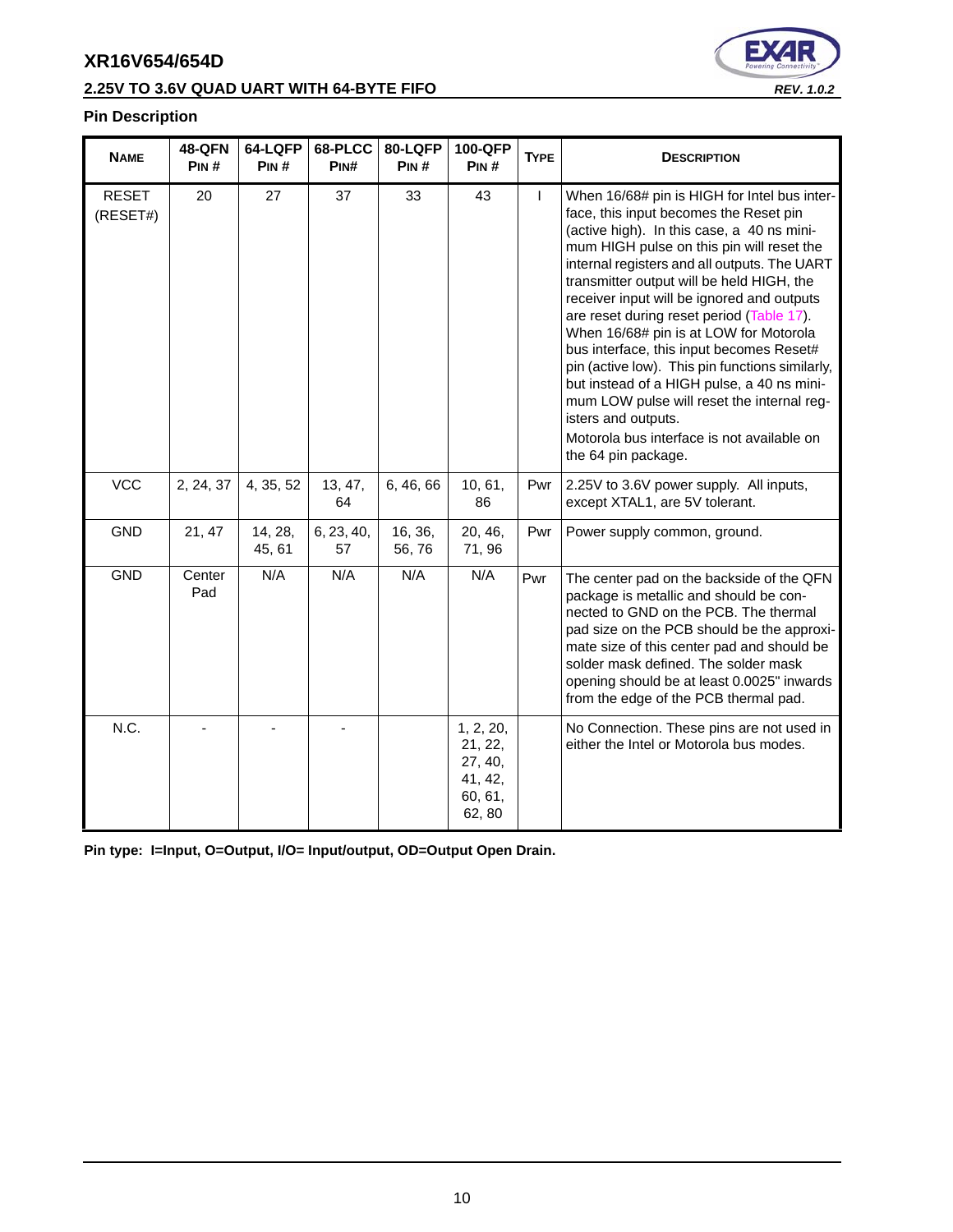

#### <span id="page-10-0"></span>**1.0 PRODUCT DESCRIPTION**

The XR16V654 (V654) integrates the functions of 4 enhanced 16C550 Universal Asynchrounous Receiver and Transmitter (UART). Each UART is independently controlled and has its own set of device configuration registers. The configuration registers set is 16550 UART compatible for control, status and data transfer. Additionally, each UART channel has 64 bytes of transmit and receive FIFOs, automatic RTS/CTS hardware flow control, automatic Xon/Xoff and special character software flow control, infrared encoder and decoder (IrDA ver 1.0), programmable fractional baud rate generator with a prescaler of divide by 1 or 4, and data rate up to 16 Mbps. The XR16V654 can operate from 2.25 to 3.6 volts. The V654 is fabricated with an advanced CMOS process.

#### **Enhanced FIFO**

The V654 QUART provides a solution that supports 64 bytes of transmit and receive FIFO memory, instead of 16 bytes in the ST16C554, or one byte in the ST16C454. The V654 is designed to work with high performance data communication systems, that require fast data processing time. Increased performance is realized in the V654 by the larger transmit and receive FIFOs, FIFO trigger level control and automatic flow control mechanism. This allows the external processor to handle more networking tasks within a given time. For example, the ST16C554 with a 16 byte FIFO, unloads 16 bytes of receive data in 1.53 ms (This example uses a character length of 11 bits, including start/stop bits at 115.2Kbps). This means the external CPU will have to service the receive FIFO at 1.53 ms intervals. However with the 64 byte FIFO in the V654, the data buffer will not require unloading/loading for 6.1 ms. This increases the service interval giving the external CPU additional time for other applications and reducing the overall UART interrupt servicing time. In addition, the programmable FIFO level trigger interrupt and automatic hardware/software flow control is uniquely provided for maximum data throughput performance especially when operating in a multi-channel system. The combination of the above greatly reduces the CPU's bandwidth requirement, increases performance, and reduces power consumption.

#### **Data Rate**

The V654 is capable of operation up to 16 Mbps at 3.3V with 4Xinternal sampling clock rate. The device can operate at 3.3V with a crystal oscillator of up to 24 MHz crystal on pins XTAL1 and XTAL2, or external clock source of 64 MHz on XTAL1 pin. With a typical crystal of 14.7456 MHz and through a software option, the user can set the prescaler bit and sampling rate for data rates of up to 3.68 Mbps.

#### **Enhanced Features**

The rich feature set of the V654 is available through the internal registers. Automatic hardware/software flow control, selectable transmit and receive FIFO trigger levels, selectable baud rates, infrared encoder/decoder interface, modem interface controls, and a sleep mode are all standard features. MCR bit-5 provides a facility for turning off (Xon) software flow control with any incoming (RX) character. In the 16 mode INTSEL and MCR bit-3 can be configured to provide a software controlled or continuous interrupt capability. For backward compatibility to the ST16C654, the 64-pin LQFP does not have the INTSEL pin. Instead, two different LQFP packages are offered. The XR16V654DIV operates in the continuous interrupt enable mode by internally bonding INTSEL to VCC. The XR16V654IV operates in conjunction with MCR bit-3 by internally bonding INTSEL to GND.

The XR16V654 offers a clock prescaler select pin to allow system/board designers to preset the default baud rate table on power up. The CLKSEL pin selects the div-by-1 or div-by-4 prescaler for the baud rate generator. It can then be overridden following initialization by MCR bit-7.

The 100 pin packages offer several other enhanced features. These features include a CHCCLK clock input, FSTAT register and separate IrDA TX outputs. The CHCCLK must be connected to the XTAL2 pin for normal operation or to external MIDI (Music Instrument Digital Interface) oscillator for MIDI applications. A separate register (FSTAT) is provided for monitoring the real time status of the FIFO signals TXRDY# and RXRDY# for each of the four UART channels (A-D). This reduces polling time involved in accessing individual channels. The 100 pin QFP package also offers four separate IrDA (Infrared Data Association Standard) TX outputs for Infrared applications. These outputs are provided in addition to the standard asynchronous modem data outputs.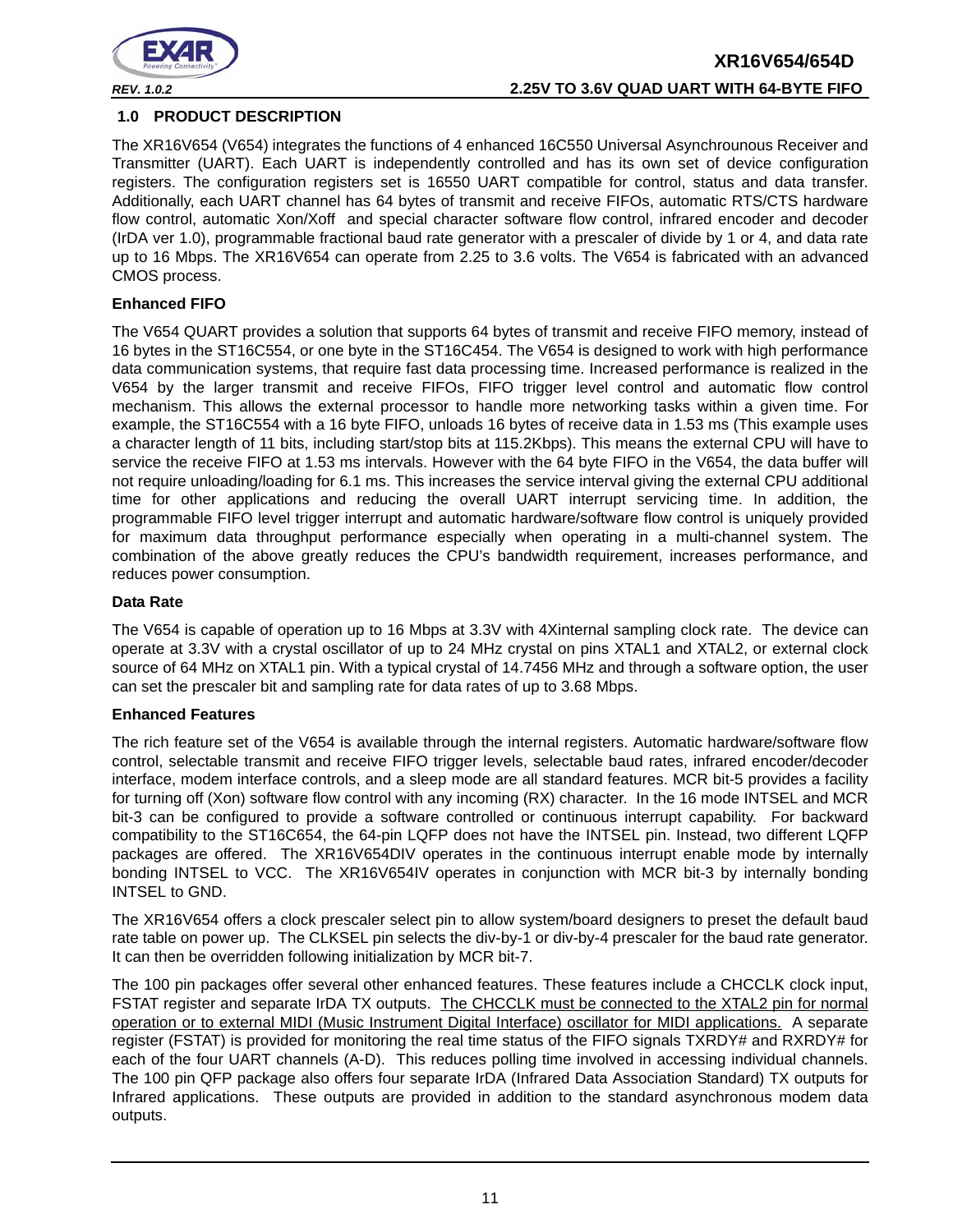#### **2.25V TO 3.6V QUAD UART WITH 64-BYTE FIFO** *REV. 1.0.2*



#### <span id="page-11-1"></span>**2.0 FUNCTIONAL DESCRIPTIONS**

#### <span id="page-11-2"></span>*2.1 CPU Interface*

The CPU interface is 8 data bits wide with 3 address lines and control signals to execute data bus read and write transactions. The V654 data interface supports the Intel compatible types of CPUs and it is compatible to the industry standard 16C550 UART. No clock (oscillator nor external clock) is required for a data bus transaction. Each bus cycle is asynchronous using CS# A-D, IOR# and IOW# or CS#, R/W#, A4 and A3 inputs. All four UART channels share the same data bus for host operations. A typical data bus interconnection for Intel and Motorola mode is shown in **[Figure](#page-11-0) 5**.

<span id="page-11-0"></span>

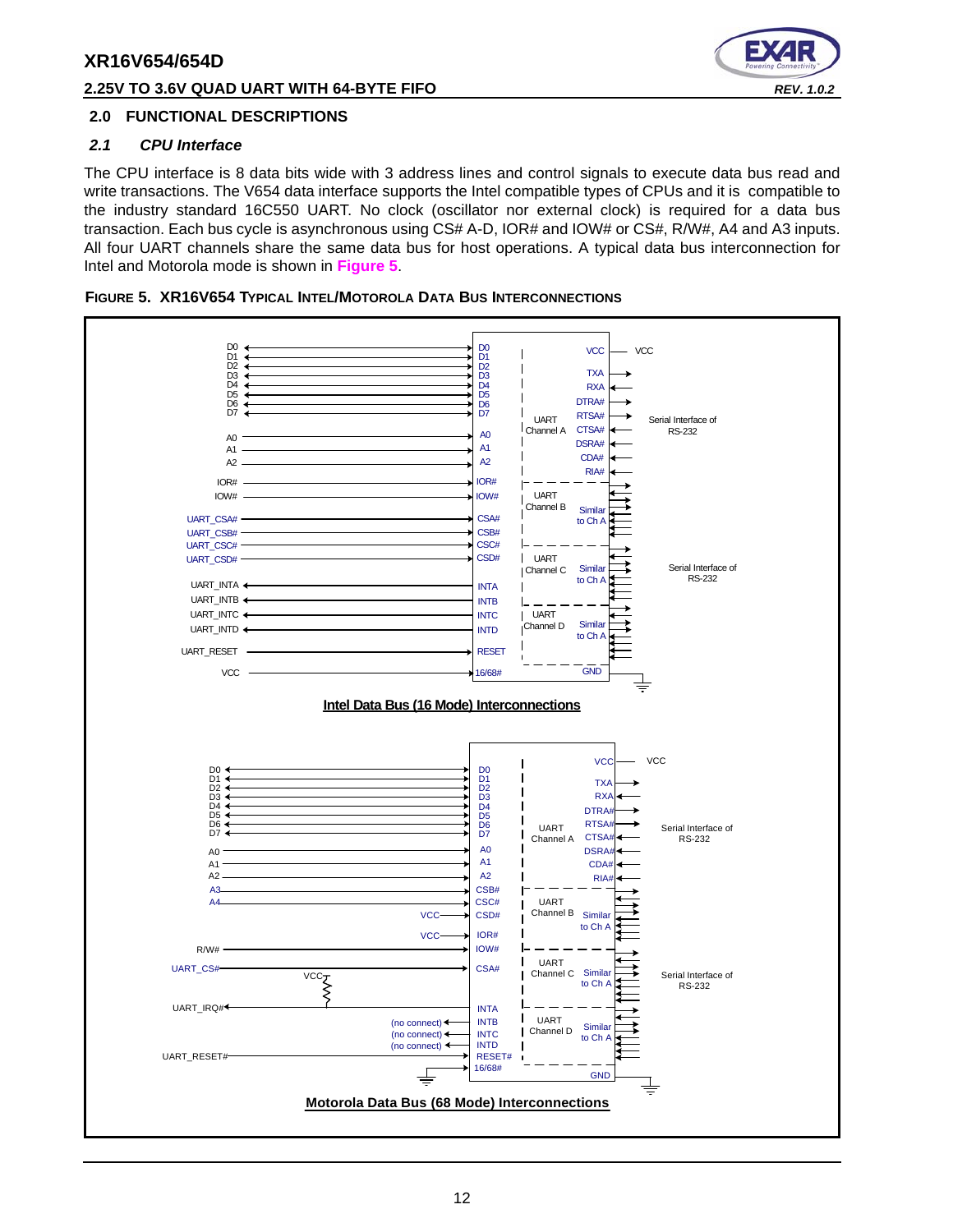

#### <span id="page-12-2"></span>*2.2 Device Reset*

The RESET input resets the internal registers and the serial interface outputs in both channels to their default state (see [Table](#page-40-0) 17). An active high pulse of longer than 40 ns duration will be required to activate the reset function in the device. Following a power-on reset or an external reset, the V654 is software compatible with previous generation of UARTs, 16C454 and 16C554.

#### <span id="page-12-3"></span>*2.3 Channel Selection*

<span id="page-12-0"></span>The UART provides the user with the capability to bi-directionally transfer information between an external CPU and an external serial communication device. During Intel Bus Mode (16/68# pin is connected to VCC), a logic 0 on chip select pins, CSA#, CSB#, CSC# or CSD# allows the user to select UART channel A, B, C or D to configure, send transmit data and/or unload receive data to/from the UART. Selecting all four UARTs can be useful during power up initialization to write to the same internal registers, but do not attempt to read from all four uarts simultaneously. Individual channel select functions are shown in **[Table](#page-12-0) 1**.

| CSA# | CSB# | CSC# | CSD# | <b>FUNCTION</b>       |
|------|------|------|------|-----------------------|
|      |      |      |      | UART de-selected      |
|      |      |      |      | Channel A selected    |
|      | ∩    |      |      | Channel B selected    |
|      |      |      |      | Channel C selected    |
|      |      |      |      | Channel D selected    |
|      |      |      |      | Channels A-D selected |

**TABLE 1: CHANNEL A-D SELECT IN 16 MODE**

<span id="page-12-1"></span>During Motorola Bus Mode (16/68# pin is connected to GND), the package interface pins are configured for connection with Motorola, and other popular microprocessor bus types. In this mode the V654 decodes two additional addresses, A3 and A4, to select one of the four UART ports. The A3 and A4 address decode function is used only when in the Motorola Bus Mode. **[See Table](#page-12-1) 2**.

| CS# | Α4 | А3 | <b>FUNCTION</b>    |  |
|-----|----|----|--------------------|--|
|     |    | х  | UART de-selected   |  |
|     |    |    | Channel A selected |  |
|     |    |    | Channel B selected |  |
|     |    |    | Channel C selected |  |
|     |    |    | Channel D selected |  |

**TABLE 2: CHANNEL A-D SELECT IN 68 MODE**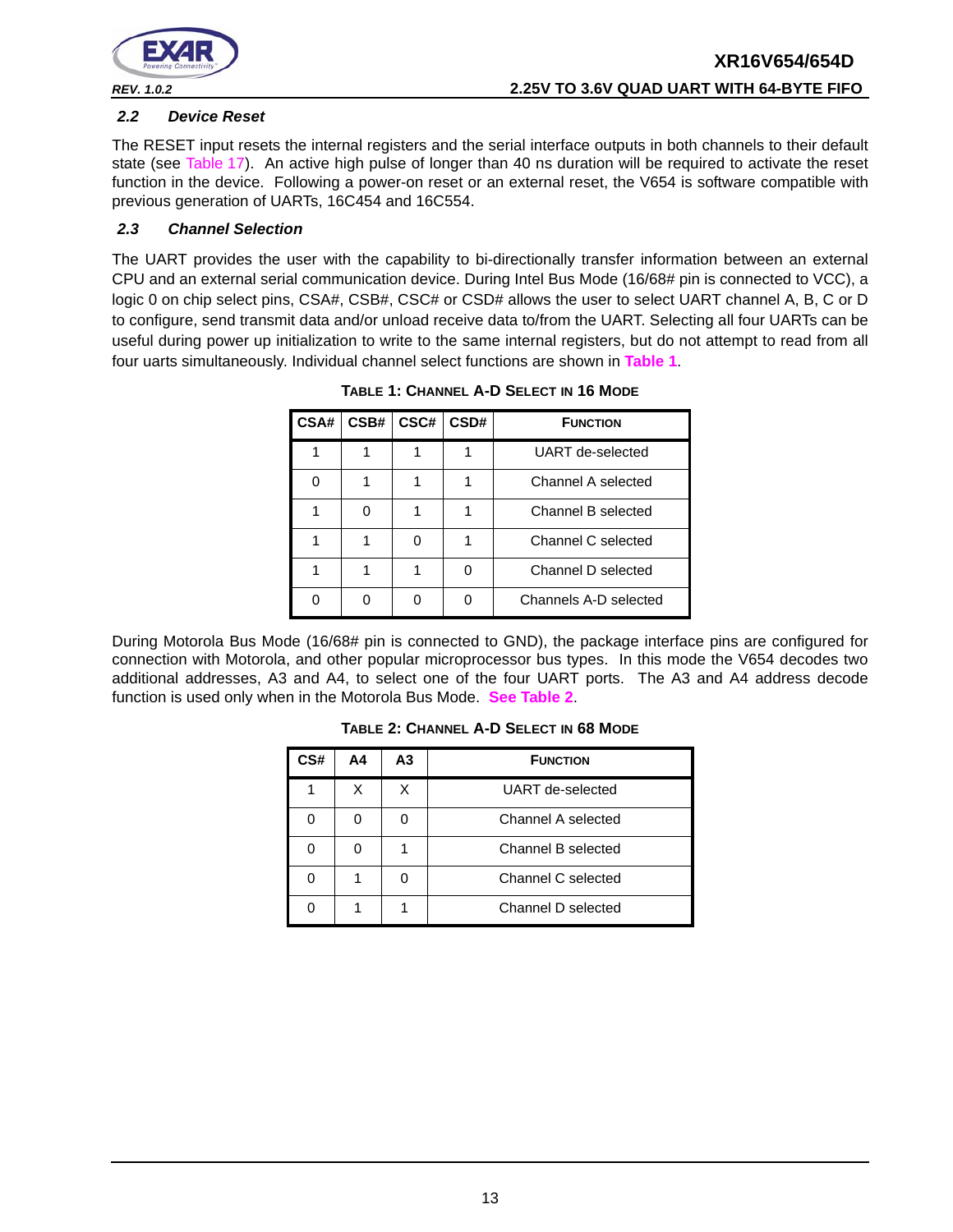#### **2.25V TO 3.6V QUAD UART WITH 64-BYTE FIFO** *REV. 1.0.2*



#### <span id="page-13-2"></span>*2.4 Channels A-D Internal Registers*

Each UART channel in the V654 has a set of enhanced registers for controlling, monitoring and data loading and unloading. The configuration register set is compatible to those already available in the standard single 16C550. These registers function as data holding registers (THR/RHR), interrupt status and control registers (ISR/IER), a FIFO control register (FCR), receive line status and control registers (LSR/LCR), modem status and control registers (MSR/MCR), programmable data rate (clock) divisor registers (DLL/DLM/DLD), and a user accessible scratchpad register (SPR).

Beyond the general 16C550 features and capabilities, the V654 offers enhanced feature registers (EFR, Xon/ Xoff 1, Xon/Xoff 2, FSTAT) that provide automatic RTS and CTS hardware flow control and automatic Xon/Xoff software flow control. All the register functions are discussed in full detail later in **["Section 3.0, UART](#page-25-0) [INTERNAL REGISTERS" on page](#page-25-0) 26**.

#### <span id="page-13-3"></span>*2.5 INT Ouputs for Channels A-D*

The interrupt outputs change according to the operating mode and enhanced features setup. **[Table](#page-13-0) 3 [and](#page-13-1) 4** summarize the operating behavior for the transmitter and receiver. Also see **[Figure](#page-46-0) 21** through **[26](#page-49-0)**.

<span id="page-13-0"></span>

|                | FCR BIT- $0 = 0$                          | FCR $BIT-0 = 1$ (FIFO ENABLED)                                                            |                                                                                               |
|----------------|-------------------------------------------|-------------------------------------------------------------------------------------------|-----------------------------------------------------------------------------------------------|
|                | (FIFO DISABLED)                           | FCR Bit-3 = $0$<br>(DMA Mode Disabled)                                                    | FCR Bit-3 = 1<br>(DMA Mode Enabled)                                                           |
| <b>INT Pin</b> | $LOW = a$ byte in THR<br>HIGH = THR empty | LOW = FIFO above trigger level<br>HIGH = FIFO below trigger level or<br><b>FIFO</b> empty | $LOW = FIFO$ above trigger level<br>$HIGH = FIFO$ below trigger level or<br><b>FIFO</b> empty |

#### **TABLE 3: INT PIN OPERATION FOR TRANSMITTER FOR CHANNELS A-D**

#### **TABLE 4: INT PIN OPERATION FOR RECEIVER FOR CHANNELS A-D**

<span id="page-13-1"></span>

|                | FCR BIT- $0 = 0$<br>(FIFO DISABLED) | FCR $BIT-0 = 1$ (FIFO ENABLED)                                    |                                                                     |  |  |
|----------------|-------------------------------------|-------------------------------------------------------------------|---------------------------------------------------------------------|--|--|
|                |                                     | FCR Bit-3 = $0$<br>(DMA Mode Disabled)                            | FCR Bit- $3 = 1$<br>(DMA Mode Enabled)                              |  |  |
| <b>INT Pin</b> | ILOW = no data<br>$HIGH = 1 byte$   | LOW = FIFO below trigger level<br>HIGH = FIFO above trigger level | $LOW = FIFO$ below trigger level<br>HIGH = FIFO above trigger level |  |  |

#### <span id="page-13-4"></span>*2.6 DMA Mode*

The device does not support direct memory access. The DMA Mode (a legacy term) in this document does not mean "direct memory access" but refers to data block transfer operation. The DMA mode affects the state of the RXRDY# A-D and TXRDY# A-D output pins. The transmit and receive FIFO trigger levels provide additional flexibility to the user for block mode operation. The LSR bits 5-6 provide an indication when the transmitter is empty or has an empty location(s) for more data. The user can optionally operate the transmit and receive FIFO in the DMA mode (FCR bit-3 = 1). When the transmit and receive FIFOs are enabled and the DMA mode is disabled (FCR bit-3 = 0), the V654 is placed in single-character mode for data transmit or receive operation. When DMA mode is enabled (FCR bit-3  $=$  1), the user takes advantage of block mode operation by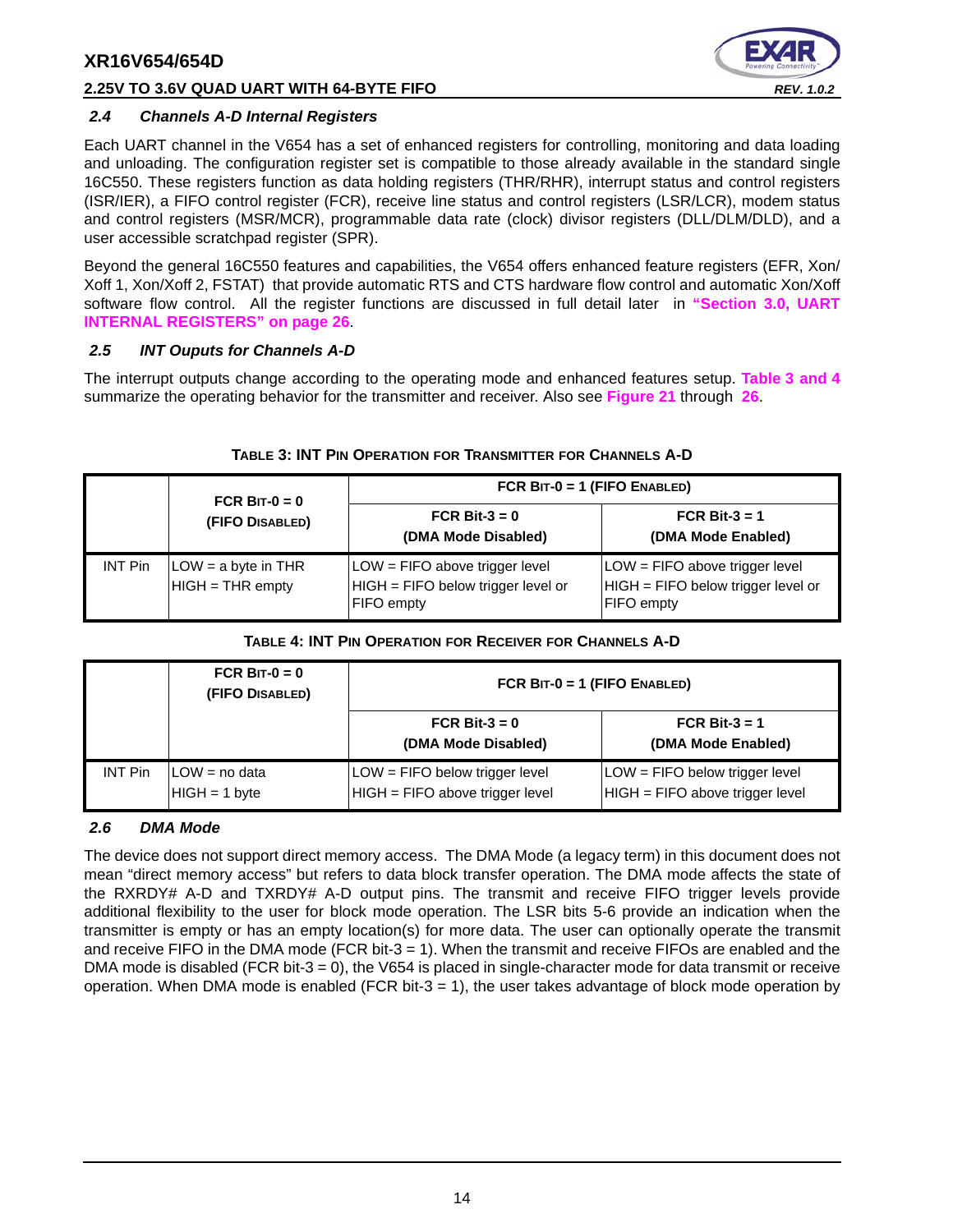

*REV. 1.0.2* **2.25V TO 3.6V QUAD UART WITH 64-BYTE FIFO**

loading or unloading the FIFO in a block sequence determined by the programmed trigger level. The following table show their behavior. Also see **[Figure](#page-46-0) 21** through **[26](#page-49-0)**.

<span id="page-14-0"></span>

| <b>PINS</b> | FCR $BIT-0=0$<br>(FIFO DISABLED)        | FCR BIT-0=1 (FIFO ENABLED)                           |                                                                                                                              |  |
|-------------|-----------------------------------------|------------------------------------------------------|------------------------------------------------------------------------------------------------------------------------------|--|
|             |                                         | FCR BIT- $3 = 0$<br>(DMA MODE DISABLED)              | FCR BIT-3 = $1$<br>(DMA MODE ENABLED)                                                                                        |  |
| RXRDY#      | $LOW = 1$ byte<br>HIGH = no data        | LOW = at least 1 byte in FIFO<br>$HIGH = FIFO$ empty | HIGH to LOW transition when FIFO reaches the<br>trigger level, or timeout occurs<br>LOW to HIGH transition when FIFO empties |  |
| TXRDY#      | $LOW = THE empty$<br>HIGH = byte in THR | $LOW = FIFO$ empty<br>HIGH = at least 1 byte in FIFO | $LOW = FIFO$ has at least 1 empty location<br>$HHGH = FIFA$ is full                                                          |  |

#### **TABLE 5: TXRDY# AND RXRDY# OUTPUTS IN FIFO AND DMA MODE FOR CHANNELS A-D**

#### <span id="page-14-3"></span>*2.7 Crystal Oscillator or External Clock Input*

The V654 includes an on-chip oscillator (XTAL1 and XTAL2) to produce a clock for both UART sections in the device. The CPU data bus does not require this clock for bus operation. The crystal oscillator provides a system clock to the Baud Rate Generators (BRG) section found in each of the UART. XTAL1 is the input to the oscillator or external clock buffer input with XTAL2 pin being the output. Caution: the XTAL1 input is not 5V tolerant. For programming details, see **["Section 2.8, Programmable Baud Rate Generator with Fractional](#page-14-1) [Divisor" on page](#page-14-1) 15**.

#### <span id="page-14-2"></span>**FIGURE 6. TYPICAL CRYSTAL CONNECTIONS**



The on-chip oscillator is designed to use an industry standard microprocessor crystal (parallel resonant, fundamental frequency with 10-22 pF capacitance load, ESR of 20-120 ohms and 100ppm frequency tolerance) connected externally between the XTAL1 and XTAL2 pins. Typical oscillator connections are shown in **[Figure](#page-14-2) 6**. Alternatively, an external clock can be connected to the XTAL1 pin to clock the internal baud rate generator for standard or custom rates. For further reading on oscillator circuit please see application note DAN108 on EXAR's web site.

#### <span id="page-14-1"></span>*2.8 Programmable Baud Rate Generator with Fractional Divisor*

Each UART has its own Baud Rate Generator (BRG) with a prescaler for the transmitter and receiver. The prescaler is controlled by a software bit in the MCR register. The MCR register bit-7 sets the prescaler to divide the input crystal or external clock by 1 or 4. The output of the prescaler clocks to the BRG. The BRG further divides this clock by a programmable divisor between 1 and (216 - 0.0625) in increments of 0.0625 (1/16) to obtain a 16X or 8X or 4X sampling clock of the serial data rate. The sampling clock is used by the transmitter for data bit shifting and receiver for data sampling. The BRG divisor (DLL, DLM and DLD registers) defaults to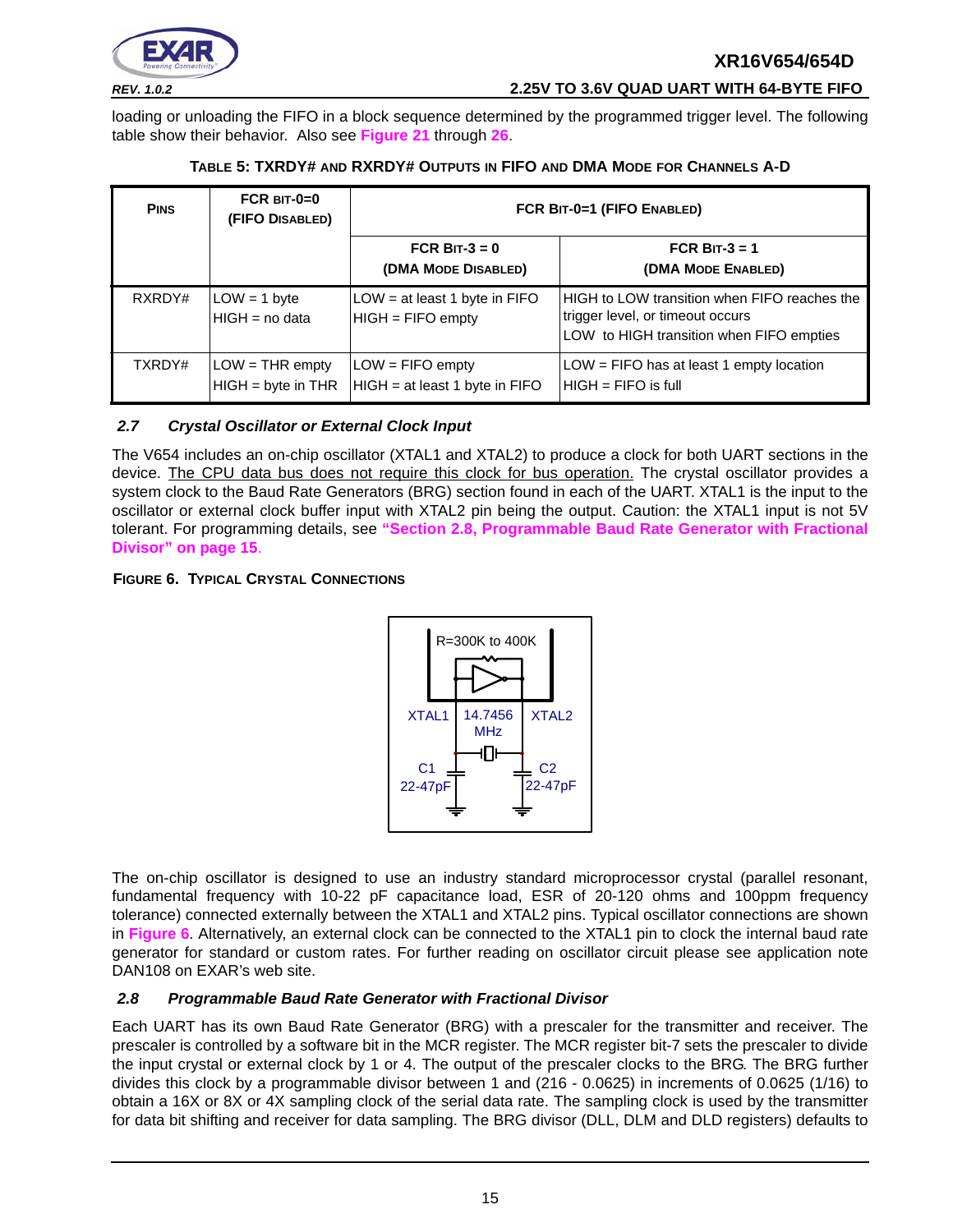

#### **2.25V TO 3.6V QUAD UART WITH 64-BYTE FIFO** *REV. 1.0.2*

the value of '1' (DLL = 0x01, DLM = 0x00 and DLD = 0x00) upon reset. Therefore, the BRG must be programmed during initialization to the operating data rate. The DLL and DLM registers provide the integer part of the divisor and the DLD register provides the fractional part of the divisor. Only the four lower bits of the DLD are implemented and they are used to select a value from 0 (for setting 0000) to 0.9375 or 15/16 (for setting 1111). Programming the Baud Rate Generator Registers DLL, DLM and DLD provides the capability for selecting the operating data rate. **[Table](#page-16-0) 6** shows the standard data rates available with a 24MHz crystal or external clock at 16X clock rate. If the pre-scaler is used (MCR bit- $7 = 1$ ), the output data rate will be 4 times less than that shown in **[Table](#page-16-0) 6**. At 8X sampling rate, these data rates would double. And at 4X sampling rate, they would quadruple. Also, when using 8X sampling mode, please note that the bit-time will have a jitter (+/- 1/ 16) whenever the DLD is non-zero and is an odd number. When using a non-standard data rate crystal or external clock, the divisor value can be calculated with the following equation(s):

Required Divisor (decimal)=(XTAL1 clock frequency / prescaler) /(serial data rate x 16), with 16X mode, **DLD[5:4]='00'**

Required Divisor (decimal)= (XTAL1 clock frequency / prescaler / (serial data rate x 8), with 8X mode, **DLD[5:4] = '01'**

Required Divisor (decimal)= (XTAL1 clock frequency / prescaler / (serial data rate x 4), with 4X mode, **DLD[5:4] = '10'**

The closest divisor that is obtainable in the V654 can be calculated using the following formula:

ROUND( (Required Divisor - TRUNC(Required Divisor) )\*16)/16 + TRUNC(Required Divisor), where DLM = TRUNC(Required Divisor) >> 8 DLL = TRUNC(Required Divisor) & 0xFF DLD = ROUND( (Required Divisor-TRUNC(Required Divisor) )\*16)

In the formulas above, please note that:

TRUNC  $(N)$  = Integer Part of N. For example, TRUNC  $(5.6) = 5$ .

ROUND (N) = N rounded towards the closest integer. For example, ROUND  $(7.3)$  = 7 and ROUND  $(9.9)$  = 10.

A  $\geq$  B indicates right shifting the value 'A' by 'B' number of bits. For example, 0x78A3  $\geq$  8 = 0x0078.



#### <span id="page-15-0"></span>**FIGURE 7. BAUD RATE GENERATOR**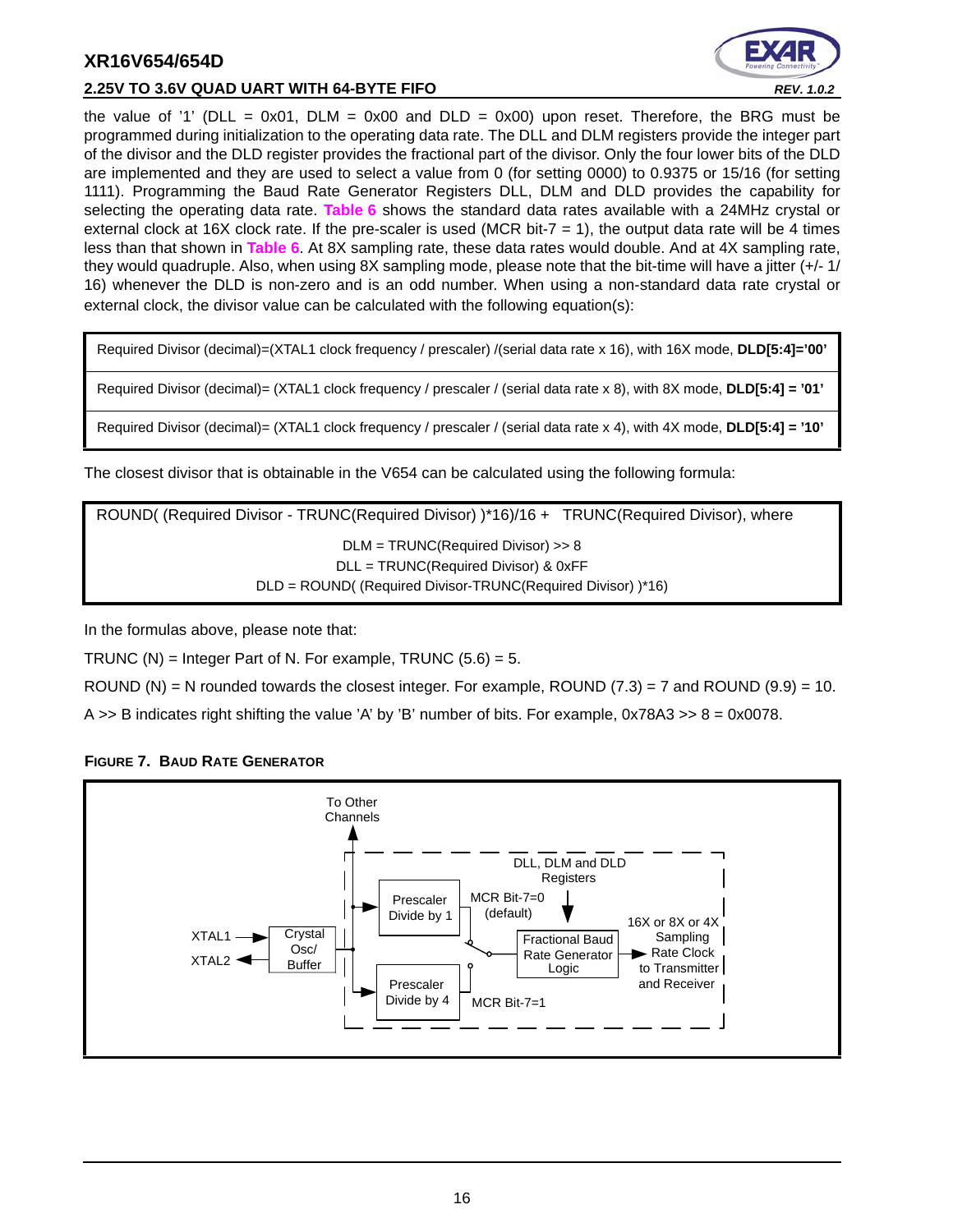



#### **TABLE 6: TYPICAL DATA RATES WITH A 24 MHZ CRYSTAL OR EXTERNAL CLOCK AT 16X SAMPLING**

<span id="page-16-0"></span>

| <b>Required</b><br><b>Output Data</b><br>Rate | <b>DIVISOR FOR</b><br>16x Clock<br>(Decimal) | <b>DIVISOR</b><br><b>OBTAINABLE IN</b><br>V654 | <b>DLM PROGRAM</b><br><b>VALUE (HEX)</b> | <b>DLL PROGRAM</b><br><b>VALUE (HEX)</b> | <b>DLD PROGRAM</b><br>VALUE (HEX) | <b>DATA ERROR</b><br><b>RATE (%)</b> |
|-----------------------------------------------|----------------------------------------------|------------------------------------------------|------------------------------------------|------------------------------------------|-----------------------------------|--------------------------------------|
| 400                                           | 3750                                         | 3750                                           | E                                        | A <sub>6</sub>                           | $\overline{0}$                    | $\overline{0}$                       |
| 2400                                          | 625                                          | 625                                            | $\overline{2}$                           | $\overline{71}$                          | $\mathbf 0$                       | $\Omega$                             |
| 4800                                          | 312.5                                        | 312 8/16                                       | $\mathbf{1}$                             | 38                                       | 8                                 | $\mathbf 0$                          |
| 9600                                          | 156.25                                       | 156 4/16                                       | $\mathbf 0$                              | 9C                                       | $\overline{4}$                    | $\mathbf 0$                          |
| 10000                                         | 150                                          | 150                                            | $\overline{0}$                           | $\overline{96}$                          | $\mathbf 0$                       | $\overline{0}$                       |
| 19200                                         | 78.125                                       | 78 2/16                                        | $\mathbf 0$                              | 4E                                       | $\overline{2}$                    | $\Omega$                             |
| 25000                                         | 60                                           | 60                                             | $\overline{0}$                           | 3C                                       | $\overline{0}$                    | $\mathbf 0$                          |
| 28800                                         | 52.0833                                      | 52 1/16                                        | $\mathbf 0$                              | 34                                       | $\mathbf{1}$                      | 0.04                                 |
| 38400                                         | 39.0625                                      | 39 1/16                                        | $\mathbf 0$                              | 27                                       | $\mathbf{1}$                      | $\mathbf 0$                          |
| 50000                                         | 30                                           | $\overline{30}$                                | $\mathbf 0$                              | 1E                                       | $\mathbf 0$                       | $\mathbf 0$                          |
| 57600                                         | 26.0417                                      | $26 \t1/16$                                    | $\overline{0}$                           | 1A                                       | 1                                 | 0.08                                 |
| 75000                                         | 20                                           | 20                                             | $\mathbf 0$                              | 14                                       | $\mathbf 0$                       | $\mathbf 0$                          |
| 100000                                        | 15                                           | 15                                             | $\mathbf 0$                              | $\overline{F}$                           | $\Omega$                          | $\Omega$                             |
| 115200                                        | 13.0208                                      | 13                                             | $\pmb{0}$                                | D                                        | $\mathbf 0$                       | 0.16                                 |
| 153600                                        | 9.7656                                       | 9 12/16                                        | $\mathbf 0$                              | $\overline{9}$                           | $\overline{\text{c}}$             | 0.16                                 |
| 200000                                        | 7.5                                          | 78/16                                          | $\pmb{0}$                                | $\overline{7}$                           | $\overline{8}$                    | $\Omega$                             |
| 225000                                        | 6.6667                                       | 6 11/16                                        | $\mathbf 0$                              | 6                                        | B                                 | 0.31                                 |
| 230400                                        | 6.5104                                       | 6 8/16                                         | $\mathbf 0$                              | 6                                        | 8                                 | 0.16                                 |
| 250000                                        | 6                                            | 6                                              | $\mathbf 0$                              | 6                                        | $\mathbf 0$                       | $\mathbf 0$                          |
| 300000                                        | $\overline{5}$                               | $\overline{5}$                                 | $\overline{0}$                           | $\overline{5}$                           | $\overline{0}$                    | $\mathbf 0$                          |
| 400000                                        | 3.75                                         | 3 12/16                                        | $\pmb{0}$                                | $\mathfrak{S}$                           | $\mathsf C$                       | $\mathbf 0$                          |
| 460800                                        | 3.2552                                       | 34/16                                          | $\Omega$                                 | 3                                        | $\overline{4}$                    | 0.16                                 |
| 500000                                        | 3                                            | 3                                              | $\mathbf 0$                              | $\overline{3}$                           | $\mathbf 0$                       | $\mathbf 0$                          |
| 750000                                        | $\overline{2}$                               | $\overline{2}$                                 | $\pmb{0}$                                | $\overline{2}$                           | $\mathbf 0$                       | $\Omega$                             |
| 921600                                        | 1.6276                                       | 1 10/16                                        | $\mathsf 0$                              | 1                                        | A                                 | 0.16                                 |
| 1000000                                       | 1.5                                          | 18/16                                          | $\overline{0}$                           | 1                                        | 8                                 | $\mathsf{O}\xspace$                  |

#### <span id="page-16-1"></span>*2.9 Transmitter*

The transmitter section comprises of an 8-bit Transmit Shift Register (TSR) and 64 bytes of FIFO which includes a byte-wide Transmit Holding Register (THR). TSR shifts out every data bit with the 16X/8X/4X internal clock. A bit time is 16/8/4 clock periods. The transmitter sends the start-bit followed by the number of data bits, inserts the proper parity-bit if enabled, and adds the stop-bit(s). The status of the FIFO and TSR are reported in the Line Status Register (LSR bit-5 and bit-6).

#### <span id="page-16-2"></span>**2.9.1 Transmit Holding Register (THR) - Write Only**

The transmit holding register is an 8-bit register providing a data interface to the host processor. The host writes transmit data byte to the THR to be converted into a serial data stream including start-bit, data bits, parity-bit and stop-bit(s). The least-significant-bit (Bit-0) becomes first data bit to go out. The THR is the input register to the transmit FIFO of 64 bytes when FIFO operation is enabled by FCR bit-0. Every time a write operation is made to the THR, the FIFO data pointer is automatically bumped to the next sequential data location.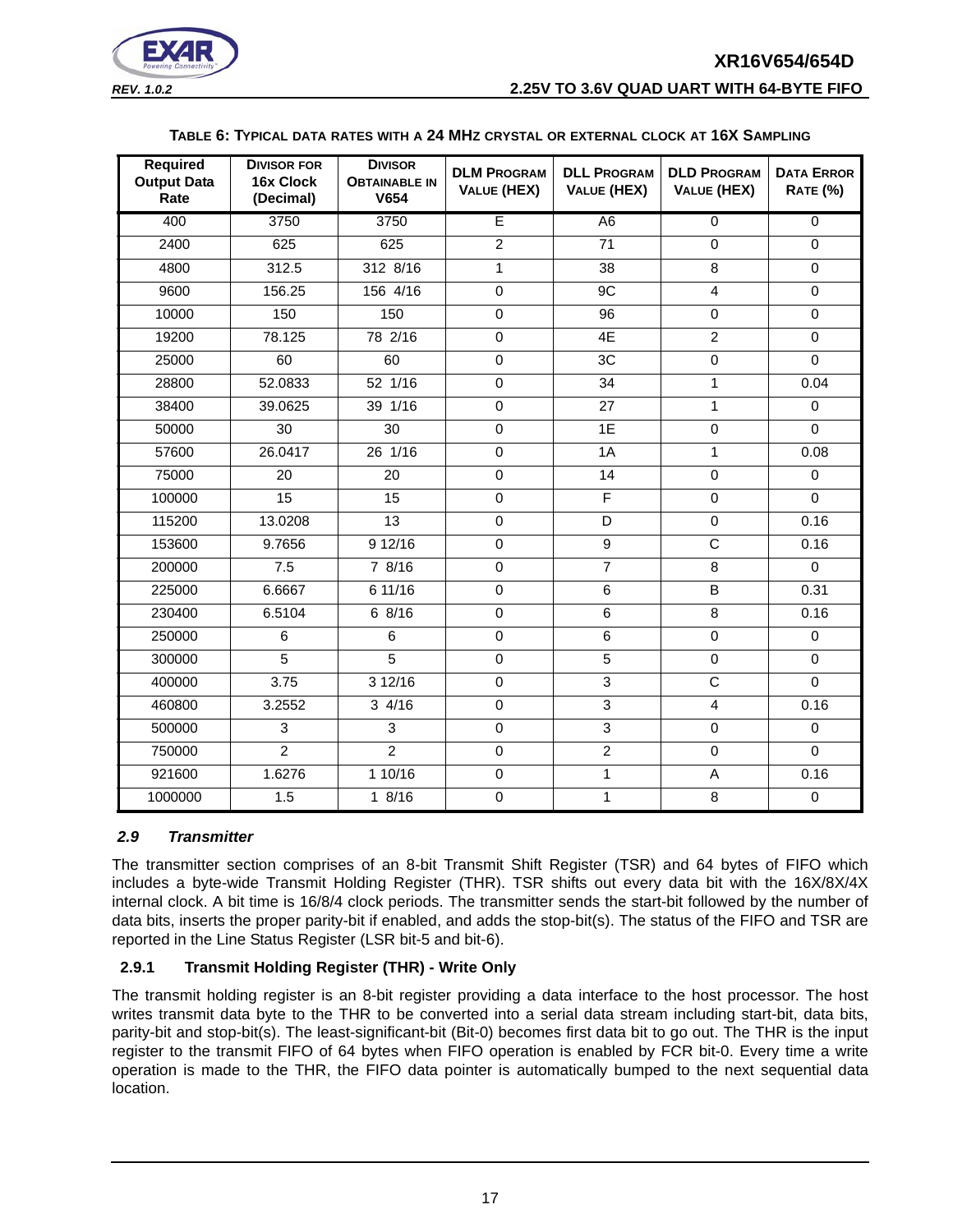

#### **2.25V TO 3.6V QUAD UART WITH 64-BYTE FIFO** *REV. 1.0.2*

#### <span id="page-17-0"></span>**2.9.2 Transmitter Operation in non-FIFO Mode**

The host loads transmit data to THR one character at a time. The THR empty flag (LSR bit-5) is set when the data byte is transferred to TSR. THR flag can generate a transmit empty interrupt (ISR bit-1) when it is enabled by IER bit-1. The TSR flag (LSR bit-6) is set when TSR becomes completely empty.

<span id="page-17-1"></span>



#### <span id="page-17-2"></span>**2.9.3 Transmitter Operation in FIFO Mode**

The host may fill the transmit FIFO with up to 64 bytes of transmit data. The THR empty flag (LSR bit-5) is set whenever the FIFO is empty. The THR empty flag can generate a transmit empty interrupt (ISR bit-1) when the FIFO becomes empty. The transmit empty interrupt is enabled by IER bit-1. The TSR flag (LSR bit-6) is set when TSR/FIFO becomes empty.

<span id="page-17-3"></span>

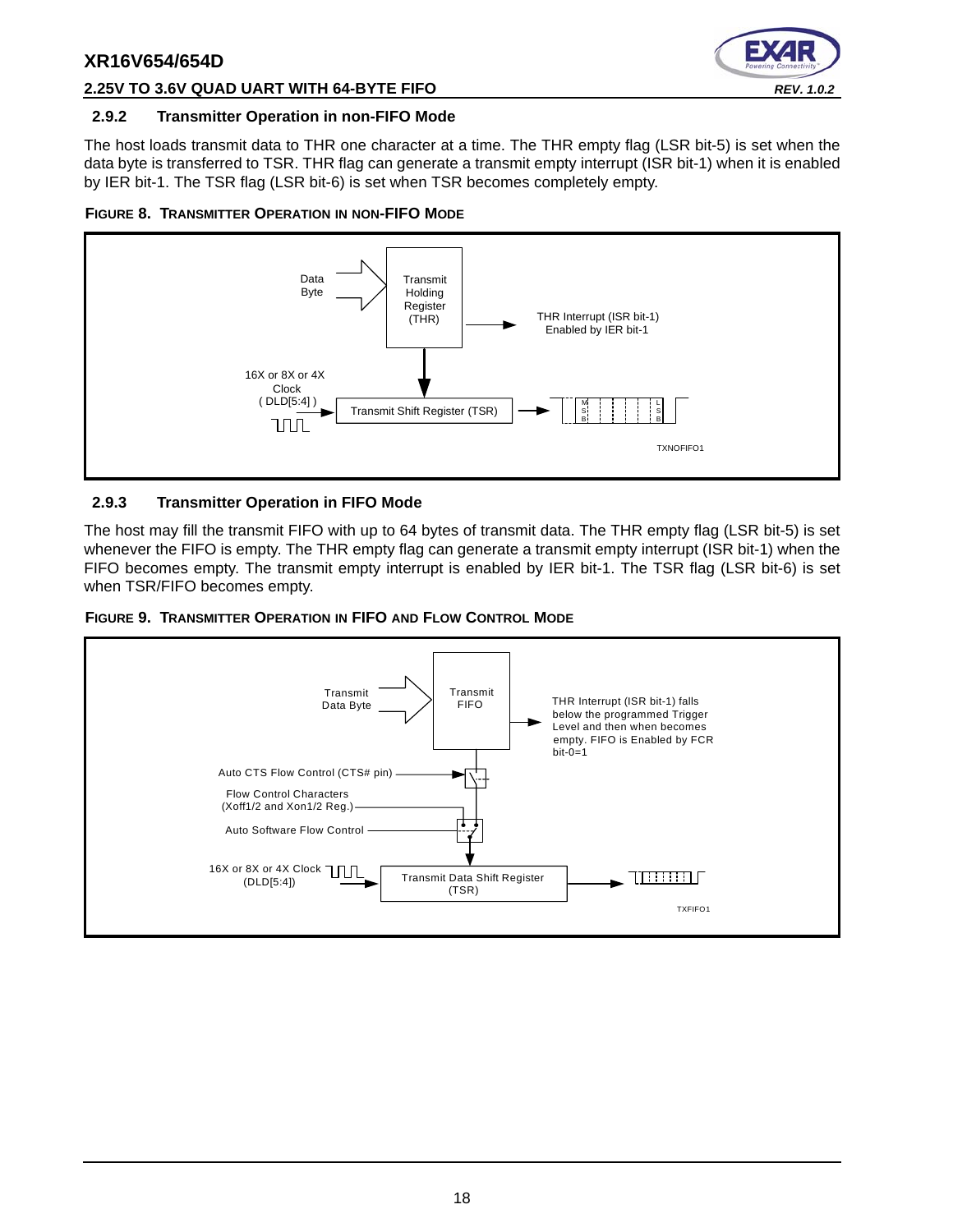

# **XR16V654/654D** *REV. 1.0.2* **2.25V TO 3.6V QUAD UART WITH 64-BYTE FIFO**

#### <span id="page-18-1"></span>*2.10 Receiver*

The receiver section contains an 8-bit Receive Shift Register (RSR) and 64 bytes of FIFO which includes a byte-wide Receive Holding Register (RHR). The RSR uses the 16X/8X/4X clock (DLD[5:4]) for timing. It verifies and validates every bit on the incoming character in the middle of each data bit. On the falling edge of a start or false start bit, an internal receiver counter starts counting at the 16X/8X/4X clock rate. After 8 clocks (or 4 if 8X or 2 if 4X) the start bit period should be at the center of the start bit. At this time the start bit is sampled and if it is still a logic 0 it is validated. Evaluating the start bit in this manner prevents the receiver from assembling a false character. The rest of the data bits and stop bits are sampled and validated in this same manner to prevent false framing. If there were any error(s), they are reported in the LSR register bits 2-4. Upon unloading the receive data byte from RHR, the receive FIFO pointer is bumped and the error tags are immediately updated to reflect the status of the data byte in RHR register. RHR can generate a receive data ready interrupt upon receiving a character or delay until it reaches the FIFO trigger level. Furthermore, data delivery to the host is guaranteed by a receive data ready time-out interrupt when data is not received for 4 word lengths as defined by LCR[1:0] plus 12 bits time. This is equivalent to 3.7-4.6 character times. The RHR interrupt is enabled by IER bit-0. See **[Figure](#page-18-0) 10** and **[Figure](#page-19-0) 11** below.

#### <span id="page-18-2"></span>**2.10.1 Receive Holding Register (RHR) - Read-Only**

The Receive Holding Register is an 8-bit register that holds a receive data byte from the Receive Shift Register. It provides the receive data interface to the host processor. The RHR register is part of the receive FIFO of 64 bytes by 11-bits wide, the 3 extra bits are for the 3 error tags to be reported in LSR register. When the FIFO is enabled by FCR bit-0, the RHR contains the first data character received by the FIFO. After the RHR is read, the next character byte is loaded into the RHR and the errors associated with the current data byte are immediately updated in the LSR bits 2-4.

<span id="page-18-0"></span>

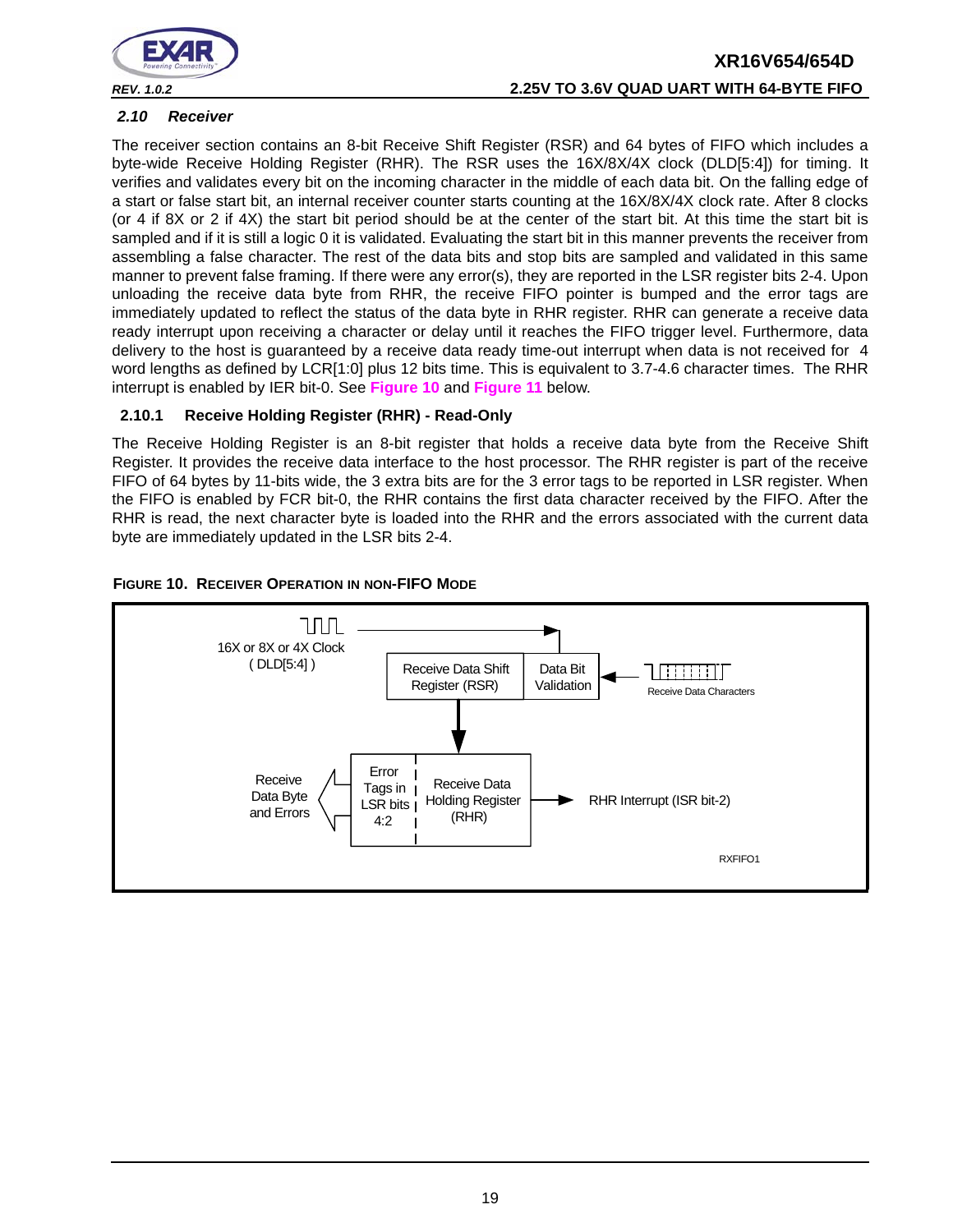



#### <span id="page-19-0"></span>**FIGURE 11. RECEIVER OPERATION IN FIFO AND AUTO RTS FLOW CONTROL MODE**

#### <span id="page-19-1"></span>*2.11 Auto RTS (Hardware) Flow Control*

Automatic RTS hardware flow control is used to prevent data overrun to the local receiver FIFO. The RTS# output is used to request remote unit to suspend/resume data transmission. The auto RTS flow control features is enabled to fit specific application requirement (see **[Figure](#page-20-0) 12**):

- Enable auto RTS flow control using EFR bit-6.
- The auto RTS function must be started by asserting RTS# output pin (MCR bit-1 to logic 1 after it is enabled).

If using the Auto RTS interrupt:

Enable RTS interrupt through IER bit-6 (after setting EFR bit-4). The UART issues an interrupt when the RTS# pin makes a transition from low to high: ISR bit-5 will be set to logic 1.

#### <span id="page-19-2"></span>*2.12 Auto RTS Hysteresis*

The V654 has a new feature that provides flow control trigger hysteresis while maintaining compatibility with the XR16C850, ST16C650A and ST16C550 family of UARTs. With the Auto RTS function enabled, an interrupt is generated when the receive FIFO reaches the selected RX trigger level. The RTS# pin will not be forced HIGH (RTS off) until the receive FIFO reaches one trigger level above the selected trigger level in the trigger table (**[Table](#page-31-0) 12**). The RTS# pin will return LOW after the RX FIFO is unloaded to one level below the selected trigger level. Under the above described conditions, the V654 will continue to accept data until the receive FIFO gets full. The Auto RTS function is initiated when the RTS# output pin is asserted LOW (RTS On).

<span id="page-19-3"></span>

| <b>RX TRIGGER LEVEL</b> | <b>INT PIN ACTIVATION</b> | <b>RTS# DE-ASSERTED (HIGH)</b><br>(CHARACTERS IN RX FIFO) | <b>RTS# ASSERTED (LOW)</b><br>(CHARACTERS IN RX FIFO) |  |
|-------------------------|---------------------------|-----------------------------------------------------------|-------------------------------------------------------|--|
|                         |                           | 16                                                        |                                                       |  |
| 16                      | 16                        | 56                                                        |                                                       |  |
| 56                      | 56                        | 60                                                        | 16                                                    |  |
| 60                      | 60                        | 60                                                        | 56                                                    |  |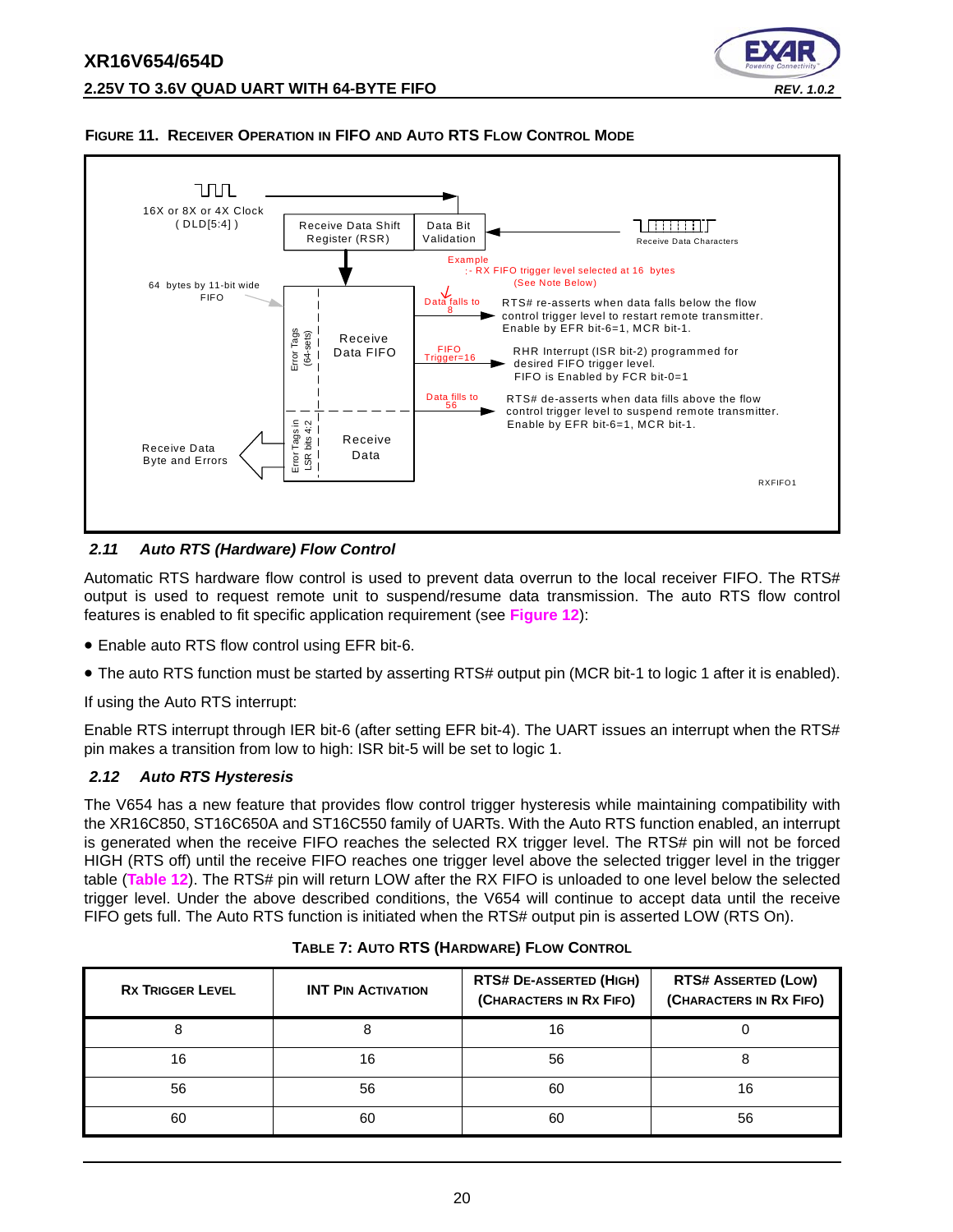

#### <span id="page-20-1"></span>*2.13 Auto CTS Flow Control*

Automatic CTS flow control is used to prevent data overrun to the remote receiver FIFO. The CTS# input is monitored to suspend/restart the local transmitter. The auto CTS flow control feature is selected to fit specific application requirement (see **[Figure](#page-20-0) 12**):

• Enable auto CTS flow control using EFR bit-7.

If needed, the CTS interrupt can be enabled through IER bit-7 (after setting EFR bit-4). The UART issues an interrupt when the CTS# pin is de-asserted (HIGH): ISR bit-5 will be set to 1, and UART will suspend transmission as soon as the stop bit of the character in process is shifted out. Transmission is resumed after the CTS# input is re-asserted (LOW), indicating more data may be sent.



<span id="page-20-0"></span>

*The local UART (UARTA) starts data transfer by asserting RTSA# (1). RTSA# is normally connected to CTSB# (2) of remote UART (UARTB). CTSB# allows its transmitter to send data (3). TXB data arrives and fills UARTA receive FIFO (4). When RXA data fills up to its receive FIFO trigger level, UARTA activates its RXA data ready interrupt (5) and continues to receive and put data into its FIFO. If interrupt service latency is long and data is not being unloaded, UARTA monitors its receive data fill level to match the upper threshold of RTS delay and de-assert RTSA# (6). CTSB# follows (7) and request UARTB transmitter to suspend data transfer. UARTB stops or finishes sending the data bits in its transmit shift register (8). When receive FIFO data in UARTA is unloaded to match the lower threshold of RTS delay (9), UARTA re-asserts RTSA# (10), CTSB# recognizes the change (11) and restarts its transmitter and data flow again until next receive FIFO trigger (12). This same event applies to the reverse direction when UARTA sends data to UARTB with RTSB# and CTSA# controlling the data flow.*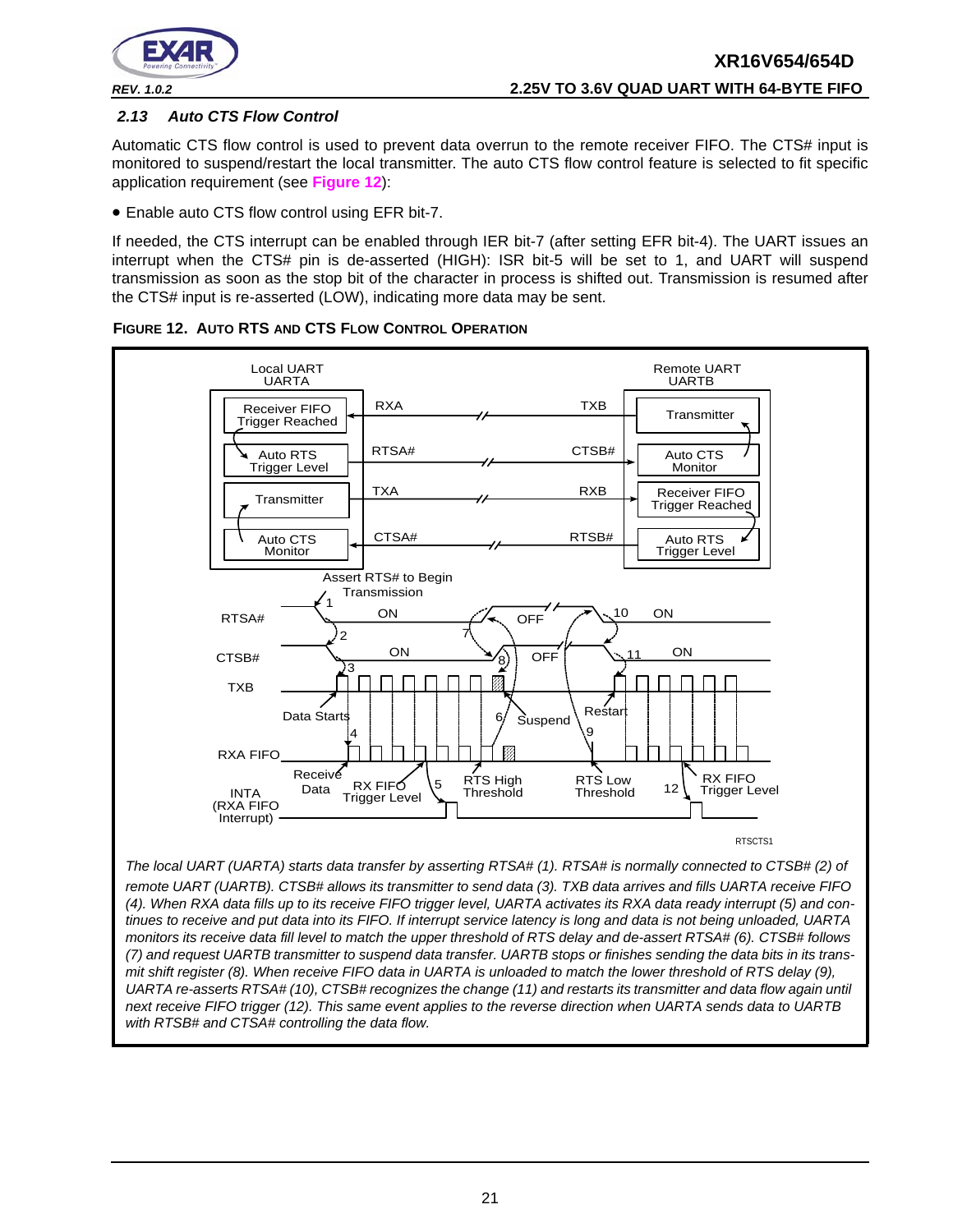#### **2.25V TO 3.6V QUAD UART WITH 64-BYTE FIFO** *REV. 1.0.2*



#### <span id="page-21-1"></span>*2.14 Auto Xon/Xoff (Software) Flow Control*

When software flow control is enabled (**[See Table](#page-38-0) 16**), the V654 compares one or two sequential receive data characters with the programmed Xon or Xoff-1,2 character value(s). If receive character(s) (RX) match the programmed values, the V654 will halt transmission (TX) as soon as the current character has completed transmission. When a match occurs, the Xoff (if enabled via IER bit-5) flag will be set and the interrupt output pin will be activated. Following a suspension due to a match of the Xoff character, the V654 will monitor the receive data stream for a match to the Xon-1,2 character. If a match is found, the V654 will resume operation and clear the flags (ISR bit-4).

Reset initially sets the contents of the Xon/Xoff 8-bit flow control registers to a logic 0. Following reset the user can write any Xon/Xoff value desired for software flow control. Different conditions can be set to detect Xon/ Xoff characters (**[See Table](#page-38-0) 16**) and suspend/resume transmissions. When double 8-bit Xon/Xoff characters are selected, the V654 compares two consecutive receive characters with two software flow control 8-bit values (Xon1, Xon2, Xoff1, Xoff2) and controls TX transmissions accordingly. Under the above described flow control mechanisms, flow control characters are not placed (stacked) in the user accessible RX data buffer or FIFO.

In the event that the receive buffer is overfilling and flow control needs to be executed, the V654 automatically sends an Xoff message (when enabled) via the serial TX output to the remote modem. The V654 sends the Xoff-1,2 characters two-character-times (= time taken to send two characters at the programmed baud rate) after the receive FIFO crosses the programmed trigger level. To clear this condition, the V654 will transmit the programmed Xon-1,2 characters as soon as receive FIFO is less than one trigger level below the programmed trigger level. **[Table](#page-21-0) 8** below explains this.

<span id="page-21-0"></span>

| <b>RX TRIGGER LEVEL</b> | <b>XOFF CHARACTER(S) SENT</b><br><b>INT PIN ACTIVATION</b><br>(CHARACTERS IN RX FIFO) |       | <b>XON CHARACTER(S) SENT</b><br>(CHARACTERS IN RX FIFO) |
|-------------------------|---------------------------------------------------------------------------------------|-------|---------------------------------------------------------|
| 8                       |                                                                                       | $8*$  |                                                         |
| 16                      | 16                                                                                    | $16*$ |                                                         |
| 56                      | 56                                                                                    | $56*$ | 16                                                      |
| 60                      | 60                                                                                    | $60*$ | 56                                                      |

#### **TABLE 8: AUTO XON/XOFF (SOFTWARE) FLOW CONTROL**

\* *After the trigger level is reached, an xoff character is sent after a short span of time (= time required to send 2* characters); for example, after 2.083ms has elapsed for 9600 baud and 10-bit word length setting.

#### <span id="page-21-2"></span>*2.15 Special Character Detect*

A special character detect feature is provided to detect an 8-bit character when bit-5 is set in the Enhanced Feature Register (EFR). When this character (Xoff2) is detected, it will be placed in the FIFO along with normal incoming RX data.

The V654 compares each incoming receive character with Xoff-2 data. If a match exists, the received data will be transferred to the RX FIFO and ISR bit-4 will be set to indicate detection of special character. Although the Internal Register Table shows Xon, Xoff Registers with eight bits of character information, the actual number of bits is dependent on the programmed word length. Line Control Register (LCR) bits 0-1 defines the number of character bits, i.e., either 5 bits, 6 bits, 7 bits, or 8 bits. The word length selected by LCR bits 0-1 also determines the number of bits that will be used for the special character comparison. Bit-0 in the Xon, Xoff Registers corresponds with the LSB bit for the receive character.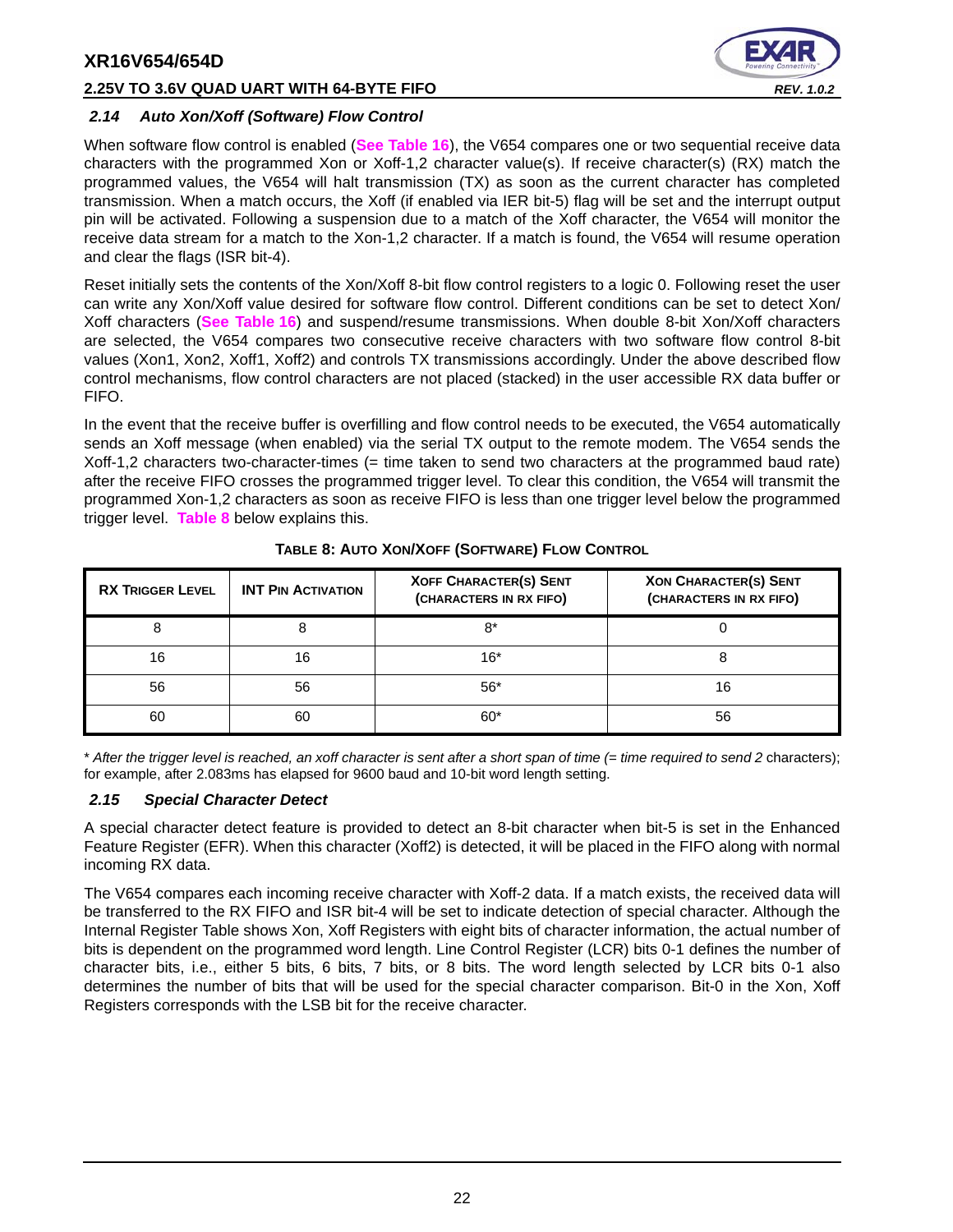

#### <span id="page-22-1"></span>*2.16 Infrared Mode*

The V654 UART includes the infrared encoder and decoder compatible to the IrDA (Infrared Data Association) version 1.0. The IrDA 1.0 standard that stipulates the infrared encoder sends out a 3/16 of a bit wide HIGHpulse for each "0" bit in the transmit data stream. This signal encoding reduces the on-time of the infrared LED, hence reduces the power consumption. See **[Figure](#page-22-0) 13** below.

The infrared encoder and decoder are enabled by setting MCR register bit-6 to a '1'. When the infrared feature is enabled, the transmit data output, TX, idles at logic zero level. Likewise, the RX input assumes an idle level of logic zero from a reset and power up, see **[Figure](#page-22-0) 13**.

Typically, the wireless infrared decoder receives the input pulse from the infrared sensing diode on the RX pin. Each time it senses a light pulse, it returns a logic 1 to the data bit stream.



<span id="page-22-0"></span>**FIGURE 13. INFRARED TRANSMIT DATA ENCODING AND RECEIVE DATA DECODING**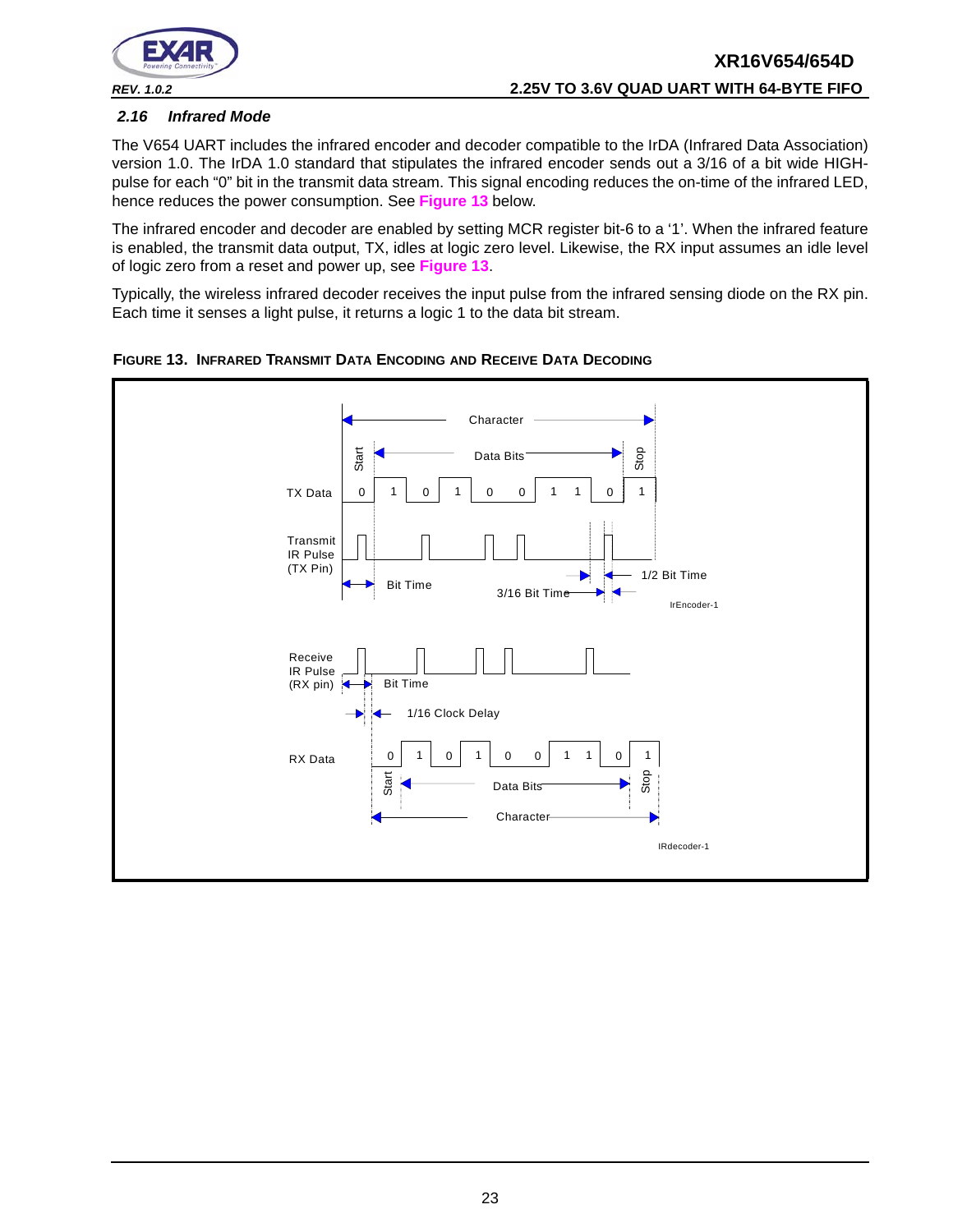#### **2.25V TO 3.6V QUAD UART WITH 64-BYTE FIFO** *REV. 1.0.2*



#### <span id="page-23-0"></span>*2.17 Sleep Mode with Auto Wake-Up*

The V654 supports low voltage system designs, hence, a sleep mode is included to reduce its power consumption when the chip is not actively used.

All of these conditions must be satisfied for the V654 to enter sleep mode:

- $\blacksquare$  no interrupts pending for all four channels of the V654 (ISR bit-0 = 1)
- sleep mode of all channels are enabled (IER bit-4 = 1)
- $\blacksquare$  modem inputs are not toggling (MSR bits 0-3 = 0)
- RX input pins are idling HIGH

The V654 stops its crystal oscillator to conserve power in the sleep mode. User can check the XTAL2 pin for no clock output as an indication that the device has entered the sleep mode.

The V654 resumes normal operation by any of the following:

- a receive data start bit transition (HIGH to LOW)
- a data byte is loaded to the transmitter, THR or FIFO
- a change of logic state on any of the modem or general purpose serial inputs: CTS#, DSR#, CD#, RI#

If the V654 is awakened by any one of the above conditions, it will return to the sleep mode automatically after all interrupting conditions have been serviced and cleared. If the V654 is awakened by the modem inputs, a read to the MSR is required to reset the modem inputs. In any case, the sleep mode will not be entered while an interrupt is pending from any channel. The V654 will stay in the sleep mode of operation until it is disabled by setting IER bit-4 to a logic 0.

If the address lines, data bus lines, IOW#, IOR#, CSA#, CSB#, CSC#, CSD# and modem input lines remain steady when the V654 is in sleep mode, the maximum current will be in the microamp range as specified in the DC Electrical Characteristics on [page](#page-41-0) 42. If the input lines are floating or are toggling while the V654 is in sleep mode, the current can be up to 100 times more. If any of those signals are toggling or floating, then an external buffer would be required to keep the address, data and control lines steady to achieve the low current.

A word of caution: owing to the starting up delay of the crystal oscillator after waking up from sleep mode, the first few receive characters may be lost. Also, make sure the RX A-D pins are idling HIGH or "marking" condition during sleep mode. This may not occur when the external interface transceivers (RS-232, RS-485 or another type) are also put to sleep mode and cannot maintain the "marking" condition. To avoid this, the system design engineer can use a 47k ohm pull-up resistor on each of the RX A-D inputs.

#### <span id="page-23-1"></span>*2.18 Internal Loopback*

The V654 UART provides an internal loopback capability for system diagnostic purposes. The internal loopback mode is enabled by setting MCR register bit-4 to logic 1. All regular UART functions operate normally. **[Figure](#page-24-0) 14** shows how the modem port signals are re-configured. Transmit data from the transmit shift register output is internally routed to the receive shift register input allowing the system to receive the same data that it was sending. The TX pin is held HIGH or mark condition while RTS# and DTR# are de-asserted, and CTS#, DSR# CD# and RI# inputs are ignored. Caution: the RX input must be held HIGH during loopback test else upon exiting the loopback test the UART may detect and report a false "break" signal.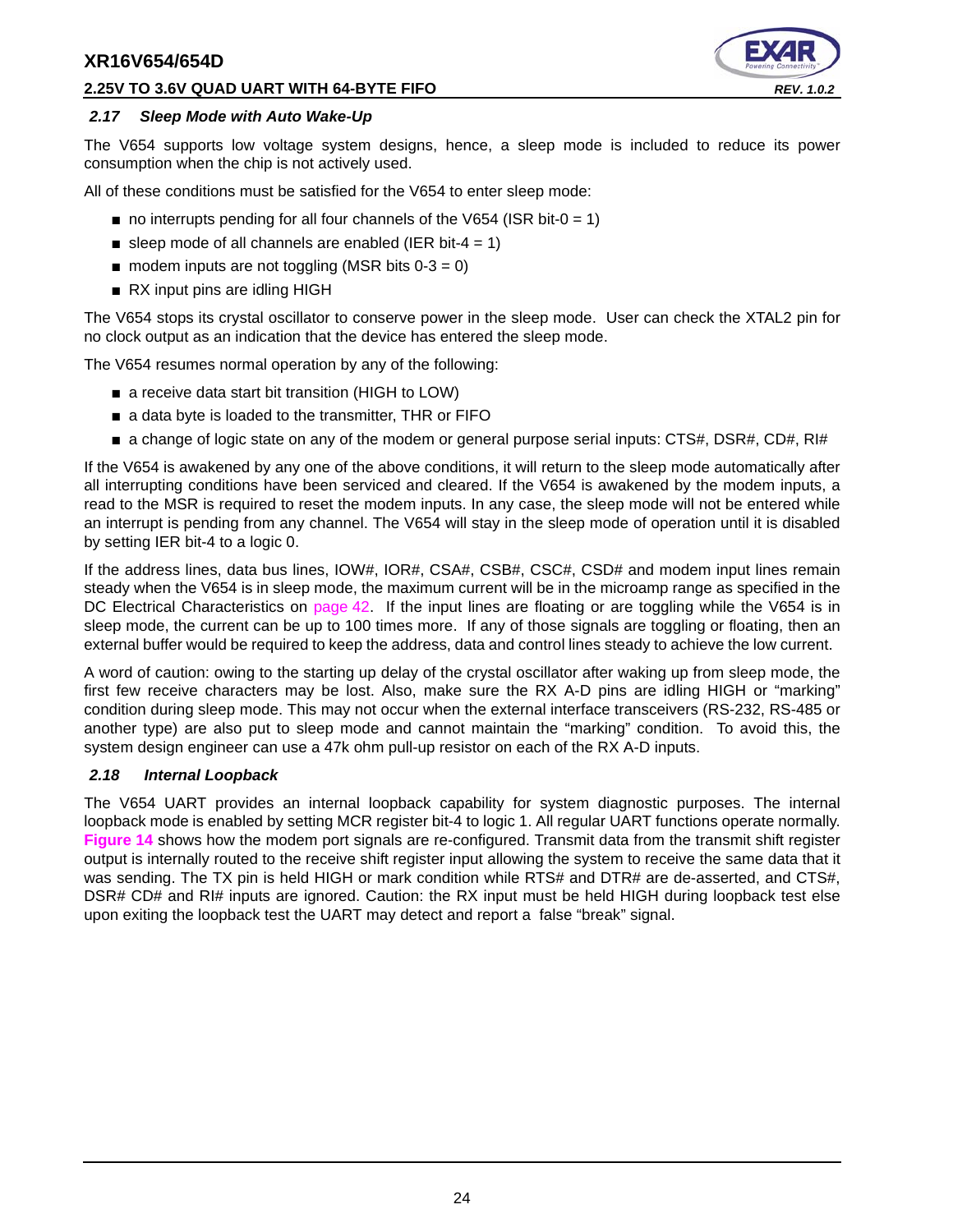

# **XR16V654/654D** *REV. 1.0.2* **2.25V TO 3.6V QUAD UART WITH 64-BYTE FIFO**

#### <span id="page-24-0"></span>**FIGURE 14. INTERNAL LOOP BACK IN CHANNEL A AND B**

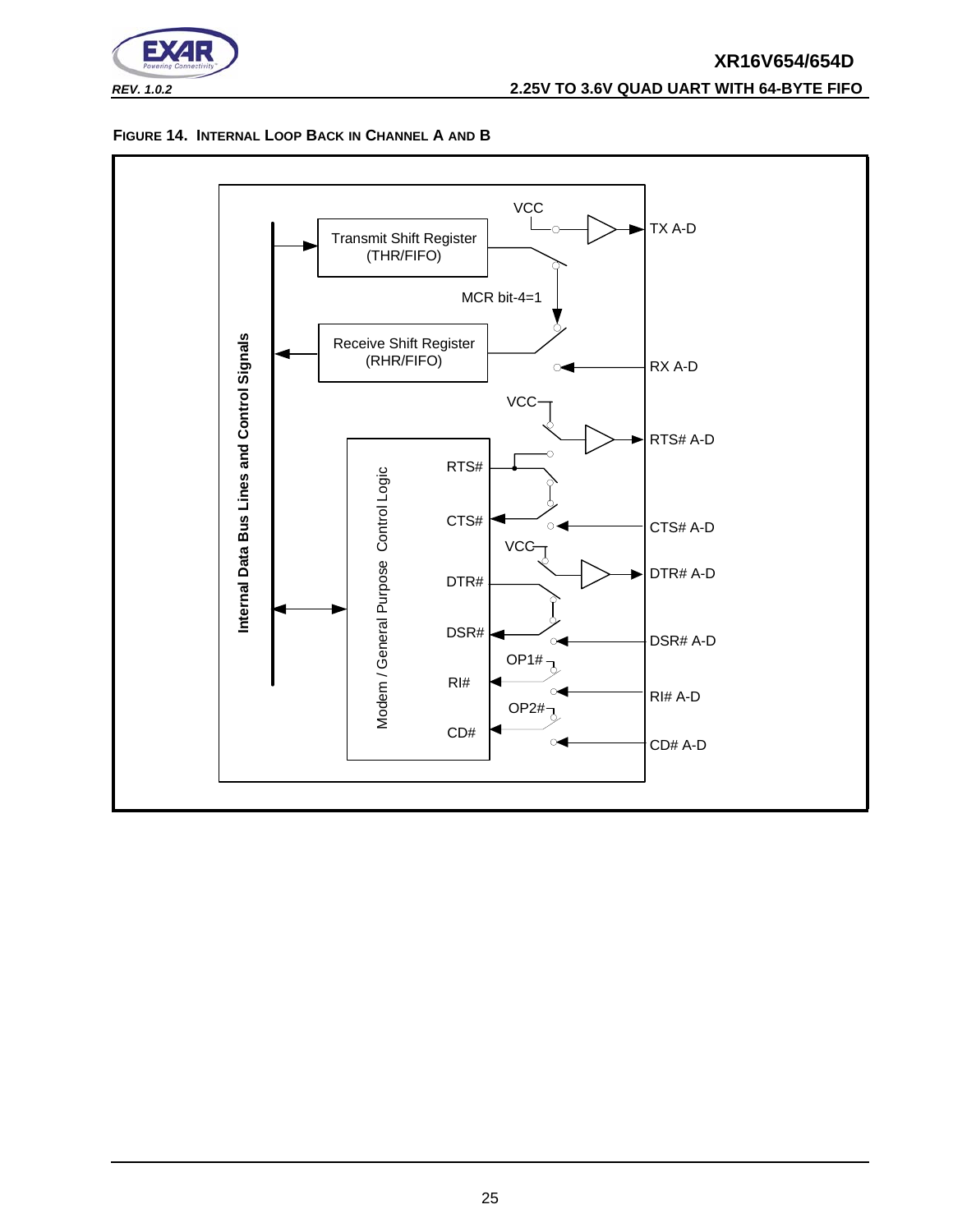<span id="page-25-1"></span>.



# **2.25V TO 3.6V QUAD UART WITH 64-BYTE FIFO** *REV. 1.0.2*

#### <span id="page-25-0"></span>**3.0 UART INTERNAL REGISTERS**

Each UART channel in the V654 has its own set of configuration registers selected by address lines A0, A1 and A2 with a specific channel selected (See **[Table](#page-12-0) 1** and **[Table](#page-12-1) 2**). The complete register set is shown on **[Table](#page-25-1) 9** and **[Table](#page-26-0) 10**.

| A2, A1, A0 ADDRESSES           | <b>REGISTER</b>                                                   | <b>READ/WRITE</b>       | <b>COMMENTS</b>                |
|--------------------------------|-------------------------------------------------------------------|-------------------------|--------------------------------|
|                                | <b>16C550 COMPATIBLE REGISTERS</b>                                |                         |                                |
| $0\quad 0$<br>$\mathbf 0$      | RHR - Receive Holding Register<br>THR - Transmit Holding Register | Read-only<br>Write-only | $LCR[7] = 0$                   |
| $0\quad 0$<br>$\mathbf 0$      | <b>DLL - Divisor LSB</b>                                          | Read/Write              |                                |
| $\mathbf 0$<br>0 <sub>1</sub>  | <b>DLM - Divisor MSB</b>                                          | Read/Write              | $LCR[7] = 1$ , $LCR \neq 0xBF$ |
| $1\quad$ 0<br>$\mathbf 0$      | <b>DLD - Divisor Fractional</b>                                   | Read/Write              |                                |
| 0 <sub>1</sub><br>0            | IER - Interrupt Enable Register                                   | Read/Write              |                                |
| $\mathbf 0$<br>$1\quad$ 0      | ISR - Interrupt Status Register<br>FCR - FIFO Control Register    | Read-only<br>Write-only | $LCR[7] = 0$                   |
| $1 \quad 1$<br>$\mathbf 0$     | LCR - Line Control Register                                       | Read/Write              |                                |
| $0\quad 0$<br>$\mathbf{1}$     | MCR - Modem Control Register                                      | Read/Write              |                                |
| 0 <sub>1</sub><br>1            | <b>LSR - Line Status Register</b>                                 | Read-only               | $LCR[7] = 0$                   |
| 1<br>$1\quad$ 0                | MSR - Modem Status Register                                       | Read-only               |                                |
| 1<br>$1 \quad 1$               | SPR - Scratch Pad Register                                        | Read/Write              |                                |
|                                | <b>ENHANCED REGISTERS</b>                                         |                         |                                |
| $1\quad$ 0<br>$\mathbf 0$      | EFR - Enhanced Function Reg                                       | Read/Write              |                                |
| $0\quad 0$<br>1                | Xon-1 - Xon Character 1                                           | Read/Write              |                                |
| $\mathbf{1}$<br>0 <sub>1</sub> | Xon-2 - Xon Character 2                                           | Read/Write              | $LCR = 0xBF$                   |
| $1\quad$ 0<br>$\mathbf{1}$     | Xoff-1 - Xoff Character 1                                         | Read/Write              |                                |
| 1 <sub>1</sub><br>1            | Xoff-2 - Xoff Character 2                                         | Read/Write              |                                |
|                                |                                                                   |                         |                                |
| x x x                          | FSTAT - FIFO Status Register                                      | Read-only               | FSRS# pin is LOW               |

#### **TABLE 9: UART INTERNAL REGISTERS**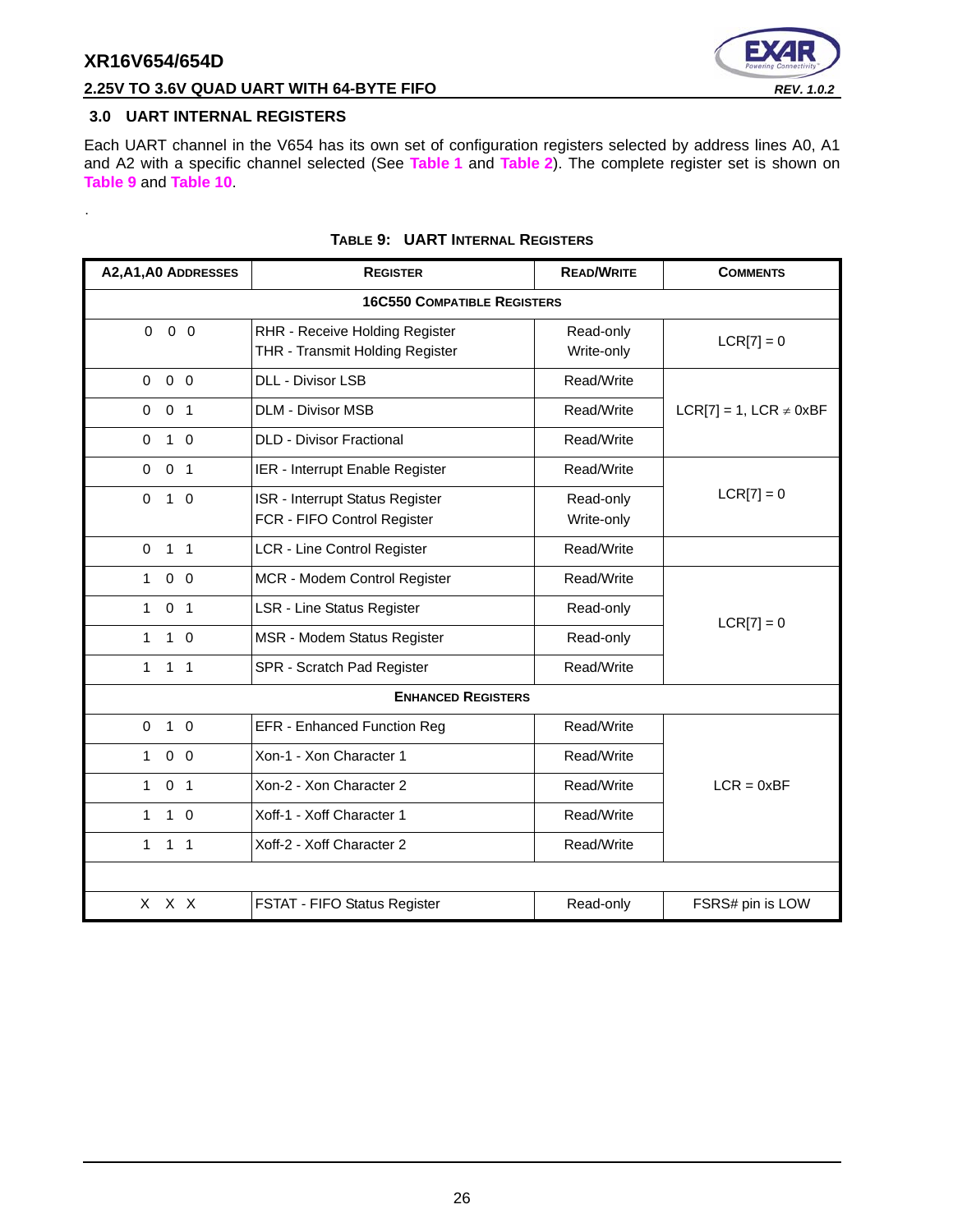

*REV. 1.0.2* **2.25V TO 3.6V QUAD UART WITH 64-BYTE FIFO**

#### **TABLE 10: INTERNAL REGISTERS DESCRIPTION. SHADED BITS ARE ENABLED WHEN EFR BIT-4=1**

<span id="page-26-0"></span>

| <b>ADDRESS</b><br>A2-A0 | <b>REG</b><br><b>NAME</b>          | READ/<br><b>WRITE</b> | <b>BIT-7</b>                       | <b>BIT-6</b>                 | <b>BIT-5</b>                     | <b>BIT-4</b>                            | <b>BIT-3</b>                        | <b>BIT-2</b>                      | <b>BIT-1</b>                       | <b>BIT-0</b>              | <b>COMMENT</b>                                  |
|-------------------------|------------------------------------|-----------------------|------------------------------------|------------------------------|----------------------------------|-----------------------------------------|-------------------------------------|-----------------------------------|------------------------------------|---------------------------|-------------------------------------------------|
|                         |                                    |                       |                                    |                              |                                  | <b>16C550 Compatible Registers</b>      |                                     |                                   |                                    |                           |                                                 |
| 000                     | <b>RHR</b>                         | <b>RD</b>             | Bit-7                              | Bit-6                        | Bit-5                            | Bit-4                                   | Bit-3                               | Bit-2                             | Bit-1                              | Bit-0                     |                                                 |
| 000                     | <b>THR</b>                         | <b>WR</b>             | Bit-7                              | Bit-6                        | Bit-5                            | Bit-4                                   | Bit-3                               | Bit-2                             | Bit-1                              | Bit-0                     |                                                 |
| 001                     | <b>IER</b>                         | RD/WR                 | $0/$                               | $0/$                         | $0/$                             | $0/$                                    | Modem                               | <b>RXLine</b>                     | <b>TX</b>                          | <b>RX</b>                 |                                                 |
|                         |                                    |                       | CTS#<br>Int.<br>Enable             | RTS#<br>Int.<br>Enable       | Xoff Int.<br>Enable              | Sleep<br>Mode<br>Enable                 | Stat. Int.<br>Enable                | Stat.<br>Int.<br>Enable           | Empty<br>Int<br>Enable             | Data<br>Int.<br>Enable    |                                                 |
| 010                     | <b>ISR</b>                         | <b>RD</b>             | <b>FIFOs</b>                       | <b>FIFOs</b>                 | $0/$                             | $0/$                                    | <b>INT</b>                          | <b>INT</b>                        | <b>INT</b>                         | <b>INT</b>                | $LCR[7] = 0$                                    |
|                         |                                    |                       | Enabled                            | Enabled                      | <b>INT</b><br>Source<br>Bit-5    | <b>INT</b><br>Source<br>Bit-4           | Source<br>Bit-3                     | Source<br>Bit-2                   | Source<br>Bit-1                    | Source<br>Bit-0           |                                                 |
| 010                     | <b>FCR</b>                         | <b>WR</b>             | <b>RXFIFO</b><br>Trigger           | <b>RXFIFO</b><br>Trigger     | $0/$<br><b>TXFIFO</b><br>Trigger | $0/$<br><b>TXFIFO</b><br><b>Trigger</b> | <b>DMA</b><br>Mode<br>Enable        | <b>TX</b><br><b>FIFO</b><br>Reset | <b>RX</b><br><b>FIFO</b><br>Reset  | <b>FIFOs</b><br>Enable    |                                                 |
| 011                     | <b>LCR</b>                         | RD/WR                 | Divisor<br>Enable                  | Set TX<br><b>Break</b>       | Set<br>Parity                    | Even<br>Parity                          | Parity<br>Enable                    | Stop<br><b>Bits</b>               | Word<br>Length<br>Bit-1            | Word<br>Length<br>Bit-0   |                                                 |
| 100                     | <b>MCR</b>                         | RD/WR                 | 0/<br><b>BRG</b><br>Pres-<br>caler | 0/<br>IR Mode<br>ENable      | 0/<br><b>XonAny</b>              | Internal<br>Lopback<br>Enable           | INT Out-<br>put<br>Enable<br>(OP2#) | Rsvd<br>(OP1#)                    | RTS#<br>Output<br>Control          | DTR#<br>Output<br>Control |                                                 |
| $101$                   | <b>LSR</b>                         | <b>RD</b>             | <b>RXFIFO</b><br>Global<br>Error   | THR &<br><b>TSR</b><br>Empty | <b>THR</b><br>Empty              |                                         | RX Break   RX Fram-<br>ing Error    | RX<br>Parity<br>Error             | <b>RX</b><br>Over-<br>run<br>Error | RX<br>Data<br>Ready       | $LCR[7] = 0$                                    |
| $110$                   | <b>MSR</b>                         | <b>RD</b>             | CD#<br>Input                       | RI#<br>Input                 | DSR#<br>Input                    | CTS#<br>Input                           | Delta<br>CD#                        | Delta<br>RI#                      | Delta<br>DSR#                      | Delta<br>CTS#             |                                                 |
| $111$                   | <b>SPR</b>                         | RD/WR                 | Bit-7                              | Bit-6                        | Bit-5                            | Bit-4                                   | Bit-3                               | Bit-2                             | Bit-1                              | Bit-0                     |                                                 |
|                         | <b>Baud Rate Generator Divisor</b> |                       |                                    |                              |                                  |                                         |                                     |                                   |                                    |                           |                                                 |
| 000                     | DLL                                | RD/WR                 | Bit-7                              | Bit-6                        | Bit-5                            | Bit-4                                   | Bit-3                               | Bit-2                             | Bit-1                              | Bit-0                     | $LCR[7]=1$                                      |
| 001                     | <b>DLM</b>                         | RD/WR                 | Bit-7                              | Bit-6                        | Bit-5                            | Bit-4                                   | Bit-3                               | Bit-2                             | Bit-1                              | Bit-0                     | $LCR \neq 0xBF$                                 |
| 010                     | <b>DLD</b>                         | RD/WR                 | Rsvd                               | Rsvd                         | 4X Mode                          | 8X Mode                                 | Bit-3                               | Bit-2                             | Bit-1                              | Bit-0                     | $LCR[7] = 1$<br>$LCR \neq 0xBF$<br>$EFR[4] = 1$ |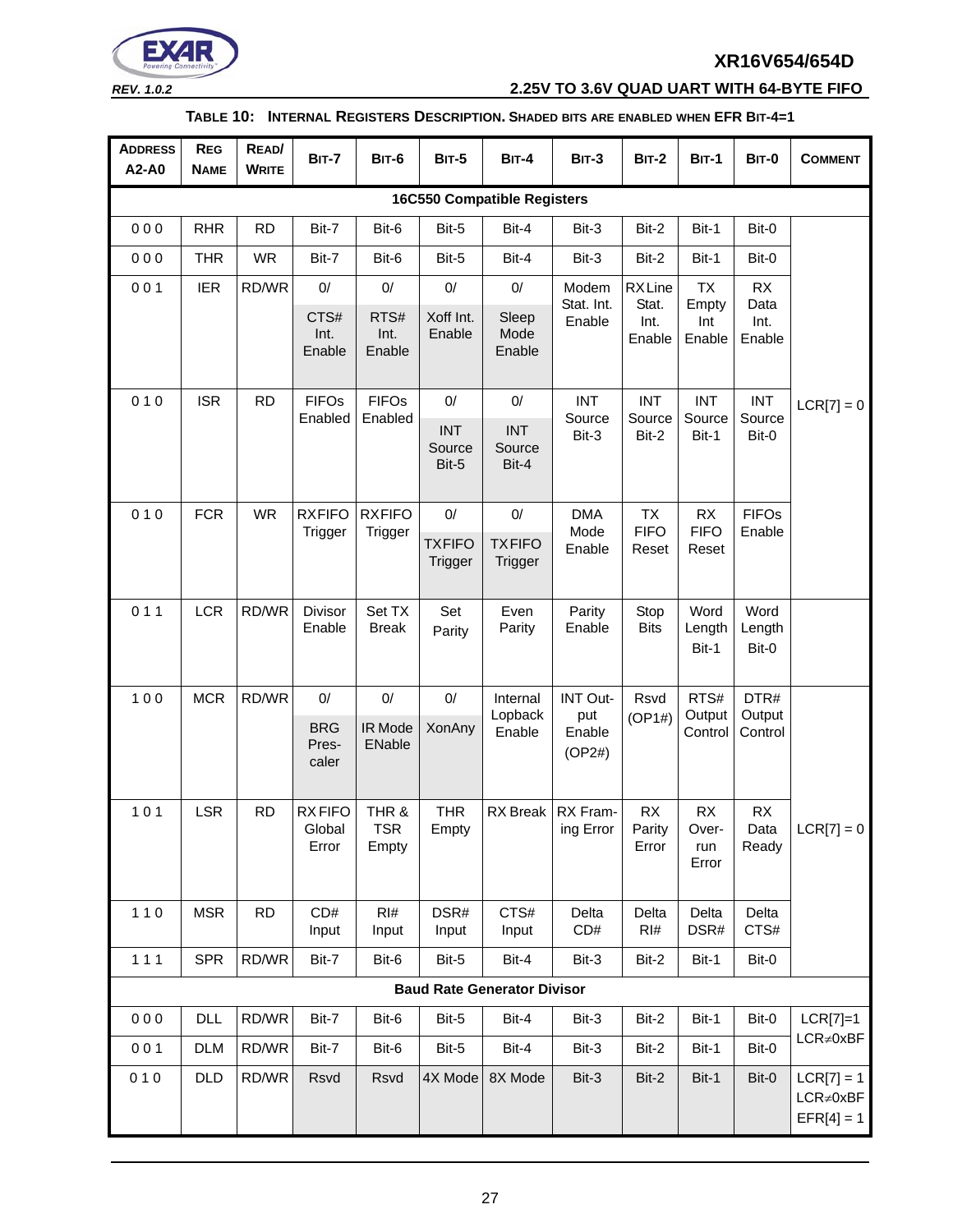

#### **2.25V TO 3.6V QUAD UART WITH 64-BYTE FIFO** *REV. 1.0.2*

**TABLE 10: INTERNAL REGISTERS DESCRIPTION. SHADED BITS ARE ENABLED WHEN EFR BIT-4=1**

| <b>ADDRESS</b><br>A2-A0 | <b>REG</b><br><b>NAME</b> | READ/<br><b>WRITE</b> | <b>BIT-7</b>           | <b>BIT-6</b>           | <b>BIT-5</b>              | $BIT-4$                                                             | $BIT-3$                                       | <b>BIT-2</b>                                  | $BIT-1$                                       | BIT-0                                         | <b>COMMENT</b>                                              |
|-------------------------|---------------------------|-----------------------|------------------------|------------------------|---------------------------|---------------------------------------------------------------------|-----------------------------------------------|-----------------------------------------------|-----------------------------------------------|-----------------------------------------------|-------------------------------------------------------------|
|                         | <b>Enhanced Registers</b> |                       |                        |                        |                           |                                                                     |                                               |                                               |                                               |                                               |                                                             |
| 010                     | <b>EFR</b>                | RD/WR                 | Auto<br>CTS#<br>Enable | Auto<br>RTS#<br>Enable | Special<br>Char<br>Select | Enable<br>IER [7:4],<br>ISR [5:4],<br>FCR[5:4],<br>MCR[7:5],<br>DLD | Soft-<br>ware<br><b>Flow</b><br>Cntl<br>Bit-3 | Soft-<br>ware<br><b>Flow</b><br>Cntl<br>Bit-2 | Soft-<br>ware<br><b>Flow</b><br>Cntl<br>Bit-1 | Soft-<br>ware<br><b>Flow</b><br>Cntl<br>Bit-0 | $LCR = 0 \times BF$                                         |
| 100                     | XON <sub>1</sub>          | RD/WR                 | Bit-7                  | Bit-6                  | Bit-5                     | Bit-4                                                               | Bit-3                                         | Bit-2                                         | Bit-1                                         | Bit-0                                         |                                                             |
| 101                     | XON <sub>2</sub>          | RD/WR                 | Bit-7                  | Bit-6                  | Bit-5                     | Bit-4                                                               | Bit-3                                         | Bit-2                                         | Bit-1                                         | Bit-0                                         |                                                             |
| 110                     | XOFF1                     | RD/WR                 | Bit-7                  | Bit-6                  | Bit-5                     | Bit-4                                                               | Bit-3                                         | Bit-2                                         | Bit-1                                         | Bit-0                                         |                                                             |
| 111                     | XOFF <sub>2</sub>         | RD/WR                 | Bit-7                  | Bit-6                  | Bit-5                     | Bit-4                                                               | Bit-3                                         | Bit-2                                         | Bit-1                                         | Bit-0                                         |                                                             |
|                         |                           |                       |                        |                        |                           |                                                                     |                                               |                                               |                                               |                                               |                                                             |
| <b>XXX</b>              | <b>FSTAT</b>              | <b>RD</b>             | RX-<br>RDYD#           | RX-<br>RDYC#           | RX-<br>RDYB#              | RX-<br>RDYA#                                                        | TX-<br>RDYD#                                  | TX-<br>RDYC#                                  | TX-<br>RDYB#                                  | TX-<br>RDYA#                                  | FSRS# pin is<br>a logic 0. No<br>address lines<br>required. |

#### <span id="page-27-0"></span>**4.0 INTERNAL REGISTER DESCRIPTIONS**

<span id="page-27-1"></span>*4.1 Receive Holding Register (RHR) - Read- Only*

#### **[SEE"RECEIVER" ON PAGE](#page-18-1) 19.**

#### <span id="page-27-2"></span>*4.2 Transmit Holding Register (THR) - Write-Only*

#### **[SEE"TRANSMITTER" ON PAGE](#page-16-1) 17.**

#### <span id="page-27-3"></span>*4.3 Interrupt Enable Register (IER) - Read/Write*

The Interrupt Enable Register (IER) masks the interrupts from receive data ready, transmit empty, line status and modem status registers. These interrupts are reported in the Interrupt Status Register (ISR).

#### <span id="page-27-4"></span>**4.3.1 IER versus Receive FIFO Interrupt Mode Operation**

When the receive FIFO (FCR BIT-0 = 1) and receive interrupts (IER BIT-0 = 1) are enabled, the RHR interrupts (see ISR bits 2 and 3) status will reflect the following:

- **A.** The receive data available interrupts are issued to the host when the FIFO has reached the programmed trigger level. It will be cleared when the FIFO drops below the programmed trigger level.
- **B.** FIFO level will be reflected in the ISR register when the FIFO trigger level is reached. Both the ISR register status bit and the interrupt will be cleared when the FIFO drops below the trigger level.
- **C.** The receive data ready bit (LSR BIT-0) is set as soon as a character is transferred from the shift register to the receive FIFO. It is reset when the FIFO is empty.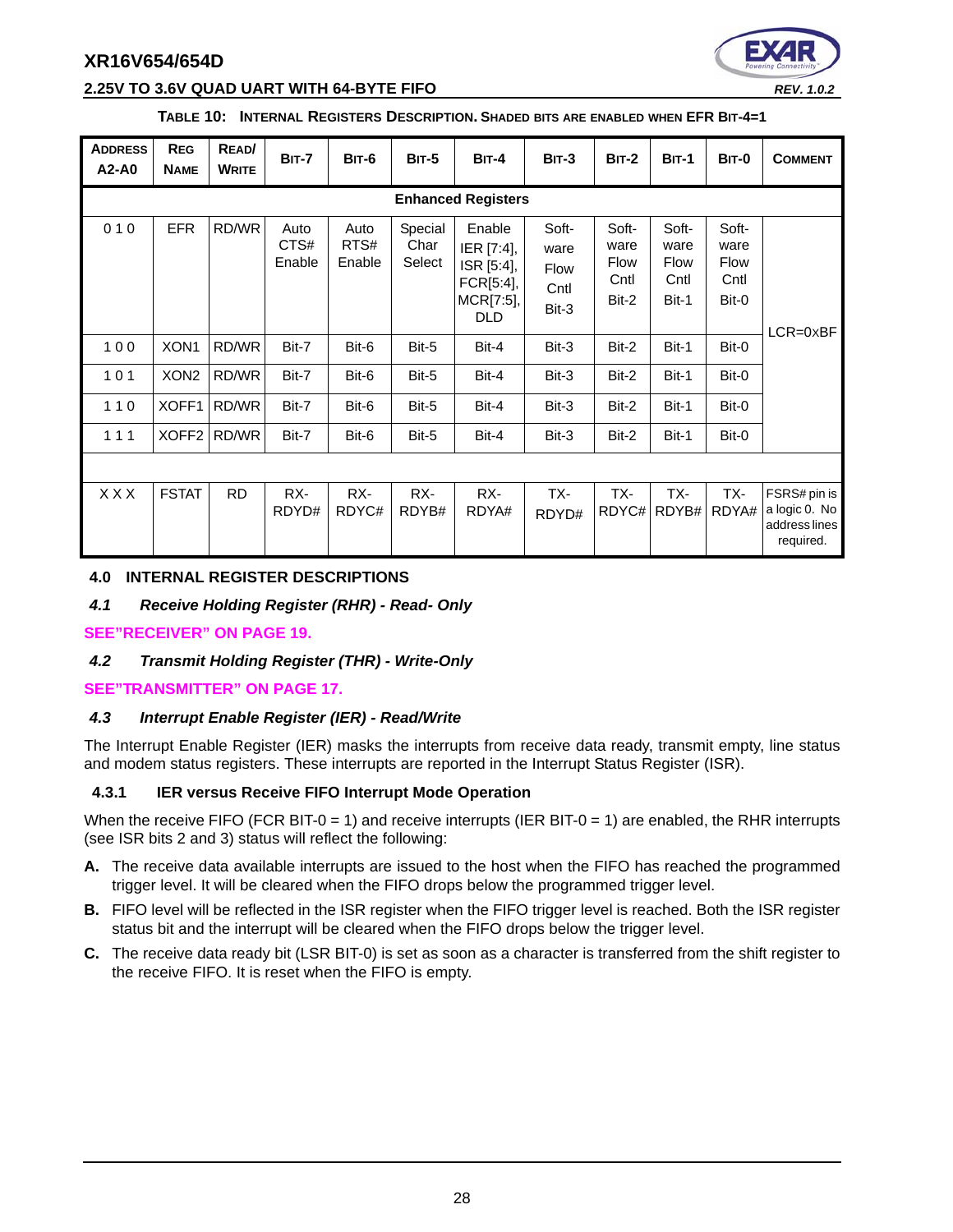



#### *REV. 1.0.2* **2.25V TO 3.6V QUAD UART WITH 64-BYTE FIFO**

#### <span id="page-28-0"></span>**4.3.2 IER versus Receive/Transmit FIFO Polled Mode Operation**

When FCR BIT-0 equals a logic 1 for FIFO enable; resetting IER bits 0-3 enables the XR16V654 in the FIFO polled mode of operation. Since the receiver and transmitter have separate bits in the LSR either or both can be used in the polled mode by selecting respective transmit or receive control bit(s).

- **A.** LSR BIT-0 indicates there is data in RHR or RX FIFO.
- **B.** LSR BIT-1 indicates an overrun error has occurred and that data in the FIFO may not be valid.
- **C.** LSR BIT 2-4 provides the type of receive data errors encountered for the data byte in RHR, if any.
- **D.** LSR BIT-5 indicates THR is empty.
- **E.** LSR BIT-6 indicates when both the transmit FIFO and TSR are empty.
- **F.** LSR BIT-7 indicates a data error in at least one character in the RX FIFO.

#### **IER[0]: RHR Interrupt Enable**

The receive data ready interrupt will be issued when RHR has a data character in the non-FIFO mode or when the receive FIFO has reached the programmed trigger level in the FIFO mode.

Logic  $0 =$  Disable the receive data ready interrupt (default).

Logic 1 = Enable the receiver data ready interrupt.

#### **IER[1]: THR Interrupt Enable**

This bit enables the Transmit Ready interrupt which is issued whenever the THR becomes empty in the non-FIFO mode or when data in the FIFO falls below the programmed trigger level in the FIFO mode. If the THR is empty when this bit is enabled, an interrupt will be generated.

Logic 0 = Disable Transmit Ready interrupt (default).

Logic 1 = Enable Transmit Ready interrupt.

#### **IER[2]: Receive Line Status Interrupt Enable**

If any of the LSR register bits 1, 2, 3 or 4 is a logic 1, it will generate an interrupt to inform the host controller about the error status of the current data byte in FIFO. LSR bit-1 generates an interrupt immediately when an overrun occurs. LSR bits 2-4 generate an interrupt when the character in the RHR has an error.

- $\bullet$  Logic  $0 =$  Disable the receiver line status interrupt (default).
- Logic 1 = Enable the receiver line status interrupt.

#### **IER[3]: Modem Status Interrupt Enable**

- $\bullet$  Logic  $0 =$  Disable the modem status register interrupt (default).
- Logic  $1 =$  Enable the modem status register interrupt.

#### **IER[4]: Sleep Mode Enable (requires EFR[4] = 1)**

- Logic 0 = Disable Sleep Mode (default).
- Logic 1 = Enable Sleep Mode. See Sleep Mode section for further details.

#### **IER[5]: Xoff Interrupt Enable (requires EFR[4]=1)**

- $\bullet$  Logic  $0 =$  Disable the software flow control, receive Xoff interrupt. (default)
- Logic 1 = Enable the software flow control, receive Xoff interrupt. See Software Flow Control section for details.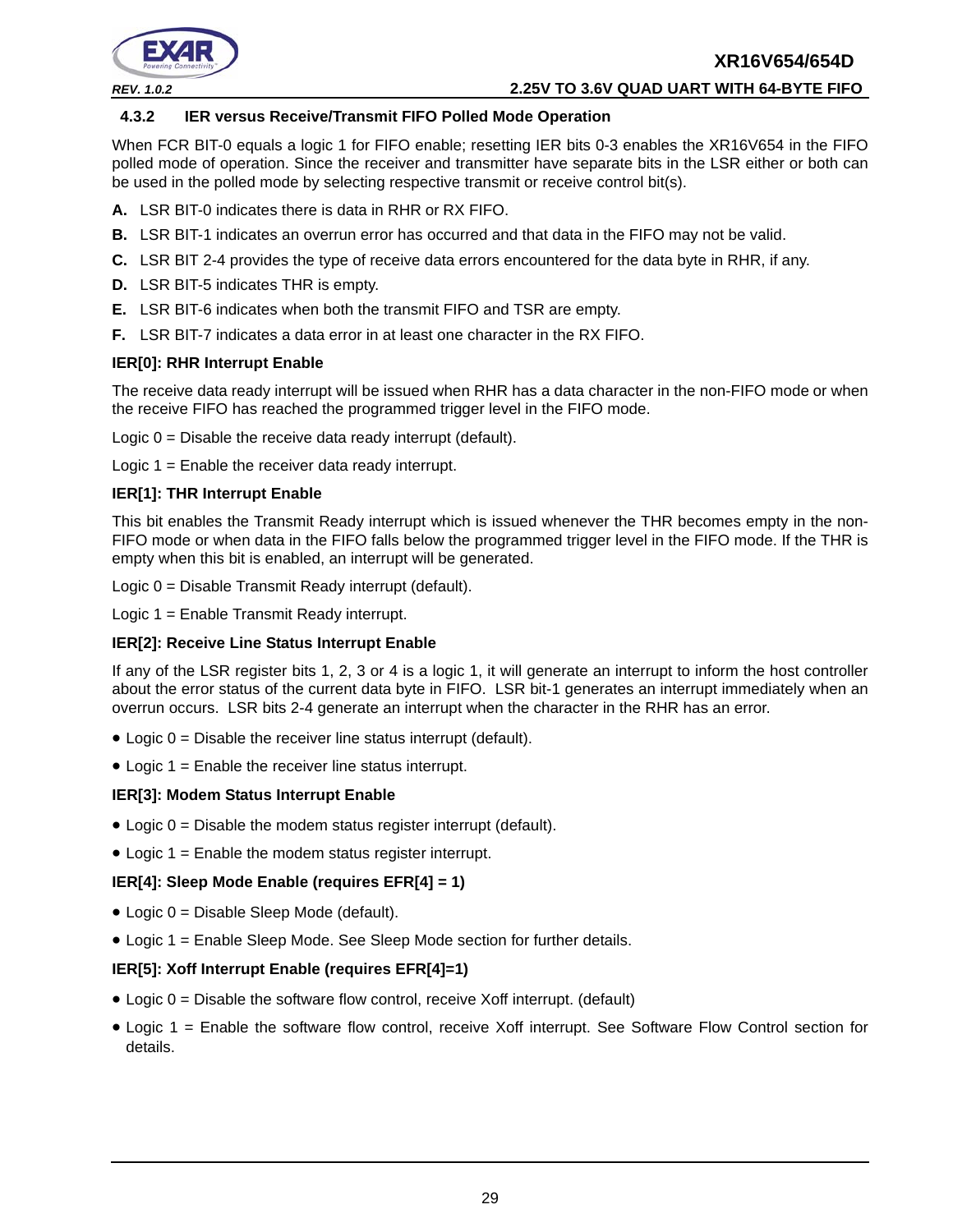#### **2.25V TO 3.6V QUAD UART WITH 64-BYTE FIFO** *REV. 1.0.2*



#### **IER[6]: RTS# Output Interrupt Enable (requires EFR[4]=1)**

- $\bullet$  Logic 0 = Disable the RTS# interrupt (default).
- Logic 1 = Enable the RTS# interrupt. The UART issues an interrupt when the RTS# pin makes a transition from LOW to HIGH (if enabled by EFR bit-6).

# **IER[7]: CTS# Input Interrupt Enable (requires EFR[4]=1)**

- $\bullet$  Logic 0 = Disable the CTS# interrupt (default).
- Logic 1 = Enable the CTS# interrupt. The UART issues an interrupt when CTS# pin makes a transition from LOW to HIGH (if enabled by EFR bit-7).

## <span id="page-29-0"></span>*4.4 Interrupt Status Register (ISR) - Read-Only*

The UART provides multiple levels of prioritized interrupts to minimize external software interaction. The Interrupt Status Register (ISR) provides the user with six interrupt status bits. Performing a read cycle on the ISR will give the user the current highest pending interrupt level to be serviced, others are queued up to be serviced next. No other interrupts are acknowledged until the pending interrupt is serviced. The Interrupt Source Table, **[Table](#page-30-0) 11**, shows the data values (bit 0-5) for the interrupt priority levels and the interrupt sources associated with each of these interrupt levels.

#### <span id="page-29-1"></span>**4.4.1 Interrupt Generation:**

- LSR is by any of the LSR bits 1, 2, 3 and 4.
- RXRDY is by RX trigger level.
- RXRDY Time-out is by a 4-char plus 12 bits delay timer.
- TXRDY is by TX trigger level or TX FIFO empty.
- MSR is by any of the MSR bits 0, 1, 2 and 3.
- Receive Xoff/Special character is by detection of a Xoff or Special character.
- CTS# is when the remote transmitter toggles the input pin (from LOW to HIGH) during auto CTS flow control.
- RTS# is when its receiver toggles the output pin (from LOW to HIGH) during auto RTS flow control.

## <span id="page-29-2"></span>**4.4.2 Interrupt Clearing:**

- LSR interrupt is cleared by a read to the LSR register.
- RXRDY interrupt is cleared by reading data until FIFO falls below the trigger level.
- RXRDY Time-out interrupt is cleared by reading RHR.
- TXRDY interrupt is cleared by a read to the ISR register or writing to THR.
- MSR interrupt is cleared by a read to the MSR register.
- Xoff interrupt is cleared by a read to the ISR register or when XON character(s) is received.
- Special character interrupt is cleared by a read to ISR register or after next character is received.
- RTS# and CTS# flow control interrupts are cleared by a read to the MSR register.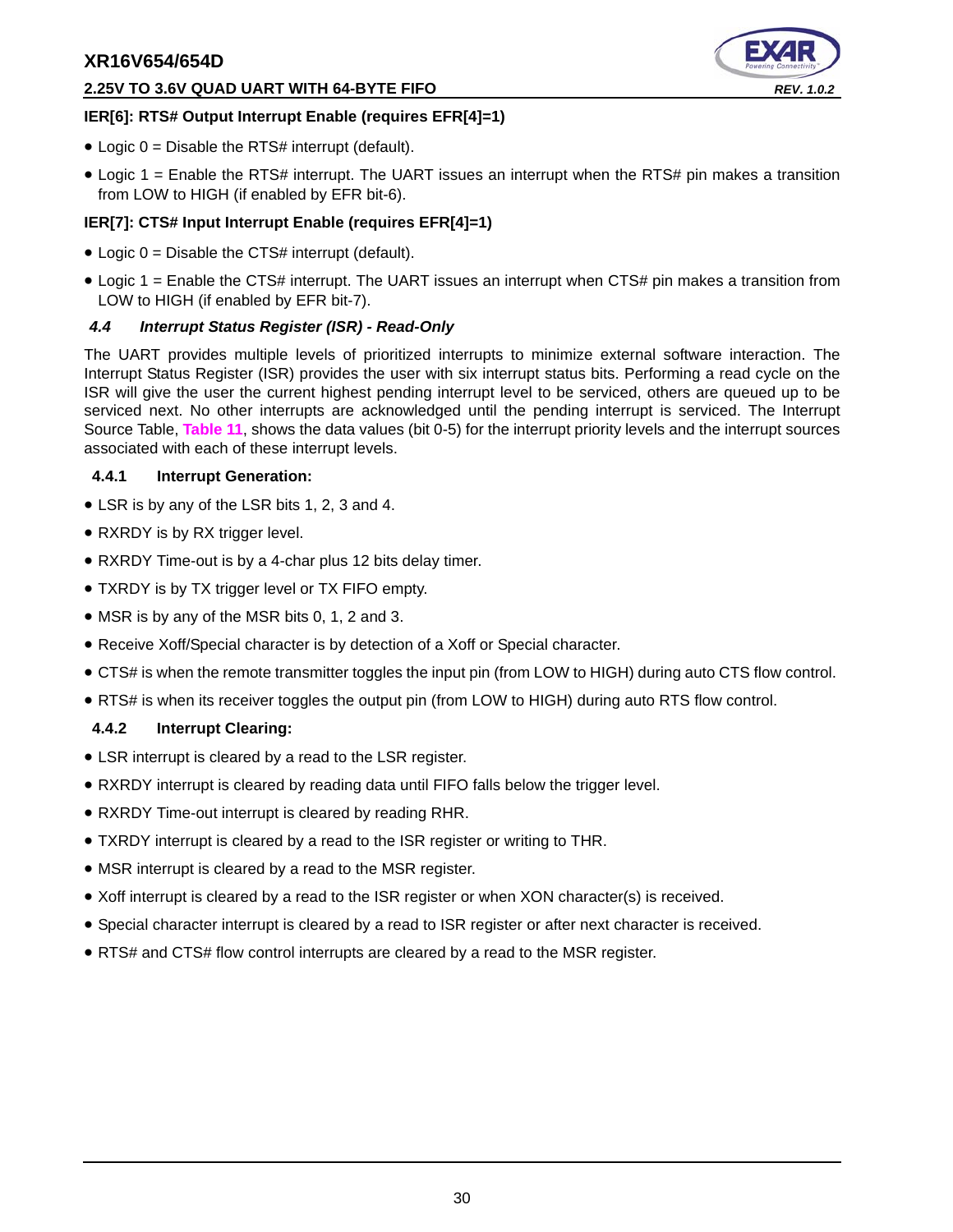| <b>REV. 1.0.2</b> | 2.25V TO 3.6V QUAD UART WITH 64-BYTE FIFO |
|-------------------|-------------------------------------------|

<span id="page-30-0"></span>

| <b>PRIORITY</b> |              |              |          | <b>ISR REGISTER STATUS BITS</b> |              | <b>SOURCE OF INTERRUPT</b> |                                                   |
|-----------------|--------------|--------------|----------|---------------------------------|--------------|----------------------------|---------------------------------------------------|
| <b>LEVEL</b>    | <b>BIT-5</b> | <b>BIT-4</b> | $BIT-3$  | $BIT-2$                         | <b>BIT-1</b> | BIT-0                      |                                                   |
| 1               | $\Omega$     | $\Omega$     | $\Omega$ | 1                               | 1            | $\mathbf 0$                | LSR (Receiver Line Status Register)               |
| 2               | $\Omega$     | $\Omega$     | 1        | 1                               | $\Omega$     | $\mathbf 0$                | RXRDY (Receive Data Time-out)                     |
| 3               | $\Omega$     | $\Omega$     | $\Omega$ | 1                               | $\Omega$     | $\mathbf 0$                | RXRDY (Received Data Ready)                       |
| 4               | $\Omega$     | $\Omega$     | $\Omega$ | $\Omega$                        | 1            | $\mathbf 0$                | <b>TXRDY</b> (Transmit Ready)                     |
| 5               | $\Omega$     | $\Omega$     | $\Omega$ | $\Omega$                        | $\Omega$     | $\Omega$                   | MSR (Modem Status Register)                       |
| 6               | $\Omega$     | 1            | $\Omega$ | $\Omega$                        | $\Omega$     | $\mathbf 0$                | <b>RXRDY</b> (Received Xoff or Special character) |
| $\overline{7}$  | 1            | $\Omega$     | $\Omega$ | $\Omega$                        | $\Omega$     | $\mathbf 0$                | CTS#, RTS# change of state                        |
|                 | $\Omega$     | $\mathbf 0$  | $\Omega$ | $\Omega$                        | $\Omega$     | 1                          | None (default)                                    |

#### **ISR[0]: Interrupt Status**

- Logic 0 = An interrupt is pending and the ISR contents may be used as a pointer to the appropriate interrupt service routine.
- $\bullet$  Logic 1 = No interrupt pending (default condition).

#### **ISR[3:1]: Interrupt Status**

These bits indicate the source for a pending interrupt at interrupt priority levels (See Interrupt Source **[Table](#page-30-0) 11**).

#### **ISR[4]: Interrupt Status (requires EFR bit-4 = 1)**

This bit is enabled when EFR bit-4 is set to a logic 1. ISR bit-4 indicates that the receiver detected a data match of the Xoff character(s) or a special character.

#### **ISR[5]: Interrupt Status (requires EFR bit-4 = 1)**

ISR bit-5 indicates that CTS# or RTS# has changed state from LOW to HIGH.

#### **ISR[7:6]: FIFO Enable Status**

These bits are set to a logic 0 when the FIFOs are disabled. They are set to a logic 1 when the FIFOs are enabled.

#### <span id="page-30-1"></span>*4.5 FIFO Control Register (FCR) - Write-Only*

This register is used to enable the FIFOs, clear the FIFOs, set the transmit/receive FIFO trigger levels, and select the DMA mode. The DMA, and FIFO modes are defined as follows:

#### **FCR[0]: TX and RX FIFO Enable**

- Logic 0 = Disable the transmit and receive FIFO (default).
- Logic 1 = Enable the transmit and receive FIFOs. This bit must be set to logic 1 when other FCR bits are written or they will not be programmed.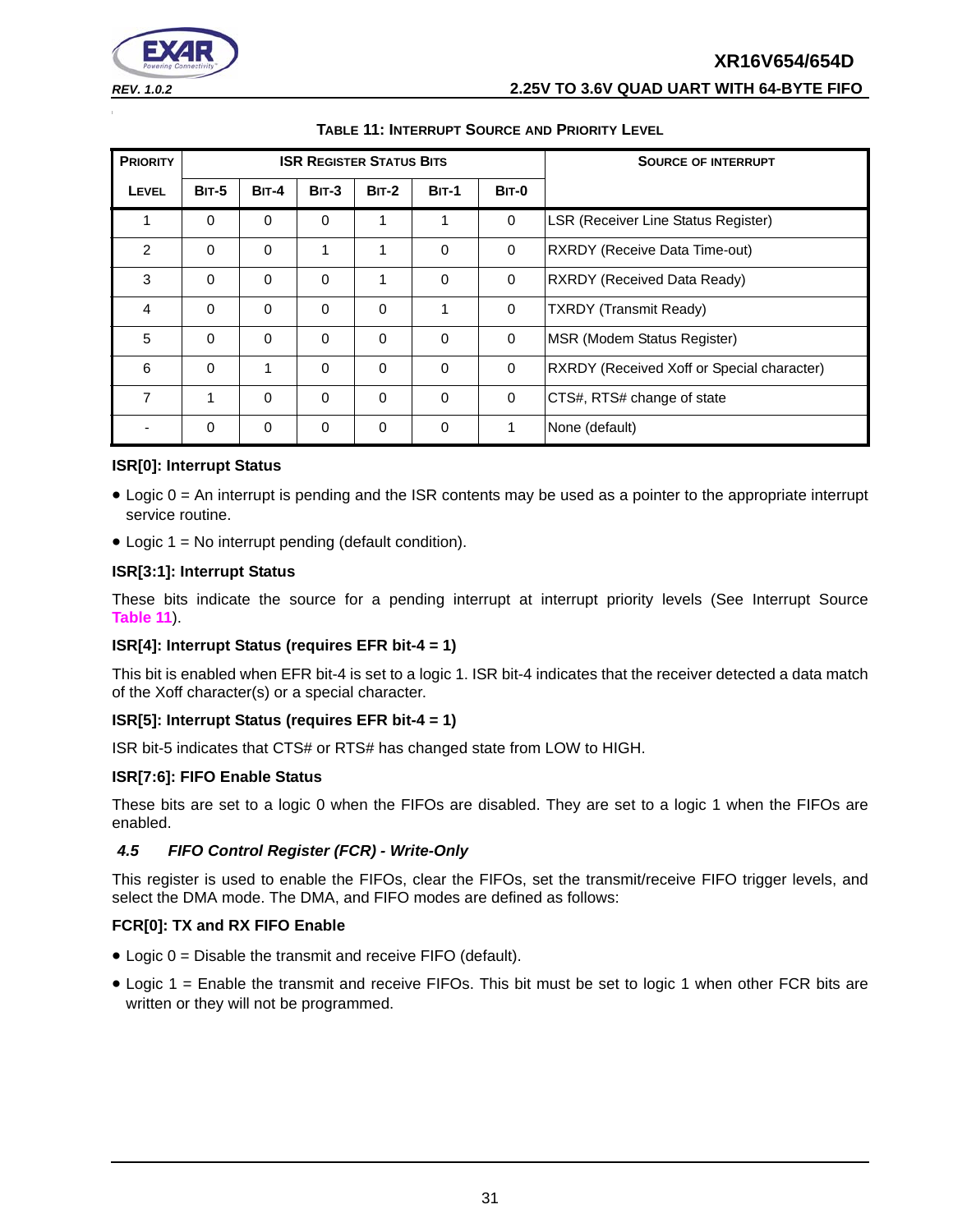#### **2.25V TO 3.6V QUAD UART WITH 64-BYTE FIFO** *REV. 1.0.2*



#### **FCR[1]: RX FIFO Reset**

This bit is only active when FCR bit-0 is a '1'.

- Logic 0 = No receive FIFO reset (default)
- Logic 1 = Reset the receive FIFO pointers and FIFO level counter logic (the receive shift register is not cleared or altered). This bit will return to a logic 0 after resetting the FIFO.

#### **FCR[2]: TX FIFO Reset**

This bit is only active when FCR bit-0 is a '1'.

- Logic 0 = No transmit FIFO reset (default).
- Logic 1 = Reset the transmit FIFO pointers and FIFO level counter logic (the transmit shift register is not cleared or altered). This bit will return to a logic 0 after resetting the FIFO.

#### **FCR[3]: DMA Mode Select**

Controls the behavior of the -TXRDY and -RXRDY pins. See DMA operation section for details.

- Logic 0 = Normal Operation (default).
- $\bullet$  Logic 1 = DMA Mode.

#### **FCR[5:4]: Transmit FIFO Trigger Select (requires EFR bit-4 = 1)**

(logic  $0 =$  default, TX trigger level = 8)

These 2 bits set the trigger level for the transmit FIFO. The UART will issue a transmit interrupt when the number of characters in the FIFO falls below the selected trigger level, or when it gets empty in case that the FIFO did not get filled over the trigger level on last re-load. **[Table](#page-31-0) 12** below shows the selections.

#### **FCR[7:6]: Receive FIFO Trigger Select**

(logic  $0 =$  default, RX trigger level = 8)

<span id="page-31-0"></span>These 2 bits are used to set the trigger level for the receive FIFO. The UART will issue a receive interrupt when the number of the characters in the FIFO crosses the trigger level. **[Table](#page-31-0) 12** shows the complete selections.

| <b>FCR</b><br><b>BIT-7</b> | <b>FCR</b><br>BIT-6 | <b>FCR</b><br><b>BIT-5</b> | <b>FCR</b><br><b>BIT-4</b> | <b>RECEIVE</b><br><b>TRIGGER</b><br><b>LEVEL</b> | <b>TRANSMIT</b><br><b>TRIGGER</b><br><b>LEVEL</b> |
|----------------------------|---------------------|----------------------------|----------------------------|--------------------------------------------------|---------------------------------------------------|
|                            |                     | O                          | 0                          |                                                  | 8                                                 |
|                            |                     | O                          | 1                          |                                                  | 16                                                |
|                            |                     |                            | O                          |                                                  | 32                                                |
|                            |                     |                            | 1                          |                                                  | 56                                                |
| $\Omega$                   | $\Omega$            |                            |                            | 8                                                |                                                   |
| O                          |                     |                            |                            | 16                                               |                                                   |
|                            | O                   |                            |                            | 56                                               |                                                   |
|                            |                     |                            |                            | 60                                               |                                                   |

**TABLE 12: TRANSMIT AND RECEIVE FIFO TRIGGER LEVEL SELECTION**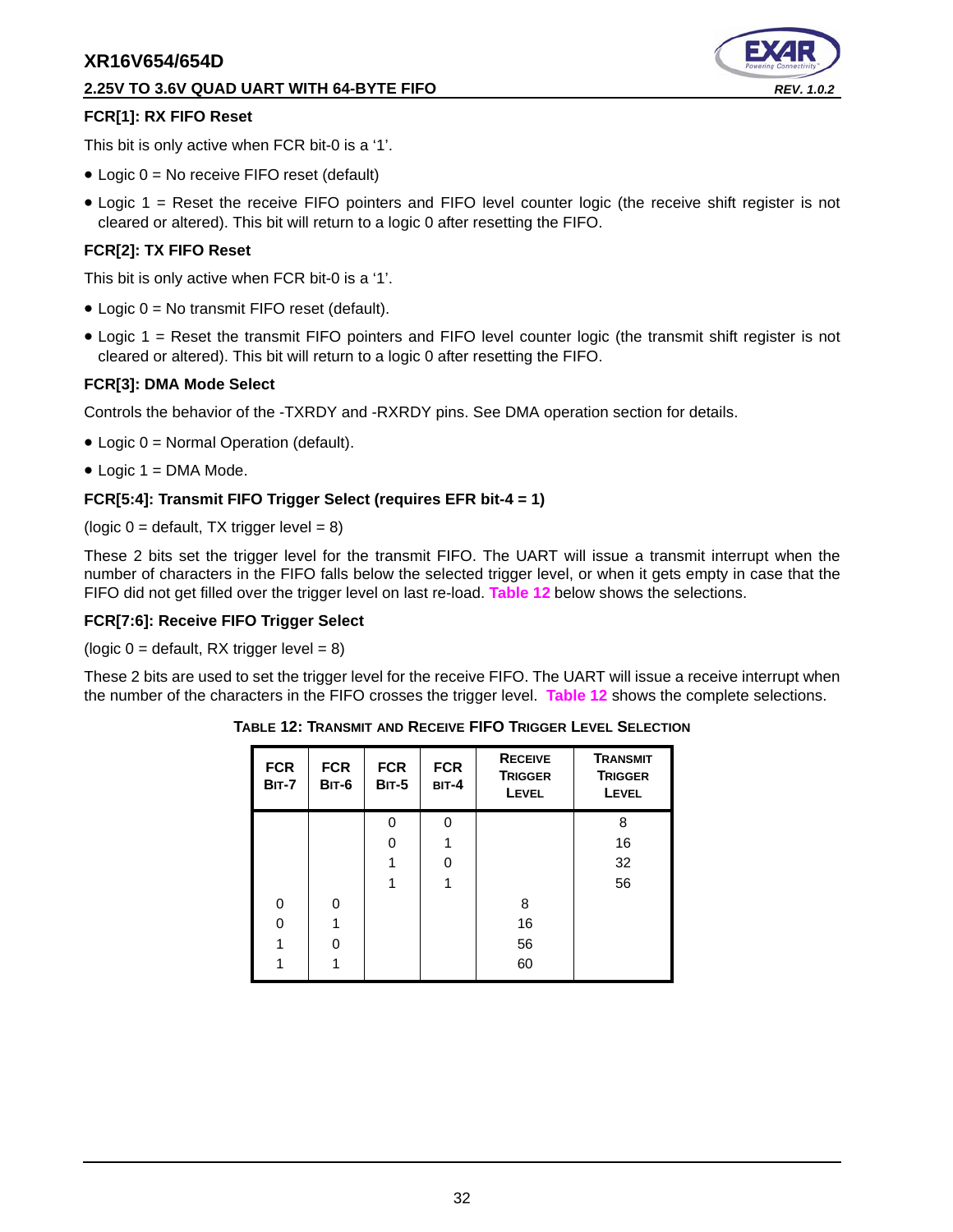

#### <span id="page-32-0"></span>*4.6 Line Control Register (LCR) - Read/Write*

The Line Control Register is used to specify the asynchronous data communication format. The word or character length, the number of stop bits, and the parity are selected by writing the appropriate bits in this register.

#### **LCR[1:0]: TX and RX Word Length Select**

These two bits specify the word length to be transmitted or received.

| <b>BIT-1</b> | BIT-0 | <b>WORD LENGTH</b> |
|--------------|-------|--------------------|
|              |       | 5 (default)        |
|              |       |                    |
|              |       |                    |
|              |       |                    |

#### **LCR[2]: TX and RX Stop-bit Length Select**

The length of stop bit is specified by this bit in conjunction with the programmed word length.

| <b>BIT-2</b> | <b>WORD</b><br><b>LENGTH</b> | <b>STOP BIT LENGTH</b><br>(BIT TIME(S)) |  |  |
|--------------|------------------------------|-----------------------------------------|--|--|
|              | 5,6,7,8                      | 1 (default)                             |  |  |
|              | $1 - 1/2$<br>5               |                                         |  |  |
|              | 6,7,8                        | 2                                       |  |  |

#### **LCR[3]: TX and RX Parity Select**

Parity or no parity can be selected via this bit. The parity bit is a simple way used in communications for data integrity check. See **[Table](#page-33-0) 13** for parity selection summary below.

- $\bullet$  Logic 0 = No parity.
- Logic 1 = A parity bit is generated during the transmission while the receiver checks for parity error of the data character received.

#### **LCR[4]: TX and RX Parity Select**

If the parity bit is enabled with LCR bit-3 set to a logic 1, LCR BIT-4 selects the even or odd parity format.

- Logic 0 = ODD Parity is generated by forcing an odd number of logic 1's in the transmitted character. The receiver must be programmed to check the same format (default).
- Logic 1 = EVEN Parity is generated by forcing an even number of logic 1's in the transmitted character. The receiver must be programmed to check the same format.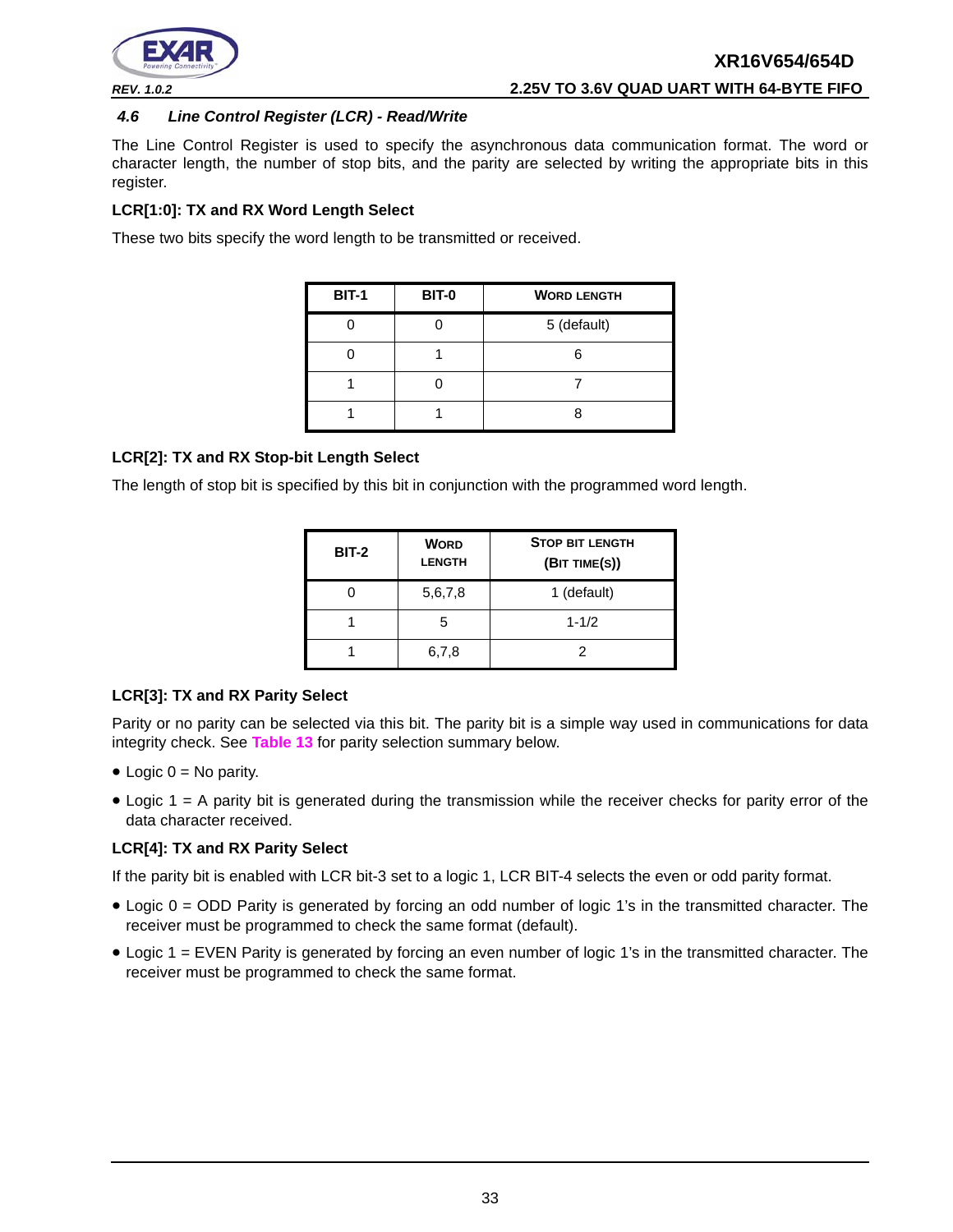#### **2.25V TO 3.6V QUAD UART WITH 64-BYTE FIFO** *REV. 1.0.2*

#### **LCR[5]: TX and RX Parity Select**

If the parity bit is enabled, LCR BIT-5 selects the forced parity format.

- LCR BIT-5 = logic 0, parity is not forced (default).
- LCR BIT-5 = logic 1 and LCR BIT-4 = logic 0, parity bit is forced to a logical 1 for the transmit and receive data.
- <span id="page-33-0"></span>• LCR BIT-5 = logic 1 and LCR BIT-4 = logic 1, parity bit is forced to a logical 0 for the transmit and receive data.

|  | LCR BIT-5 LCR BIT-4 LCR BIT-3 | <b>PARITY SELECTION</b>     |
|--|-------------------------------|-----------------------------|
|  |                               | No parity                   |
|  |                               | Odd parity                  |
|  |                               | Even parity                 |
|  |                               | Force parity to mark, HIGH  |
|  |                               | Forced parity to space, LOW |

#### **TABLE 13: PARITY SELECTION**

#### **LCR[6]: Transmit Break Enable**

When enabled, the Break control bit causes a break condition to be transmitted (the TX output is forced to a "space', logic 0, state). This condition remains, until disabled by setting LCR bit-6 to a logic 0.

- $\bullet$  Logic 0 = No TX break condition (default).
- Logic  $1 =$  Forces the transmitter output (TX) to a "space", logic 0, for alerting the remote receiver of a line break condition.

#### **LCR[7]: Baud Rate Divisors Enable**

Baud rate generator divisor (DLL/DLM/DLD) enable.

- Logic 0 = Data registers are selected (default).
- Logic 1 = Divisor latch registers are selected.

#### <span id="page-33-1"></span>*4.7 Modem Control Register (MCR) or General Purpose Outputs Control - Read/Write*

The MCR register is used for controlling the serial/modem interface signals or general purpose inputs/outputs.

#### **MCR[0]: DTR# Output**

The DTR# pin is a modem control output. If the modem interface is not used, this output may be used as a general purpose output.

- Logic 0 = Force DTR# output HIGH (default).
- Logic 1 = Force DTR# output LOW.

#### **MCR[1]: RTS# Output**

The RTS# pin is a modem control output and may be used for automatic hardware flow control by enabled by EFR bit-6. If the modem interface is not used, this output may be used as a general purpose output.

- Logic 0 = Force RTS# output HIGH (default).
- Logic 1 = Force RTS# output LOW.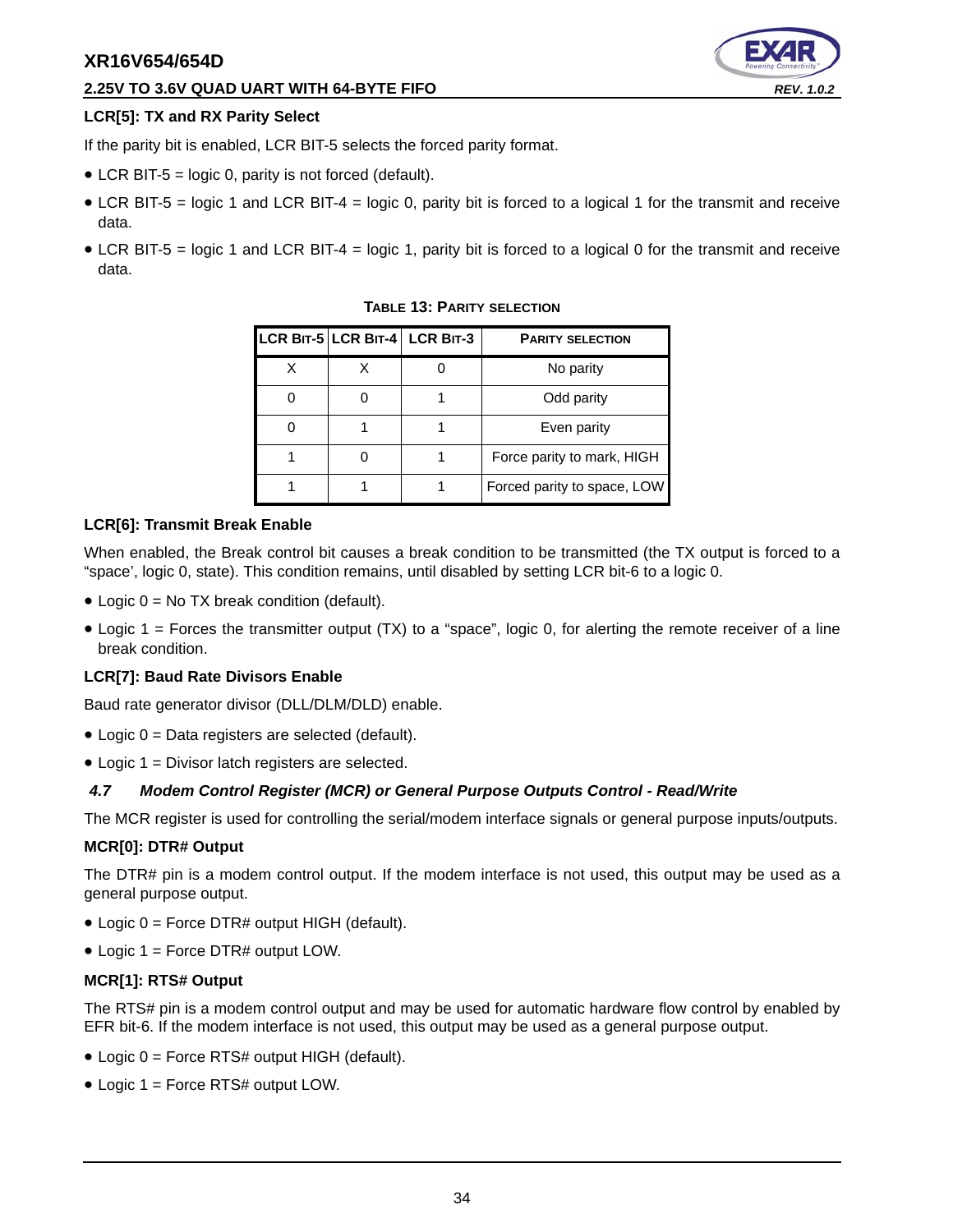

#### **MCR[2]: Reserved**

OP1# is not available as an output pin on the V654. But it is available for use during Internal Loopback Mode. In the Loopback Mode, this bit is used to write the state of the modem RI# interface signal.

#### **MCR[3]: INT Output Enable**

Enable or disable INT outputs to become active or in three-state. This function is associated with the INTSEL input, see below table for details. This bit is also used to control the OP2# signal during internal loopback mode. INTSEL pin must be LOW during 68 mode.

- Logic 0 = INT (A-D) outputs disabled (three state) in the 16 mode (default). During internal loopback mode, OP2# is HIGH.
- <span id="page-34-0"></span>• Logic 1 = INT (A-D) outputs enabled (active) in the 16 mode. During internal loopback mode, OP2# is LOW.

| <b>INTSEL</b><br><b>PIN</b> | <b>MCR</b><br><b>BIT-3</b> | <b>INT A-D OUTPUTS IN 16 MODE</b> |
|-----------------------------|----------------------------|-----------------------------------|
|                             |                            | <b>Three-State</b>                |
|                             |                            | Active                            |
|                             | x                          | Active                            |

#### **TABLE 14: INT OUTPUT MODES**

#### **MCR[4]: Internal Loopback Enable**

- Logic 0 = Disable loopback mode (default).
- Logic 1 = Enable local loopback mode, see loopback section and **[Figure](#page-24-0) 14**.

#### **MCR[5]: Xon-Any Enable (requires EFR bit-4 = 1)**

- Logic 0 = Disable Xon-Any function (for 16C550 compatibility, default).
- Logic 1 = Enable Xon-Any function. In this mode, any RX character received will resume transmit operation. The RX character will be loaded into the RX FIFO , unless the RX character is an Xon or Xoff character and the V654 is programmed to use the Xon/Xoff flow control.

#### **MCR[6]: Infrared Encoder/Decoder Enable (requires EFR bit-4 = 1)**

- Logic 0 = Enable the standard modem receive and transmit input/output interface. (Default)
- Logic 1 = Enable infrared IrDA receive and transmit inputs/outputs. The TX/RX output/input are routed to the infrared encoder/decoder. The data input and output levels conform to the IrDA infrared interface requirement. The RX FIFO may need to be flushed upon enable. While in this mode, the infrared TX output will be LOW during idle data conditions.

#### **MCR[7]: Clock Prescaler Select (requires EFR bit-4 = 1)**

- Logic 0 = Divide by one. The input clock from the crystal or external clock is fed directly to the Programmable Baud Rate Generator without further modification, i.e., divide by one (default).
- Logic 1 = Divide by four. The prescaler divides the input clock from the crystal or external clock by four and feeds it to the Programmable Baud Rate Generator, hence, data rates become one forth.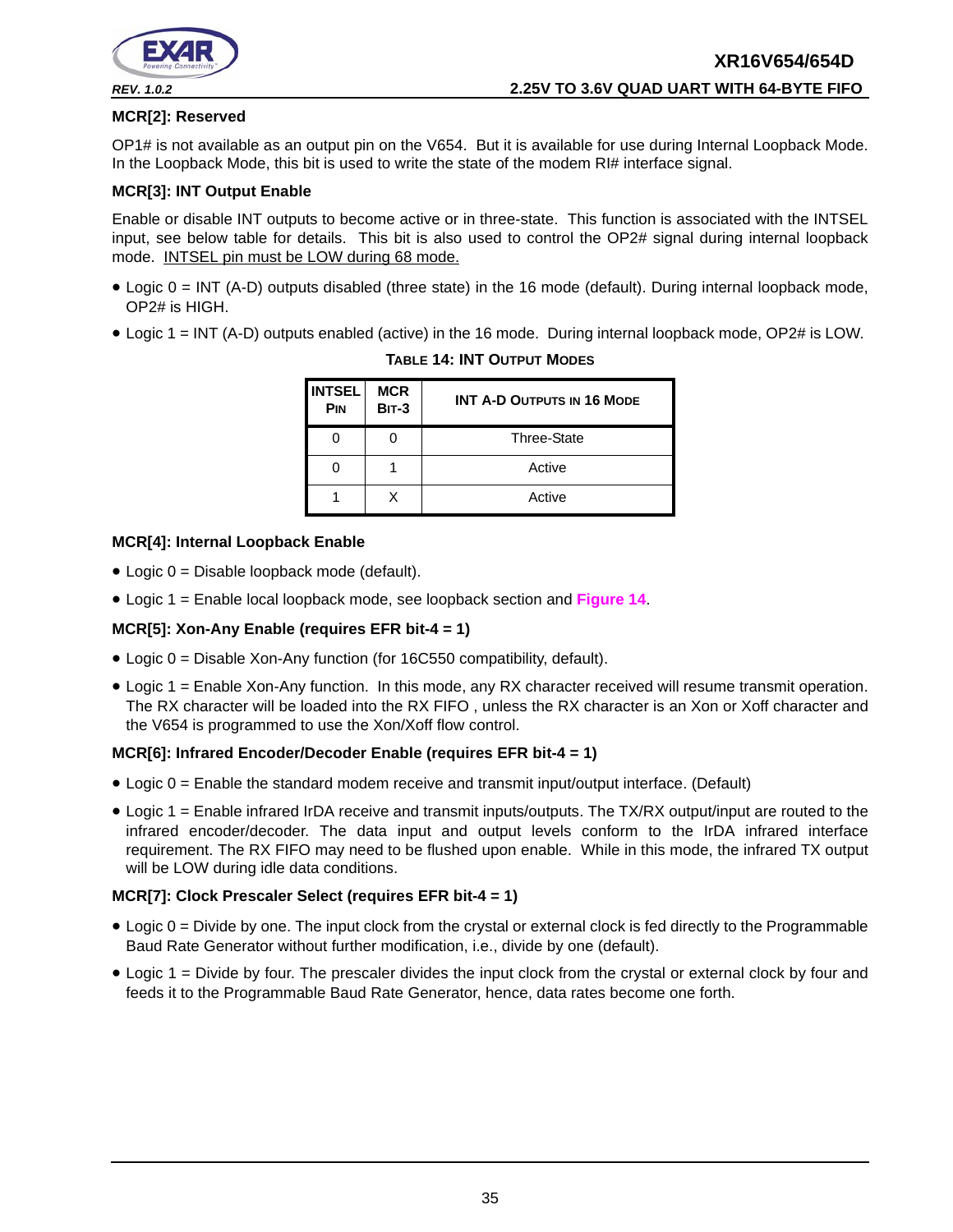#### **2.25V TO 3.6V QUAD UART WITH 64-BYTE FIFO** *REV. 1.0.2*



#### <span id="page-35-0"></span>*4.8 Line Status Register (LSR) - Read Only*

This register provides the status of data transfers between the UART and the host. If IER bit-2 is enabled, LSR bit 1 will generate an interrupt immediately and LSR bits 2-4 will generate an interrupt when a character with an error is in the RHR.

#### **LSR[0]: Receive Data Ready Indicator**

- Logic 0 = No data in receive holding register or FIFO (default).
- Logic 1 = Data has been received and is saved in the receive holding register or FIFO.

#### **LSR[1]: Receiver Overrun Flag**

- Logic 0 = No overrun error (default).
- Logic 1 = Overrun error. A data overrun error condition occurred in the receive shift register. This happens when additional data arrives while the FIFO is full. In this case the previous data in the receive shift register is overwritten. Note that under this condition the data byte in the receive shift register is not transferred into the FIFO, therefore the data in the FIFO is not corrupted by the error.

#### **LSR[2]: Receive Data Parity Error Tag**

- Logic 0 = No parity error (default).
- Logic 1 = Parity error. The receive character in RHR does not have correct parity information and is suspect. This error is associated with the character available for reading in RHR.

#### **LSR[3]: Receive Data Framing Error Tag**

- Logic  $0 = No$  framing error (default).
- Logic 1 = Framing error. The receive character did not have a valid stop bit(s). This error is associated with the character available for reading in RHR.

#### **LSR[4]: Receive Break Tag**

- Logic  $0 = No$  break condition (default).
- Logic 1 = The receiver received a break signal (RX was LOW for at least one character frame time). In the FIFO mode, only one break character is loaded into the FIFO. The break indication remains until the RX input returns to the idle condition, "mark" or HIGH.

#### **LSR[5]: Transmit Holding Register Empty Flag**

This bit is the Transmit Holding Register Empty indicator. The THR bit is set to a logic 1 when the last data byte is transferred from the transmit holding register to the transmit shift register. The bit is reset to logic 0 concurrently with the data loading to the transmit holding register by the host. In the FIFO mode this bit is set when the transmit FIFO is empty, it is cleared when the transmit FIFO contains at least 1 byte.

#### **LSR[6]: THR and TSR Empty Flag**

This bit is set to a logic 1 whenever the transmitter goes idle. It is set to logic 0 whenever either the THR or TSR contains a data character. In the FIFO mode this bit is set to a logic 1 whenever the transmit FIFO and transmit shift register are both empty.

#### **LSR[7]: Receive FIFO Data Error Flag**

- Logic 0 = No FIFO error (default).
- Logic 1 = A global indicator for the sum of all error bits in the RX FIFO. At least one parity error, framing error or break indication is in the FIFO data. This bit clears when there is no more error(s) in any of the bytes in the RX FIFO.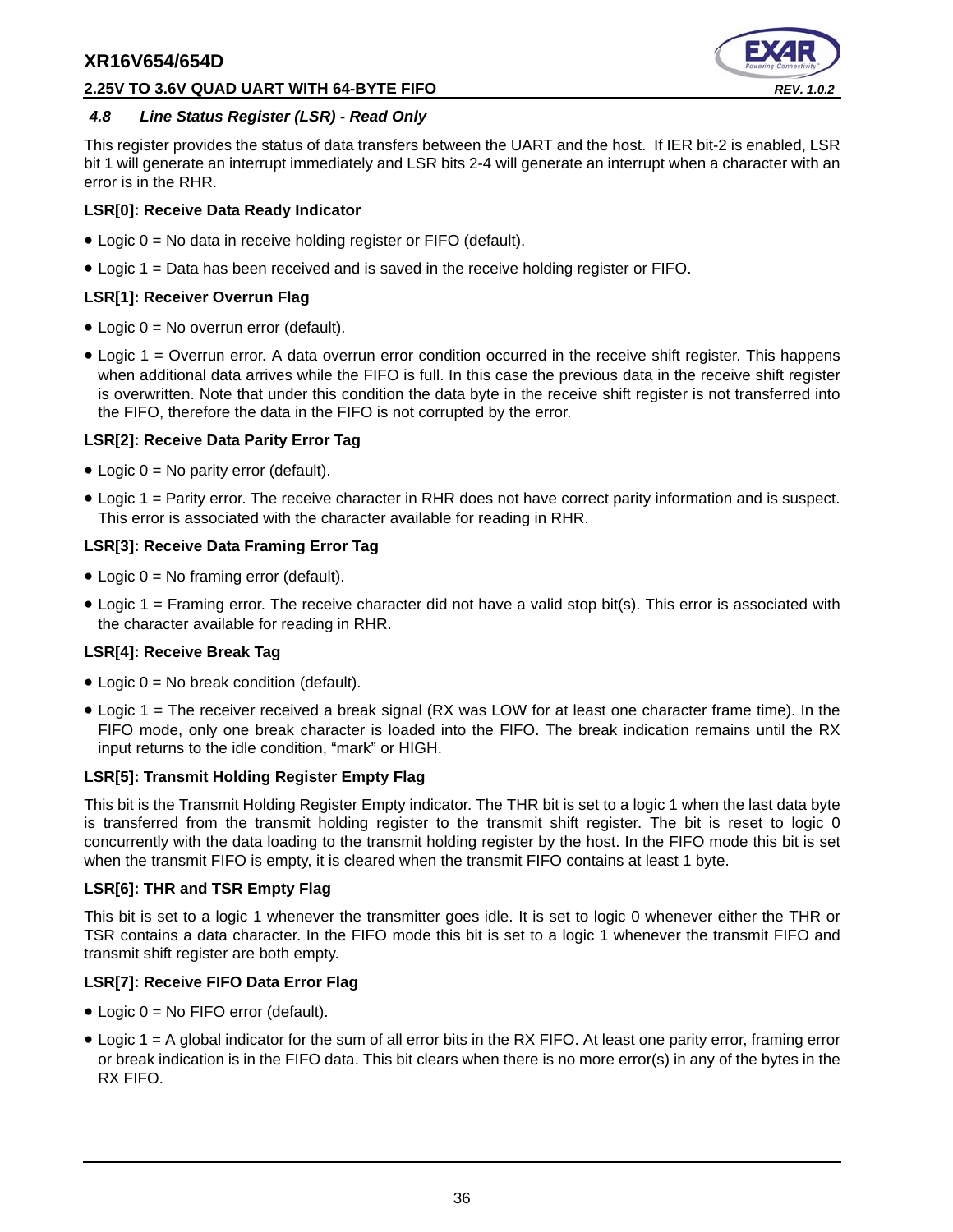

#### <span id="page-36-0"></span>*4.9 Modem Status Register (MSR) - Read Only*

This register provides the current state of the modem interface input signals. Lower four bits of this register are used to indicate the changed information. These bits are set to a logic 1 whenever a signal from the modem changes state. These bits may be used for general purpose inputs when they are not used with modem signals.

#### **MSR[0]: Delta CTS# Input Flag**

- Logic  $0 = No$  change on CTS# input (default).
- Logic 1 = The CTS# input has changed state since the last time it was monitored. A modem status interrupt will be generated if MSR interrupt is enabled (IER bit-3).

#### **MSR[1]: Delta DSR# Input Flag**

- Logic  $0 = No$  change on DSR# input (default).
- Logic 1 = The DSR# input has changed state since the last time it was monitored. A modem status interrupt will be generated if MSR interrupt is enabled (IER bit-3).

## **MSR[2]: Delta RI# Input Flag**

- Logic  $0 = No$  change on RI# input (default).
- Logic 1 = The RI# input has changed from LOW to HIGH, ending of the ringing signal. A modem status interrupt will be generated if MSR interrupt is enabled (IER bit-3).

#### **MSR[3]: Delta CD# Input Flag**

- Logic  $0 = No$  change on CD# input (default).
- Logic 1 = Indicates that the CD# input has changed state since the last time it was monitored. A modem status interrupt will be generated if MSR interrupt is enabled (IER bit-3).

#### **MSR[4]: CTS Input Status**

CTS# pin may function as automatic hardware flow control signal input if it is enabled and selected by Auto CTS (EFR bit-7). Auto CTS flow control allows starting and stopping of local data transmissions based on the modem CTS# signal. A HIGH on the CTS# pin will stop UART transmitter as soon as the current character has finished transmission, and a LOW will resume data transmission. Normally MSR bit-4 bit is the compliment of the CTS# input. However in the loopback mode, this bit is equivalent to the RTS# bit in the MCR register. The CTS# input may be used as a general purpose input when the modem interface is not used.

#### **MSR[5]: DSR Input Status**

Normally this bit is the complement of the DSR# input. In the loopback mode, this bit is equivalent to the DTR# bit in the MCR register. The DSR# input may be used as a general purpose input when the modem interface is not used.

#### **MSR[6]: RI Input Status**

Normally this bit is the complement of the RI# input. In the loopback mode this bit is equivalent to bit-2 in the MCR register. The RI# input may be used as a general purpose input when the modem interface is not used.

#### **MSR[7]: CD Input Status**

Normally this bit is the complement of the CD# input. In the loopback mode this bit is equivalent to bit-3 in the MCR register. The CD# input may be used as a general purpose input when the modem interface is not used.

#### <span id="page-36-1"></span>*4.10 Scratch Pad Register (SPR) - Read/Write*

This is a 8-bit general purpose register for the user to store temporary data. The content of this register is preserved during sleep mode but becomes 0xFF (default) after a reset or a power off-on cycle.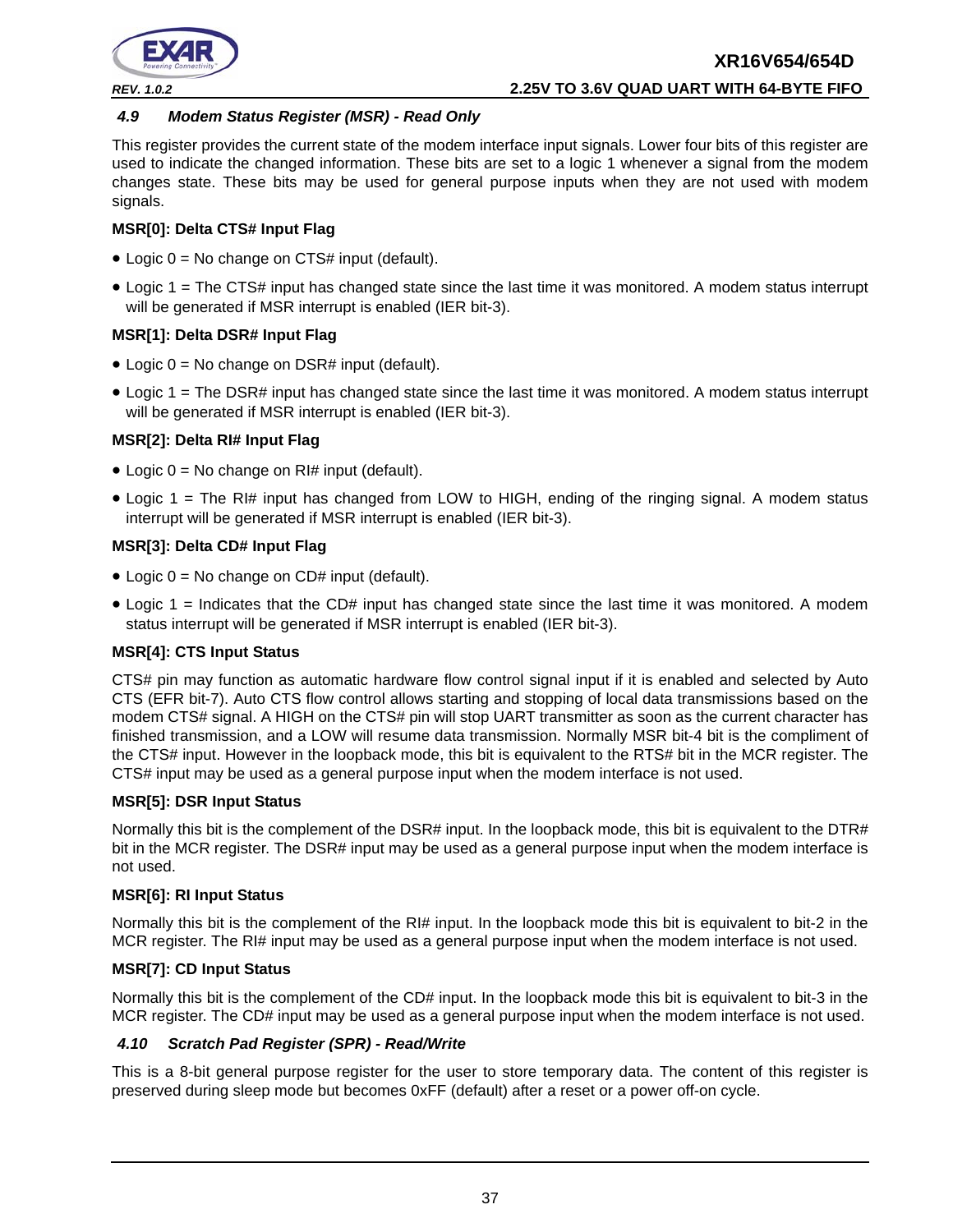

#### **2.25V TO 3.6V QUAD UART WITH 64-BYTE FIFO** *REV. 1.0.2*

#### <span id="page-37-1"></span>*4.11 Baud Rate Generator Registers (DLL and DLM) - Read/Write*

These registers make-up the value of the baud rate divisor. The concatenation of the contents of DLM and DLL gives the 16-bit divisor value. Then the value is added to DLD[3:0]/16 to achieve the fractional baud rate divisor. DLD must be enabled via EFR bit-4 before it can be accessed. See **[Table](#page-37-0) 15** below and **[See "Section](#page-14-1) [2.8, Programmable Baud Rate Generator with Fractional Divisor" on page](#page-14-1) 15.**

#### **DLD[5:4]: Sampling Rate Select**

These bits select the data sampling rate. By default, the data sampling rate is 16X. The maximum data rate will double if the 8X mode is selected and will quadruple if the 4X mode is selected. See **[Table](#page-37-0) 15** below.

<span id="page-37-0"></span>

| <b>DLD[5]</b> | <b>DLD[4]</b> | <b>SAMPLING RATE</b> |
|---------------|---------------|----------------------|
|               |               | 16X                  |
|               |               | 8X                   |
|               |               |                      |

#### **TABLE 15: SAMPLING RATE SELECT**

#### **DLD[7:6]: Reserved**

#### <span id="page-37-2"></span>*4.12 Enhanced Feature Register (EFR) - Read/Write*

Enhanced features are enabled or disabled using this register. Bit 0-3 provide single or dual consecutive character software flow control selection (see **[Table](#page-38-0) 16**). When the Xon1 and Xon2 and Xoff1 and Xoff2 modes are selected, the double 8-bit words are concatenated into two sequential characters. Caution: note that whenever changing the TX or RX flow control bits, always reset all bits back to logic 0 (disable) before programming a new setting.

#### **EFR[3:0]: Software Flow Control Select**

Single character and dual sequential characters software flow control is supported. Combinations of software flow control can be selected by programming these bits.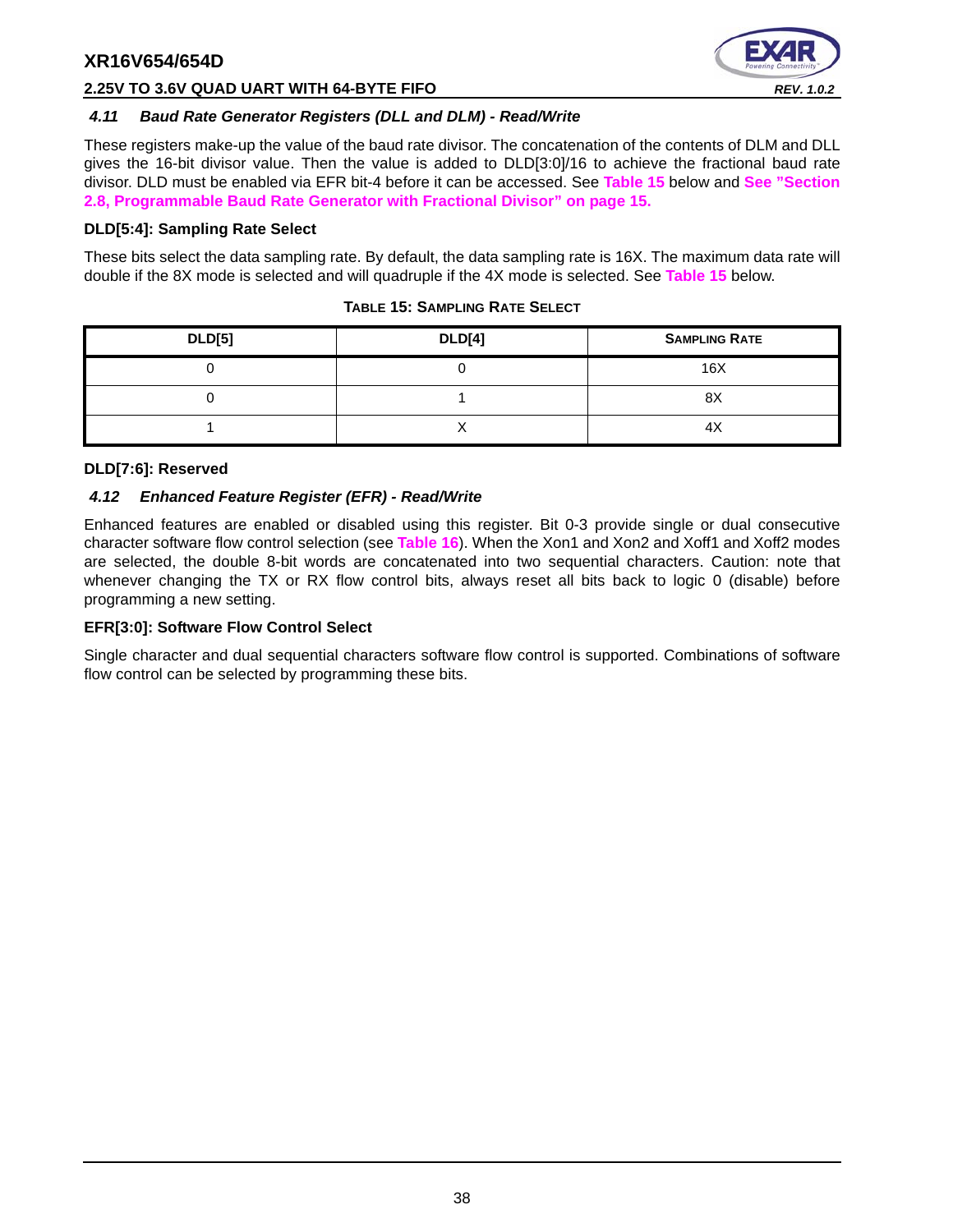# **XR16V654/654D** *REV. 1.0.2* **2.25V TO 3.6V QUAD UART WITH 64-BYTE FIFO**



<span id="page-38-0"></span>

| EFR BIT-3<br>CONT-3 | EFR BIT-2<br>CONT-2 | <b>EFR BIT-1</b><br>CONT-1 | EFR BIT-0<br>CONT-0 | <b>TRANSMIT AND RECEIVE SOFTWARE FLOW CONTROL</b>                                            |
|---------------------|---------------------|----------------------------|---------------------|----------------------------------------------------------------------------------------------|
| 0                   | $\Omega$            | $\Omega$                   | $\Omega$            | No TX and RX flow control (default and reset)                                                |
| $\Omega$            | $\Omega$            | X                          | X                   | No transmit flow control                                                                     |
|                     | $\Omega$            | X                          | X                   | Transmit Xon1, Xoff1                                                                         |
| $\Omega$            | 1                   | X                          | $\times$            | Transmit Xon2, Xoff2                                                                         |
| 1                   | 1                   | X                          | $\times$            | Transmit Xon1 and Xon2, Xoff1 and Xoff2                                                      |
| X                   | X                   | $\Omega$                   | $\Omega$            | No receive flow control                                                                      |
| X                   | X                   | 1                          | $\Omega$            | Receiver compares Xon1, Xoff1                                                                |
| X                   | X                   | $\mathbf 0$                | 1                   | Receiver compares Xon2, Xoff2                                                                |
| 1                   | $\Omega$            | 1                          | 1                   | Transmit Xon1, Xoff1<br>Receiver compares Xon1 or Xon2, Xoff1 or Xoff2                       |
| $\Omega$            | 1                   | 1                          |                     | Transmit Xon2, Xoff2<br>Receiver compares Xon1 or Xon2, Xoff1 or Xoff2                       |
| 1                   | 1                   | 1                          |                     | Transmit Xon1 and Xon2, Xoff1 and Xoff2,<br>Receiver compares Xon1 and Xon2, Xoff1 and Xoff2 |
| $\mathbf 0$         | $\mathbf 0$         | 1                          |                     | No transmit flow control,<br>Receiver compares Xon1 and Xon2, Xoff1 and Xoff2                |

#### **TABLE 16: SOFTWARE FLOW CONTROL FUNCTIONS**

## **EFR[4]: Enhanced Function Bits Enable**

Enhanced function control bit. This bit enables IER bits 4-7, ISR bits 4-5, FCR bits 4-5, MCR bits 5-7, and DLD to be modified. After modifying any enhanced bits, EFR bit-4 can be set to a logic 0 to latch the new values. This feature prevents legacy software from altering or overwriting the enhanced functions once set. Normally, it is recommended to leave it enabled, logic 1.

- Logic 0 = modification disable/latch enhanced features. IER bits 4-7, ISR bits 4-5, FCR bits 4-5, MCR bits 5- 7, and DLD are saved to retain the user settings. After a reset, the IER bits 4-7, ISR bits 4-5, FCR bits 4-5, and MCR bits 5-7, and DLD are set to a logic 0 to be compatible with ST16C550 mode (default).
- Logic 1 = Enables the above-mentioned register bits to be modified by the user.

#### **EFR[5]: Special Character Detect Enable**

- Logic 0 = Special Character Detect Disabled (default).
- Logic 1 = Special Character Detect Enabled. The UART compares each incoming receive character with data in Xoff-2 register. If a match exists, the receive data will be transferred to FIFO and ISR bit-4 will be set to indicate detection of the special character. Bit-0 corresponds with the LSB bit of the receive character. If flow control is set for comparing Xon1, Xoff1 (EFR [1:0]= '10') then flow control and special character work normally. However, if flow control is set for comparing Xon2, Xoff2 (EFR[1:0]= '01') then flow control works normally, but Xoff2 will not go to the FIFO, and will generate an Xoff interrupt and a special character interrupt, if enabled via IER bit-5.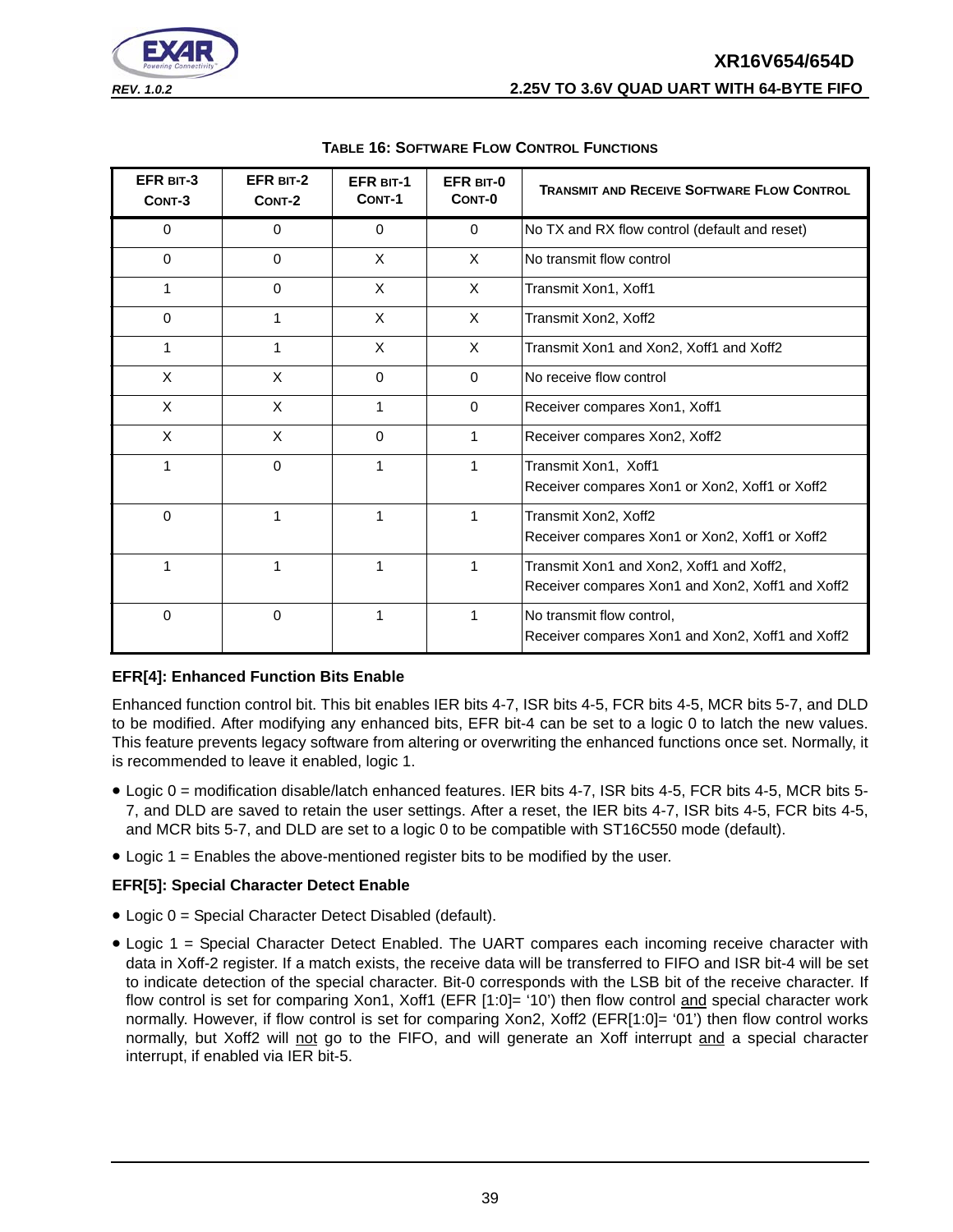#### **2.25V TO 3.6V QUAD UART WITH 64-BYTE FIFO** *REV. 1.0.2*



#### **EFR[6]: Auto RTS Flow Control Enable**

RTS# output may be used for hardware flow control by setting EFR bit-6 to logic 1. When Auto RTS is selected, an interrupt will be generated when the receive FIFO is filled to the programmed trigger level and RTS de-asserts HIGH at the next upper trigger level/hysteresis level. RTS# will return LOW when FIFO data falls below the next lower trigger level/hysteresis level. The RTS# output must be asserted (LOW) before the auto RTS can take effect. RTS# pin will function as a general purpose output when hardware flow control is disabled.

- Logic 0 = Automatic RTS flow control is disabled (default).
- Logic 1 = Enable Automatic RTS flow control.

## **EFR[7]: Auto CTS Flow Control Enable**

Automatic CTS Flow Control.

- Logic 0 = Automatic CTS flow control is disabled (default).
- Logic 1 = Enable Automatic CTS flow control. Data transmission stops when CTS# input de-asserts to logic 1. Data transmission resumes when CTS# returns to a logic 0.

#### <span id="page-39-0"></span>*4.13 Software Flow Control Registers (XOFF1, XOFF2, XON1, XON2) - Read/Write*

These registers are used as the programmable software flow control characters xoff1, xoff2, xon1, and xon2. For more details, see **[Table](#page-21-0) 8**.

#### <span id="page-39-1"></span>*4.14 FIFO Status Register (FSTAT) - Read/Write*

This register is applicable only to the 100 pin QFP XR16V654. The FIFO Status Register provides a status indication for each of the transmit and receive FIFO. These status bits contain the inverted logic states of the TXRDY# A-D outputs and the (un-inverted) logic states of the RXRDY# A-D outputs. The contents of the FSTAT register are placed on the data bus when the FSRS# pin (pin 76) is a logic 0. Also see FSRS# pin description.

#### **FSTAT[3:0]: TXRDY# A-D Status Bits**

Please see **[Table](#page-14-0) 5** for the interpretation of the TXRDY# signals.

#### **FSTAT[7:4]: RXRDY# A-D Status Bits**

Please see **[Table](#page-14-0) 5** for the interpretation of the RXRDY# signals.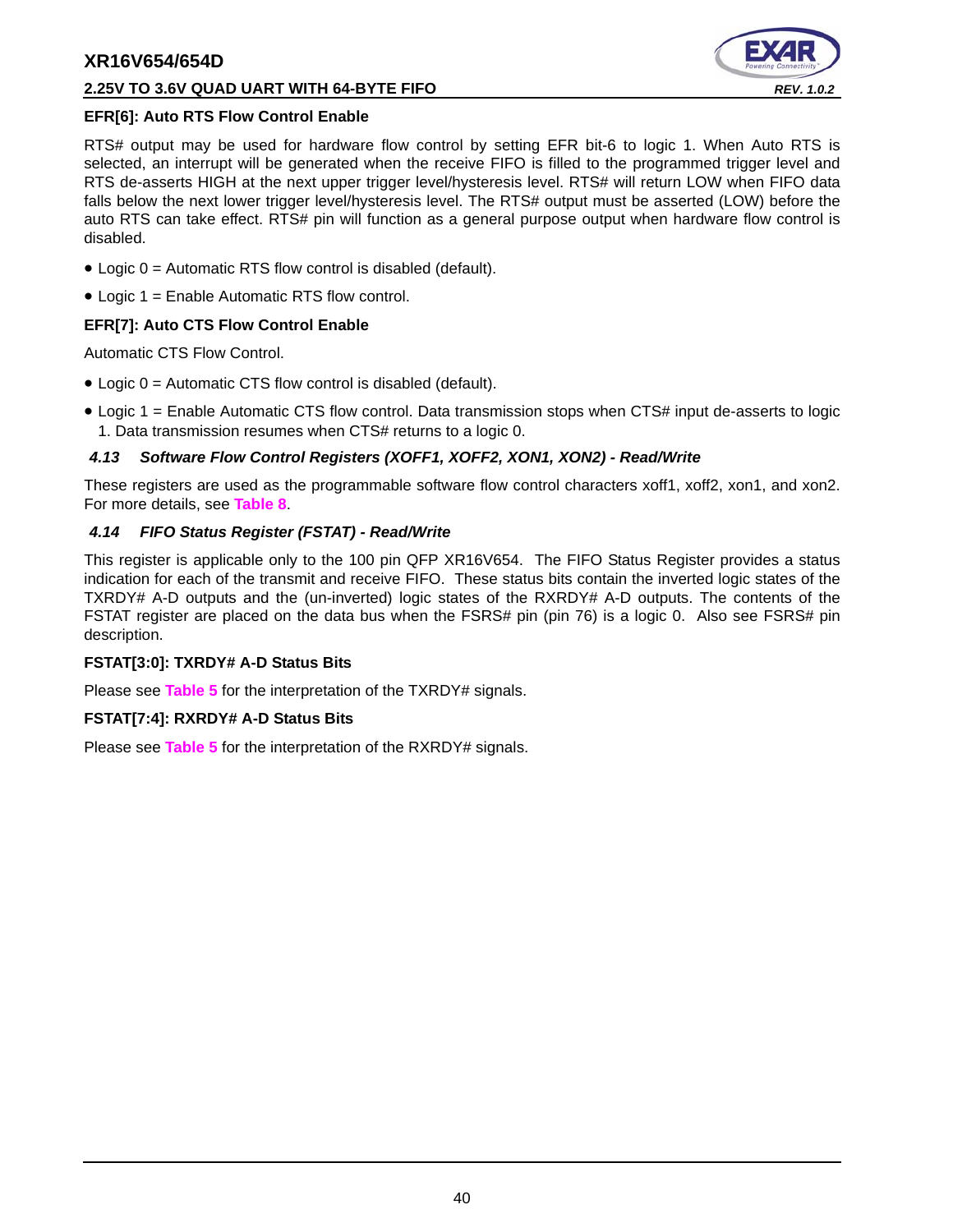<span id="page-40-0"></span>



#### **TABLE 17: UART RESET CONDITIONS FOR CHANNELS A-D**

| <b>REGISTERS</b>          | <b>RESET STATE</b>                                                                                                                       |
|---------------------------|------------------------------------------------------------------------------------------------------------------------------------------|
| DLM, DLL                  | $DLM = 0x00$ and $DLL = 0x01$ . Only resets to these val-<br>ues during a power up. They do not reset when the<br>Reset Pin is asserted. |
| <b>DLD</b>                | Bits $7 - 0 = 0 \times 00$                                                                                                               |
| <b>RHR</b>                | Bits $7-0 = 0 \times X$                                                                                                                  |
| <b>THR</b>                | Bits $7-0 = 0 \times XX$                                                                                                                 |
| <b>IER</b>                | Bits $7-0 = 0 \times 00$                                                                                                                 |
| <b>FCR</b>                | Bits $7-0 = 0 \times 00$                                                                                                                 |
| <b>ISR</b>                | Bits $7 - 0 = 0 \times 01$                                                                                                               |
| <b>LCR</b>                | Bits $7 - 0 = 0 \times 00$                                                                                                               |
| <b>MCR</b>                | Bits $7-0 = 0 \times 00$                                                                                                                 |
| <b>LSR</b>                | Bits $7-0 = 0 \times 60$                                                                                                                 |
| <b>MSR</b>                | Bits $3-0 =$ Logic 0                                                                                                                     |
|                           | Bits 7-4 = Logic levels of the inputs inverted                                                                                           |
| <b>SPR</b>                | Bits $7-0 = 0 \times FF$                                                                                                                 |
| <b>EFR</b>                | Bits $7 - 0 = 0 \times 00$                                                                                                               |
| XON <sub>1</sub>          | Bits $7-0 = 0 \times 00$                                                                                                                 |
| XON <sub>2</sub>          | Bits $7-0 = 0 \times 00$                                                                                                                 |
| XOFF1                     | Bits $7-0 = 0 \times 00$                                                                                                                 |
| XOFF <sub>2</sub>         | Bits $7-0 = 0 \times 00$                                                                                                                 |
| <b>FSTAT</b>              | Bits $7-0 = 0 \times FF$                                                                                                                 |
| <b>I/O SIGNALS</b>        | <b>RESET STATE</b>                                                                                                                       |
| ТX                        | <b>HIGH</b>                                                                                                                              |
| <b>IRTX</b>               | LOW                                                                                                                                      |
| RTS#                      | <b>HIGH</b>                                                                                                                              |
| DTR#                      | <b>HIGH</b>                                                                                                                              |
| RXRDY#                    | <b>HIGH</b>                                                                                                                              |
| TXRDY#                    | LOW                                                                                                                                      |
| <b>INT</b><br>$(16$ Mode) | XR16V654 = Three-State Condition (INTSEL = LOW)<br>$XR16V654 = LOW (INTSEL = HIGH)$<br>$XR16V654D = LOW$                                 |
| IRQ#<br>(68 Mode)         | Three-State Condition (INTSEL = LOW)                                                                                                     |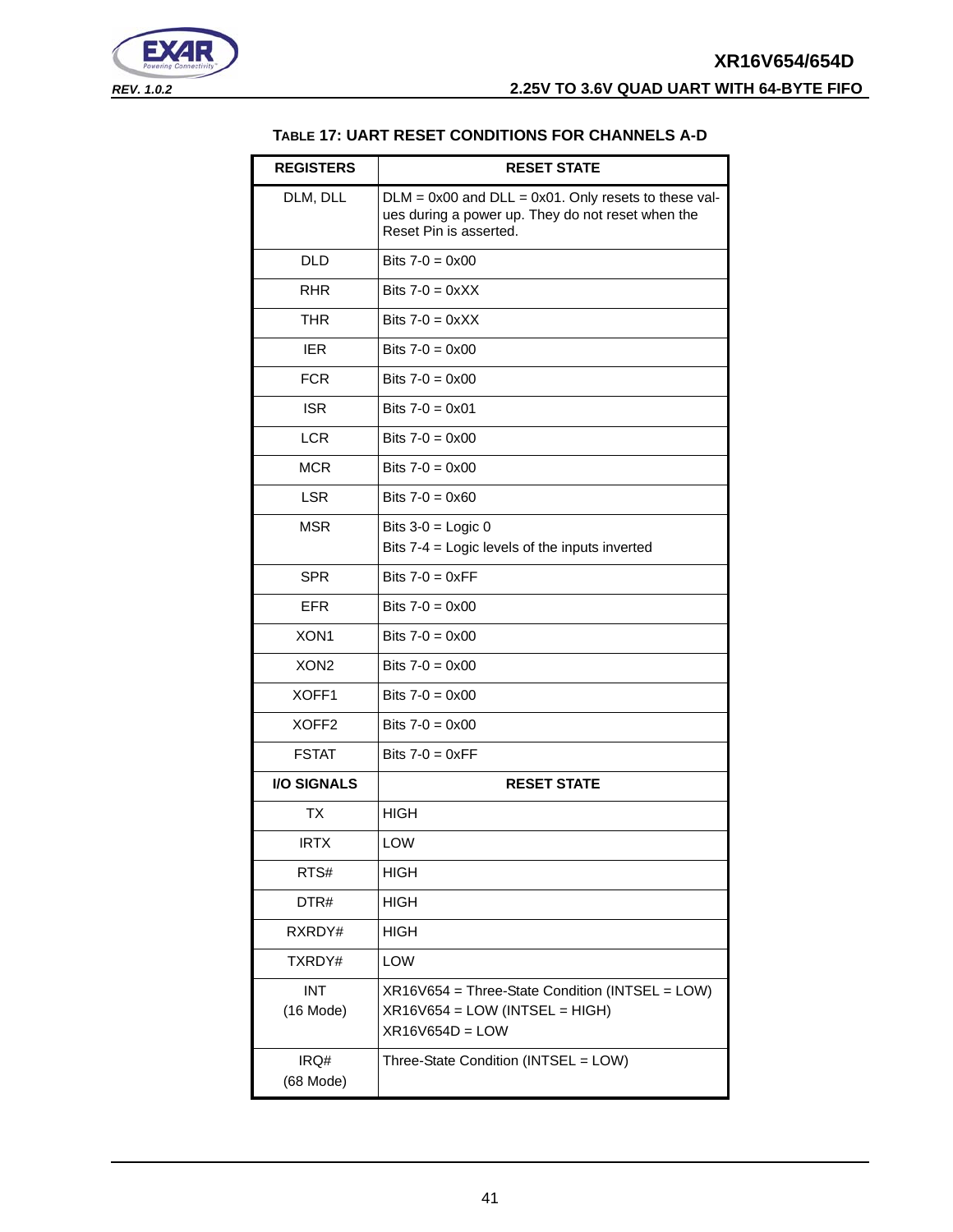

# <span id="page-41-1"></span>**ABSOLUTE MAXIMUM RATINGS**

| Power Supply Range           | 4 Volts                           |
|------------------------------|-----------------------------------|
| Voltage at Any Pin           | GND-0.3 V to 4 V                  |
| <b>Operating Temperature</b> | $-40^{\circ}$ to $+85^{\circ}$ C  |
| Storage Temperature          | $-65^{\circ}$ to $+150^{\circ}$ C |
| Package Dissipation          | 500 mW                            |

# <span id="page-41-2"></span>**TYPICAL PACKAGE THERMAL RESISTANCE DATA** (MARGIN OF ERROR: ± 15%)

Thermal Resistance (64-LQFP)  $\qquad \qquad$  theta-ja = 49<sup>o</sup>C/W, theta-jc = 10<sup>o</sup>C/W

Thermal Resistance (68-PLCC) theta-ja =  $39^{\circ}$ C/W, theta-jc =  $17^{\circ}$ C/W

Thermal Resistance (48-QFN)  $\qquad \qquad$  theta-ja = 28<sup>o</sup>C/W, theta-jc = 10.5<sup>o</sup>C/W

Thermal Resistance (80-LQFP) theta-ja =  $37^{\circ}$ C/W, theta-jc =  $7^{\circ}$ C/W

Thermal Resistance (100-QFP) theta-ja = 45<sup>o</sup>C/W, theta-jc = 12<sup>o</sup>C/W

# <span id="page-41-3"></span>**ELECTRICAL CHARACTERISTICS**

## <span id="page-41-0"></span>*DC ELECTRICAL CHARACTERISTICS*

## **UNLESS OTHERWISE NOTED: TA =**  $-40^{\circ}$  **TO**  $+85^{\circ}$ **C, Vcc is 2.25 TO 3.6V**

| <b>SYMBOL</b>     | <b>PARAMETER</b>           | <b>LIMITS</b><br>2.5V |            | <b>LIMITS</b><br>3.3V |            | <b>UNITS</b> | <b>CONDITIONS</b>  |
|-------------------|----------------------------|-----------------------|------------|-----------------------|------------|--------------|--------------------|
|                   |                            | <b>MIN</b>            | <b>MAX</b> | <b>MIN</b>            | <b>MAX</b> |              |                    |
| $V_{\text{ILCK}}$ | Clock Input Low Level      | $-0.3$                | 0.4        | $-0.3$                | 0.6        | $\vee$       |                    |
| $V_{HCK}$         | Clock Input High Level     | 2.0                   | <b>VCC</b> | 2.4                   | <b>VCC</b> | $\vee$       |                    |
| $V_{IL}$          | Input Low Voltage          | $-0.3$                | 0.5        | $-0.3$                | 0.7        | $\vee$       |                    |
| $V_{\text{IH}}$   | Input High Voltage         | 1.8                   | 5.5        | 2.0                   | 5.5        | $\vee$       |                    |
| $V_{OL}$          | Output Low Voltage         |                       |            |                       | 0.4        | $\vee$       | $I_{OL} = 6$ mA    |
|                   |                            |                       | 0.4        |                       |            | $\vee$       | $I_{OL} = 4 mA$    |
| $V_{OH}$          | Output High Voltage        |                       |            | 2.0                   |            | $\vee$       | $I_{OH} = -4$ mA   |
|                   |                            | 1.8                   |            |                       |            | V            | $I_{OH} = -2$ mA   |
| I <sub>IL</sub>   | Input Low Leakage Current  |                       | ±15        |                       | ±15        | uA           |                    |
| ŀщ                | Input High Leakage Current |                       | ±15        |                       | ±15        | uA           |                    |
| $C_{IN}$          | Input Pin Capacitance      |                       | 5          |                       | 5          | pF           |                    |
| $I_{\rm CC}$      | Power Supply Current       |                       | 1.7        |                       | 3          | mA           | $Ext$ Clk = $2MHz$ |
| <b>I</b> SLEEP    | <b>Sleep Current</b>       |                       | 350        |                       | 450        | uA           | See Test 1         |

Test 1: The following inputs remain steady at VCC or GND state to minimize Sleep current: A0-A2, D0-D7, IOR#, IOW#, CSA#, CSB#, CSC#, and CSD#. Also, RXA, RXB, RXC, and RXD inputs must idle at HIGH while asleep.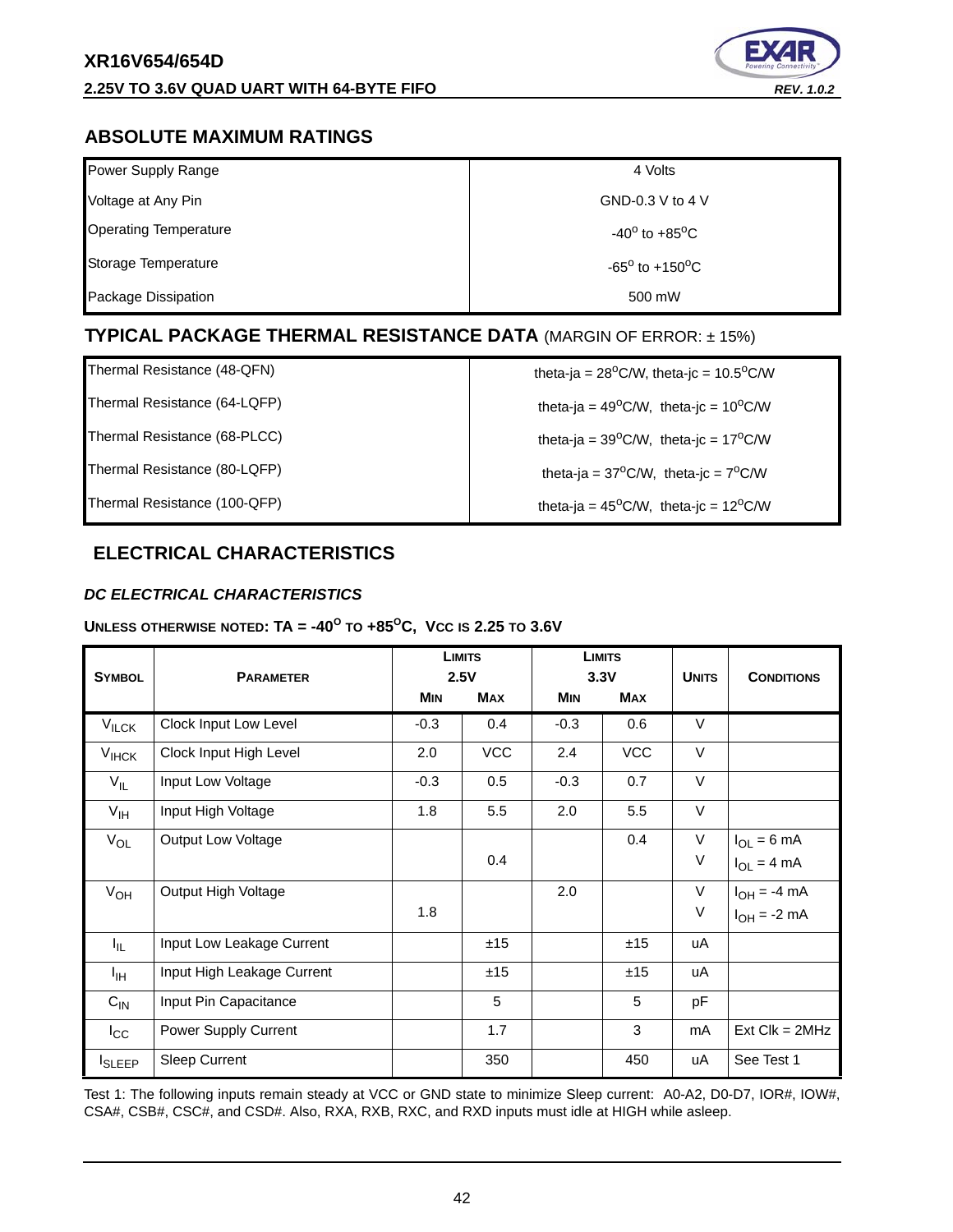

#### <span id="page-42-0"></span>*AC ELECTRICAL CHARACTERISTICS*

#### <span id="page-42-1"></span>*TA = -40O TO +85OC, VCC IS 2.25 TO 3.6V, 70 PF LOAD WHERE APPLICABLE*

|                             |                                               |             | <b>LIMITS</b>                 |                | <b>LIMITS</b>                |             |
|-----------------------------|-----------------------------------------------|-------------|-------------------------------|----------------|------------------------------|-------------|
| <b>SYMBOL</b>               | <b>PARAMETER</b>                              | <b>MIN</b>  | $2.5V \pm 10\%$<br><b>MAX</b> | <b>MIN</b>     | $3.3V \pm 10%$<br><b>MAX</b> | <b>UNIT</b> |
|                             |                                               |             |                               |                |                              |             |
| XTAL1                       | <b>UART Crystal Frequency</b>                 |             | 24                            |                | 24                           | MHz         |
| <b>ECLK</b>                 | <b>External Clock Frequency</b>               |             | 50                            |                | 64                           | <b>MHz</b>  |
| $T_{ECLK}$                  | <b>External Clock Time Period</b>             | 10          |                               | $\overline{7}$ |                              | ns          |
| $T_{AS}$                    | Address Setup Time (16 Mode)                  | $\mathbf 0$ |                               | 0              |                              | ns          |
| T <sub>AH</sub>             | Address Hold Time (16 Mode)                   | $\mathbf 0$ |                               | $\mathbf 0$    |                              | ns          |
| $T_{CS}$                    | Chip Select Width (16 Mode)                   | 50          |                               | 40             |                              | ns          |
| $T_{RD}$                    | IOR# Strobe Width (16 Mode)                   | 50          |                               | 40             |                              | ns          |
| $T_{DY}$                    | Read Cycle Delay (16 Mode)                    | 50          |                               | 40             |                              | ns          |
| T <sub>RDV</sub>            | Data Access Time (16 Mode)                    |             | 45                            |                | 35                           | ns          |
| $T_{DD}$                    | Data Disable Time (16 Mode)                   |             | 10                            |                | 10                           | ns          |
| $T_{WR}$                    | IOW# Strobe Width (16 Mode)                   | 50          |                               | 40             |                              | ns          |
| $T_{DY}$                    | Write Cycle Delay (16 Mode)                   | 50          |                               | 40             |                              | ns          |
| $T_{DS}$                    | Data Setup Time (16 Mode)                     | 10          |                               | 10             |                              | ns          |
| $T_{DH}$                    | Data Hold Time (16 Mode)                      | 5           |                               | 5              |                              | ns          |
| <b>TADS</b>                 | Address Setup (68 Mode)                       | $\mathbf 0$ |                               | 0              |                              | ns          |
| T <sub>ADH</sub>            | Address Hold (68 Mode)                        | $\mathbf 0$ |                               | $\mathbf 0$    |                              | ns          |
| <b>T<sub>RWS</sub></b>      | R/W# Setup to CS# (68 Mode)                   | $\mathbf 0$ |                               | 0              |                              | ns          |
| <b>T</b> <sub>RDA</sub>     | Data Access Time (68 mode)                    |             | 45                            |                | 35                           | ns          |
| T <sub>RDH</sub>            | Data Disable Time (68 mode)                   |             | 10                            |                | 10                           | ns          |
| <b>T</b> <sub>WDS</sub>     | Write Data Setup (68 mode)                    | 10          |                               | 15             |                              | ns          |
| <b>T</b> <sub>WDH</sub>     | Write Data Hold (68 Mode)                     | 5           |                               | 5              |                              | ns          |
| $T_{RWH}$                   | CS# De-asserted to R/W# De-asserted (68 Mode) | 10          |                               | 5              |                              | ns          |
| $T_{CSL}$                   | CS# Strobe Width (68 Mode)                    | 50          |                               | 40             |                              | ns          |
| $T_{\texttt{CSD}}$          | CS# Cycle Delay (68 Mode)                     | 50          |                               | 40             |                              | ns          |
| T <sub>WDO</sub>            | Delay From IOW# To Output                     |             | 50                            |                | 50                           | ns          |
| <b>T<sub>MOD</sub></b>      | Delay To Set Interrupt From MODEM Input       |             | 50                            |                | 50                           | ns          |
| $\mathsf{T}_{\mathsf{RSI}}$ | Delay To Reset Interrupt From IOR#            |             | 50                            |                | 50                           | ns          |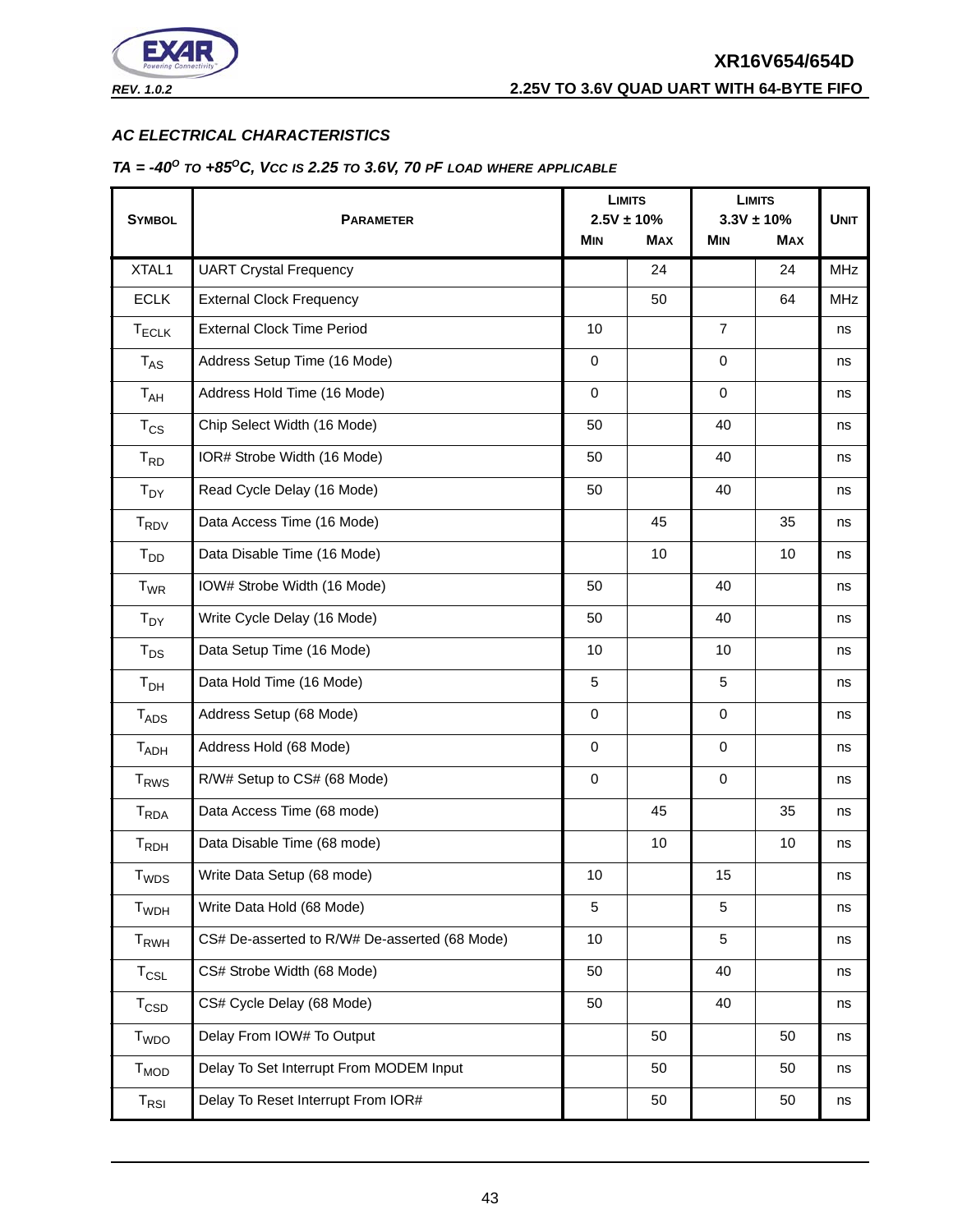# **2.25V TO 3.6V QUAD UART WITH 64-BYTE FIFO** *REV. 1.0.2*



# *AC ELECTRICAL CHARACTERISTICS*

# *TA = -40O TO +85OC, VCC IS 2.25 TO 3.6V, 70 PF LOAD WHERE APPLICABLE*

| <b>SYMBOL</b>                                 | <b>PARAMETER</b>                               |                              | <b>LIMITS</b><br>$2.5V \pm 10\%$ | <b>LIMITS</b><br>$3.3V \pm 10\%$ |            | <b>UNIT</b> |
|-----------------------------------------------|------------------------------------------------|------------------------------|----------------------------------|----------------------------------|------------|-------------|
|                                               |                                                | <b>MIN</b>                   | <b>MAX</b>                       | <b>MIN</b>                       | <b>MAX</b> |             |
| $\mathsf{T}_{\mathsf{SSI}}$                   | Delay From Stop To Set Interrupt               |                              | 1                                |                                  | 1          | <b>Bclk</b> |
| $\mathsf{T}_{\mathsf{R}\mathsf{R}\mathsf{I}}$ | Delay From IOR# To Reset Interrupt             |                              | 45                               |                                  | 45         | ns          |
| $T_{SI}$                                      | Delay From Start To Interrupt                  |                              | 45                               |                                  | 45         | ns          |
| T <sub>INT</sub>                              | Delay From Initial INT Reset To Transmit Start | 8                            | 24                               | 8                                | 24         | <b>Bclk</b> |
| $\mathsf{T}_{\mathsf{WRI}}$                   | Delay From IOW# To Reset Interrupt             |                              | 45                               |                                  | 45         | ns          |
| $T_{\rm SSR}$                                 | Delay From Stop To Set RXRDY#                  |                              | 1                                |                                  | 1          | <b>Bclk</b> |
| $T_{RR}$                                      | Delay From IOR# To Reset RXRDY#                |                              | 45                               |                                  | 45         | ns          |
| T <sub>WT</sub>                               | Delay From IOW# To Set TXRDY#                  |                              | 45                               |                                  | 45         | ns          |
| $T_{\sf SRT}$                                 | Delay From Center of Start To Reset TXRDY#     |                              | 8                                |                                  | 8          | <b>Bclk</b> |
| $T_{RST}$                                     | <b>Reset Pulse Width</b>                       | 40                           |                                  | 40                               |            | ns          |
| <b>Bclk</b>                                   | <b>Baud Clock</b>                              | 16X or 8X or 4X of data rate |                                  |                                  | Hz         |             |

#### <span id="page-43-0"></span>**FIGURE 15. CLOCK TIMING**

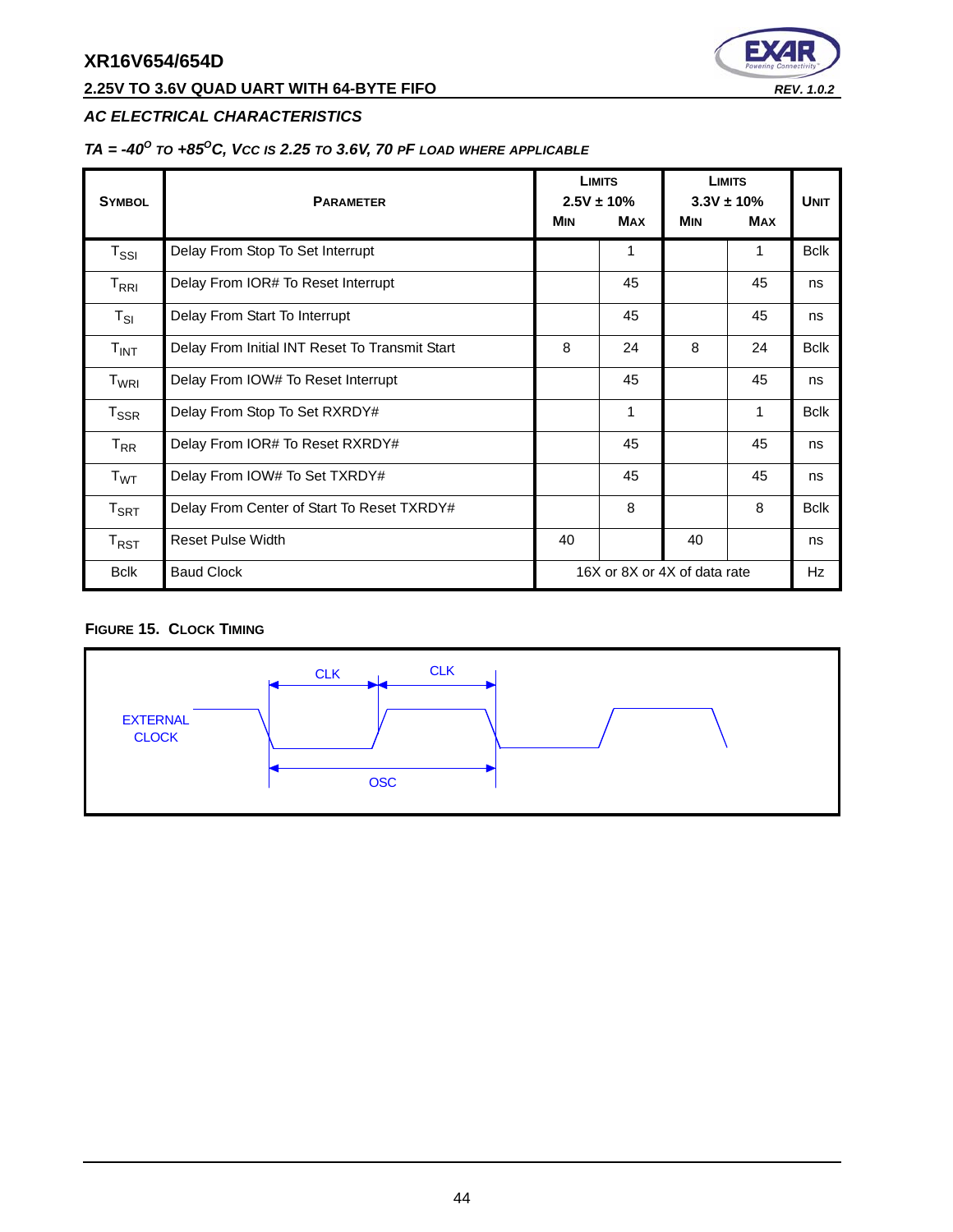

*REV. 1.0.2* **2.25V TO 3.6V QUAD UART WITH 64-BYTE FIFO**

<span id="page-44-0"></span>**FIGURE 16. MODEM INPUT/OUTPUT TIMING FOR CHANNELS A-D**



<span id="page-44-1"></span>**FIGURE 17. 16 MODE (INTEL) DATA BUS READ TIMING FOR CHANNELS A-D**

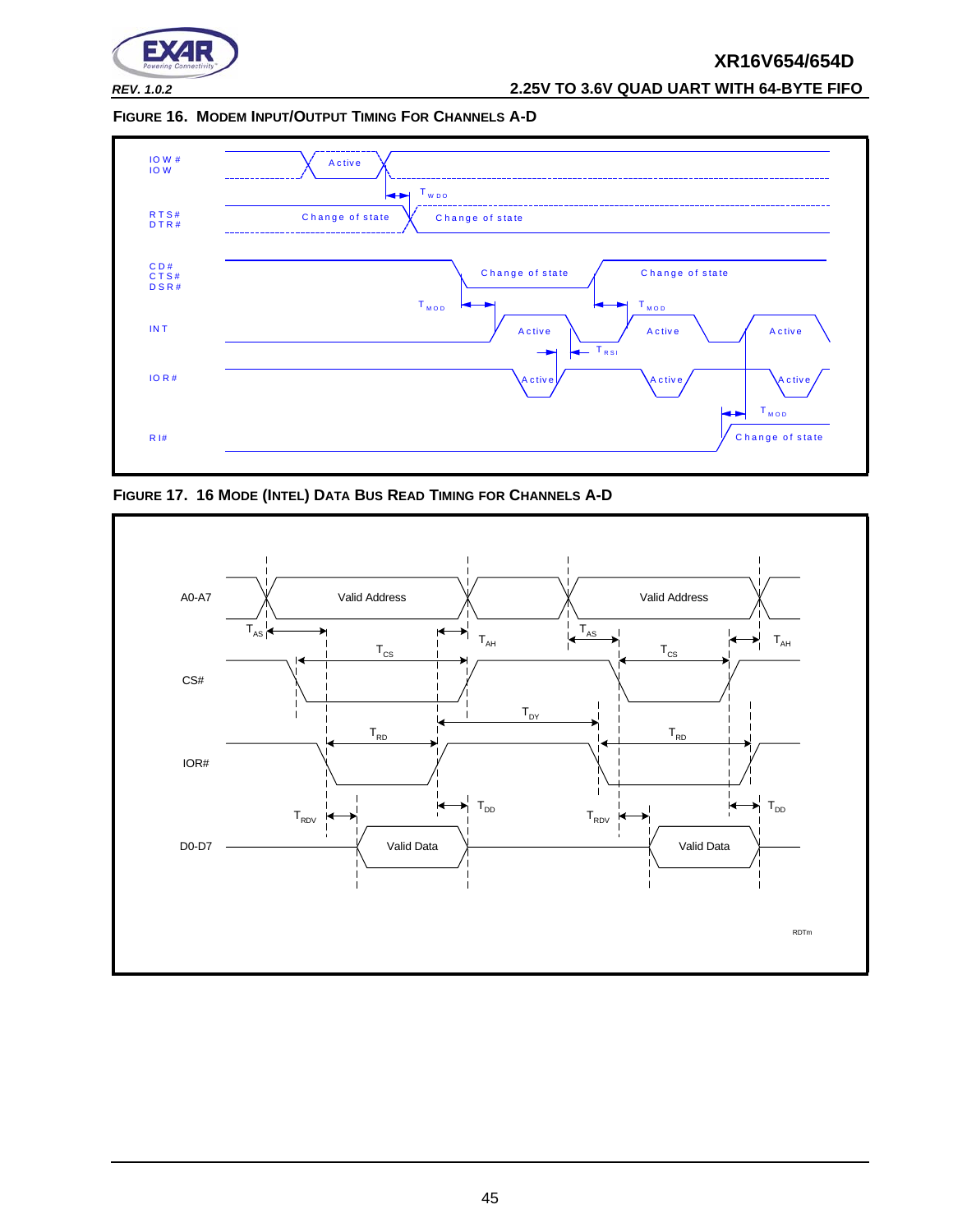



<span id="page-45-0"></span>**FIGURE 18. 16 MODE (INTEL) DATA BUS WRITE TIMING FOR CHANNELS A-D**

<span id="page-45-1"></span>**FIGURE 19. 68 MODE (MOTOROLA) DATA BUS READ TIMING FOR CHANNELS A-D**

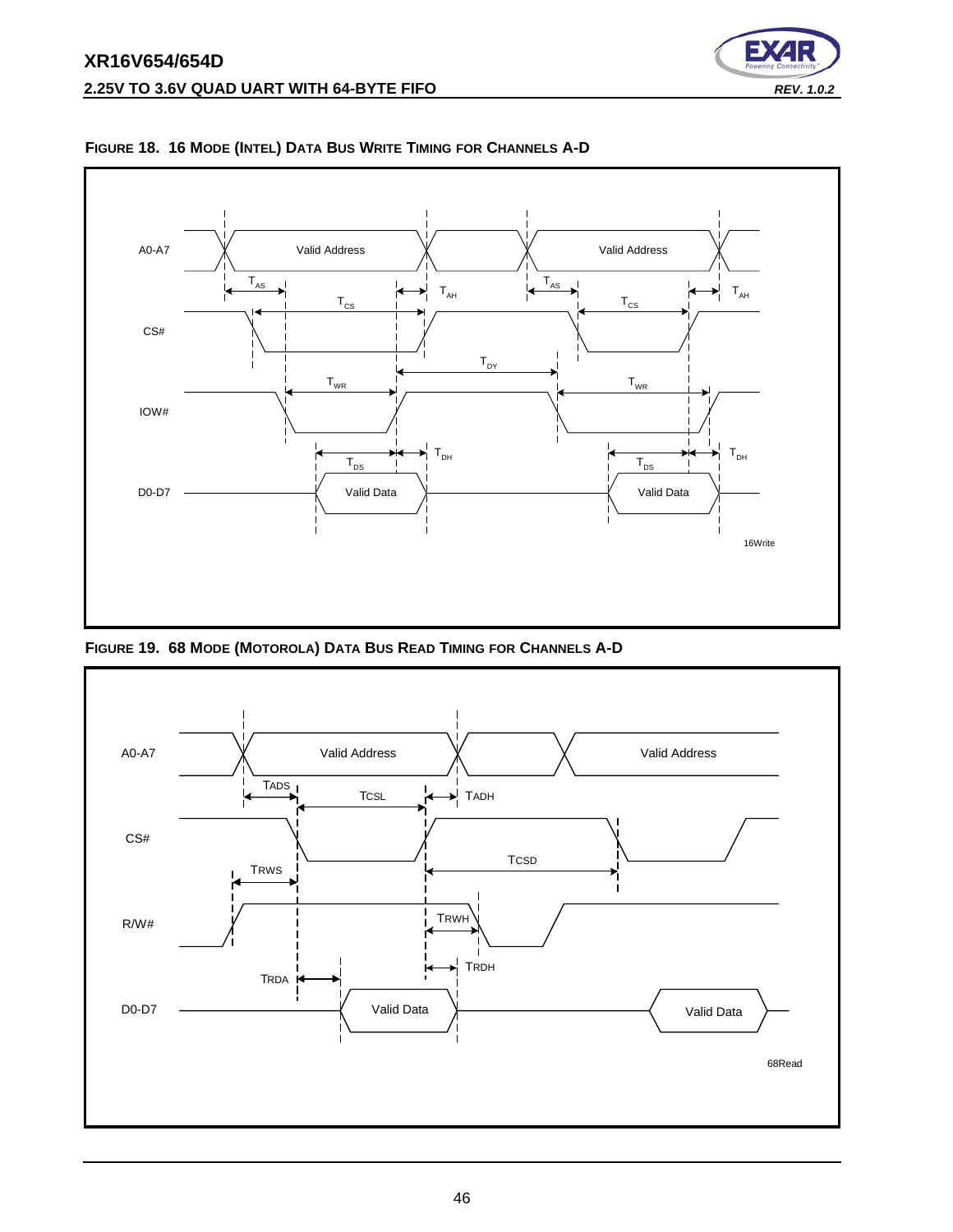

# *REV. 1.0.2* **2.25V TO 3.6V QUAD UART WITH 64-BYTE FIFO**

<span id="page-46-1"></span>



<span id="page-46-0"></span>**FIGURE 21. RECEIVE READY & INTERRUPT TIMING [NON-FIFO MODE] FOR CHANNELS A-D**

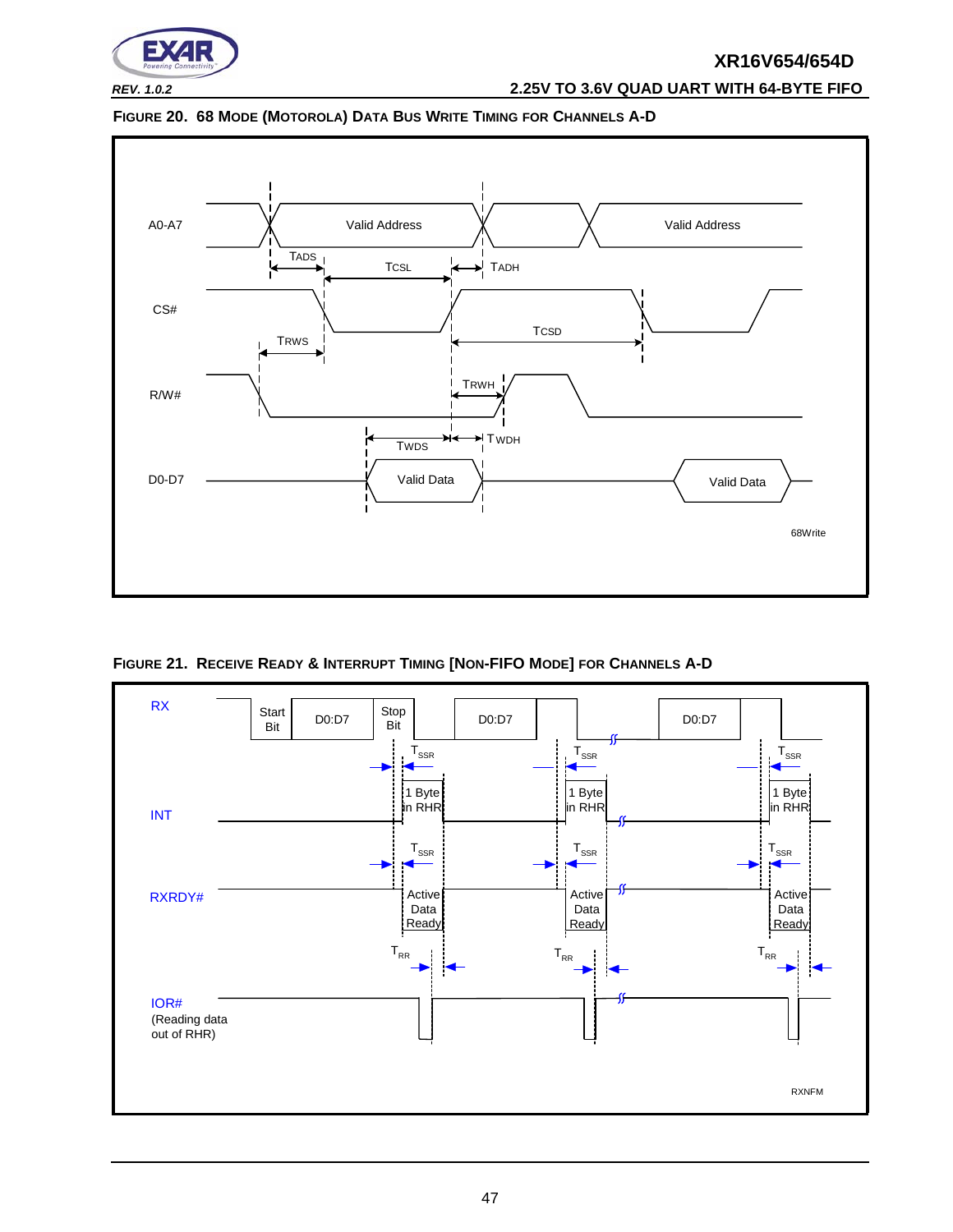

#### <span id="page-47-0"></span>**FIGURE 22. TRANSMIT READY & INTERRUPT TIMING [NON-FIFO MODE] FOR CHANNELS A-D**

<span id="page-47-1"></span>

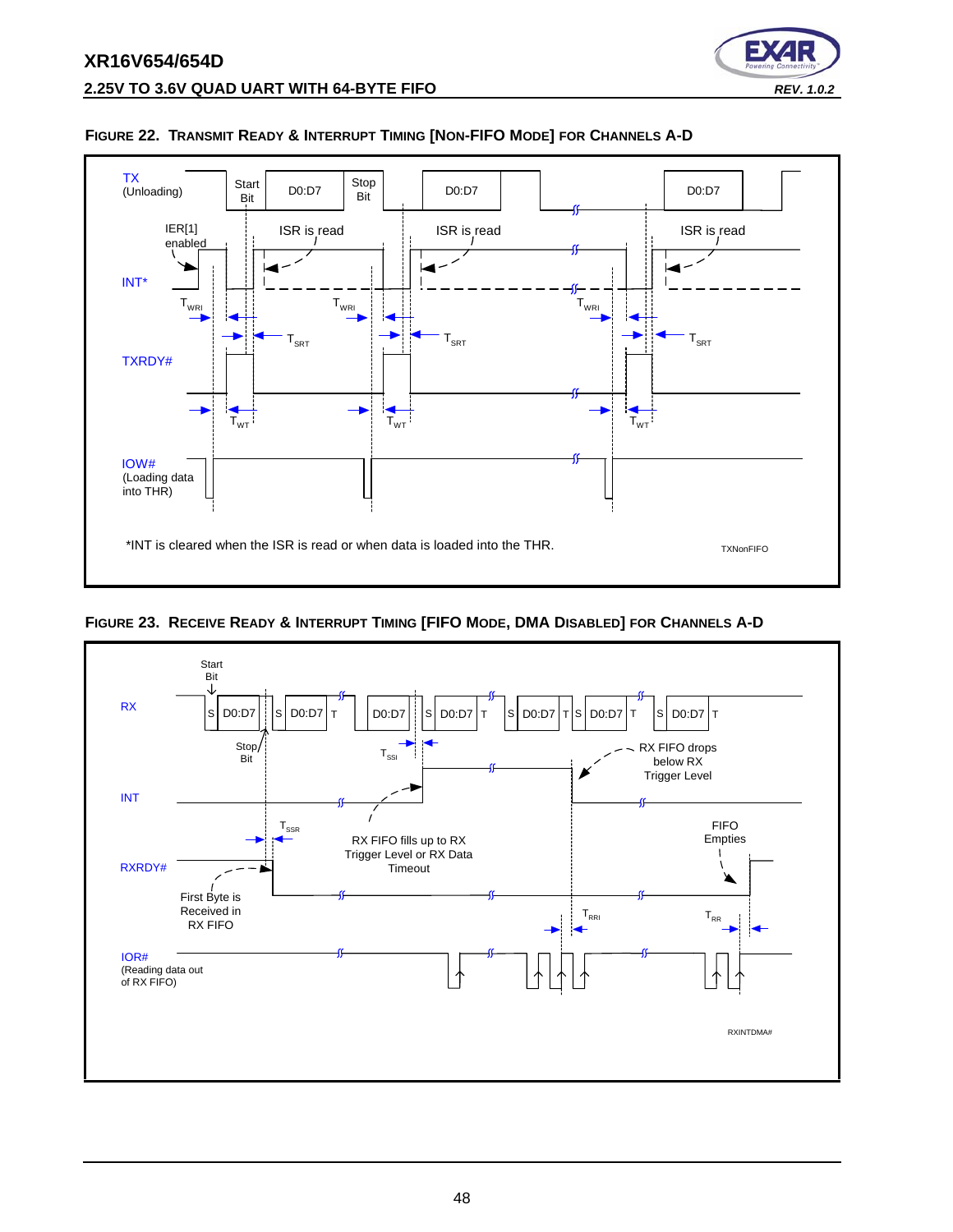



#### <span id="page-48-0"></span>**FIGURE 24. RECEIVE READY & INTERRUPT TIMING [FIFO MODE, DMA ENABLED] FOR CHANNELS A-D**

<span id="page-48-1"></span>

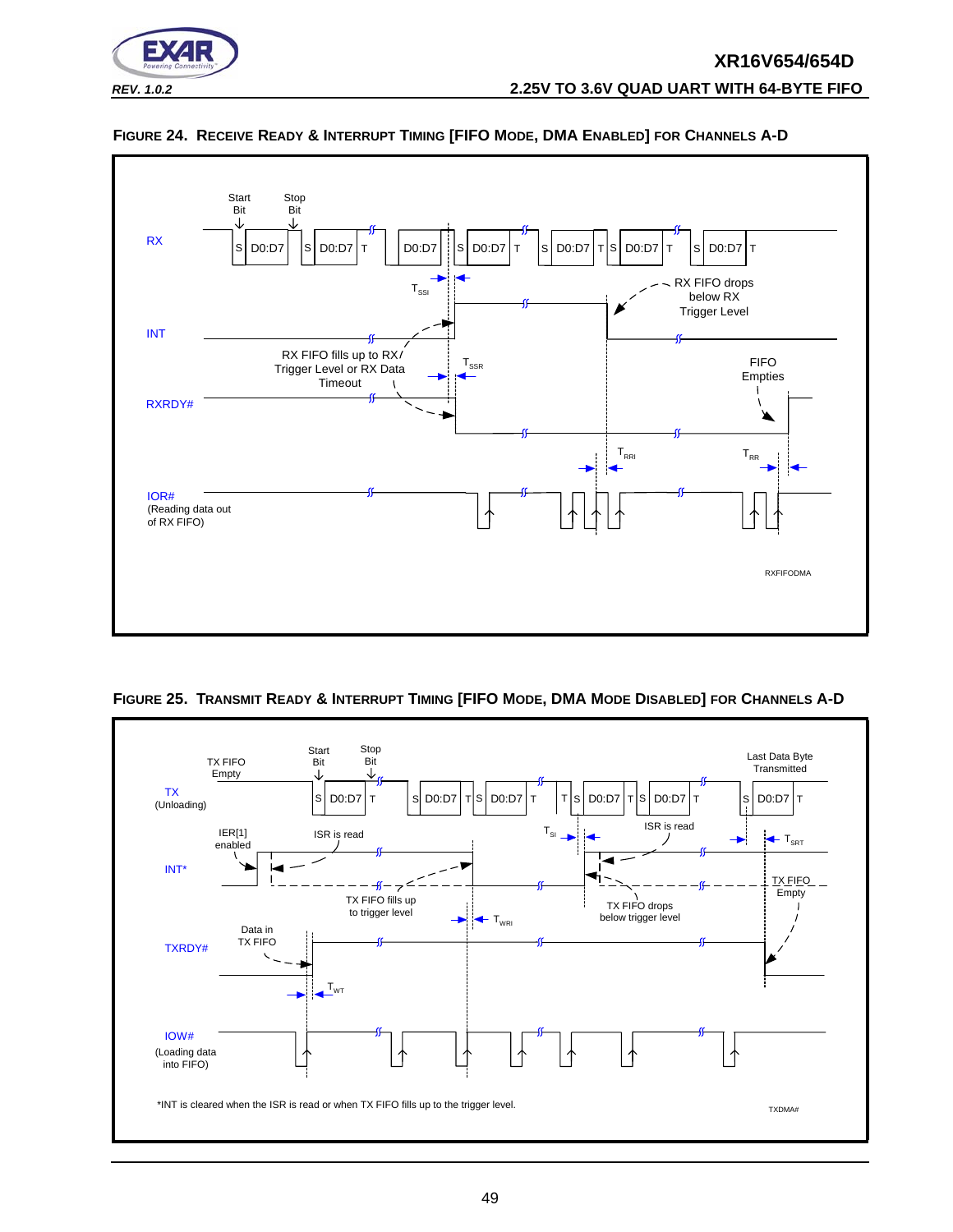



#### <span id="page-49-0"></span>**FIGURE 26. TRANSMIT READY & INTERRUPT TIMING [FIFO MODE, DMA MODE ENABLED] FOR CHANNELS A-D**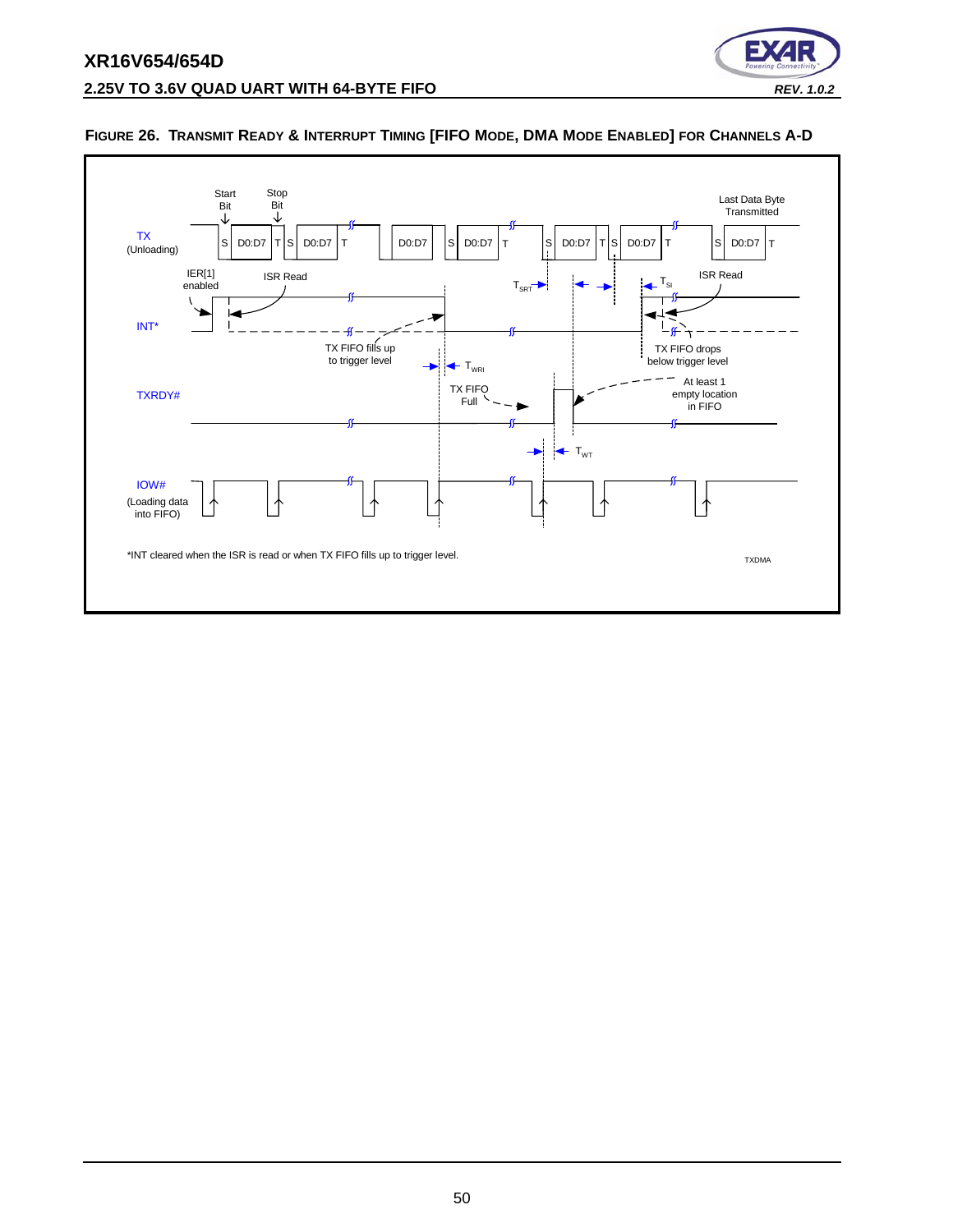

<span id="page-50-0"></span>**PACKAGE DIMENSIONS**



#### **48 LEAD QUAD FLAT NO LEAD (7 x 7 x 0.9 mm, 0.50 mm pitch QFN)**

|                |            | <b>INCHES</b> |            | <b>MILLIMETERS</b> |
|----------------|------------|---------------|------------|--------------------|
| <b>SYMBOL</b>  | <b>MIN</b> | <b>MAX</b>    | <b>MIN</b> | <b>MAX</b>         |
| A              | 0.031      | 0.039         | 0.80       | 1.00               |
| A <sub>1</sub> | 0.000      | 0.002         | 0.00       | 0.05               |
| A <sub>3</sub> | 0.006      | 0.010         | 0.15       | 0.25               |
| D              | 0.270      | 0.281         | 6.85       | 7.15               |
| D <sub>2</sub> | 0.201      | 0.209         | 5.10       | 5.30               |
| b              | 0.007      | 0.012         | 0.18       | 0.30               |
| e              |            | 0.0197 BSC    |            | 0.50 BSC           |
| L              | 0.012      | 0.020         | 0.30       | 0.50               |
| k              | 0.008      |               | 0.20       |                    |

*Note: The control dimension is the millimeter column*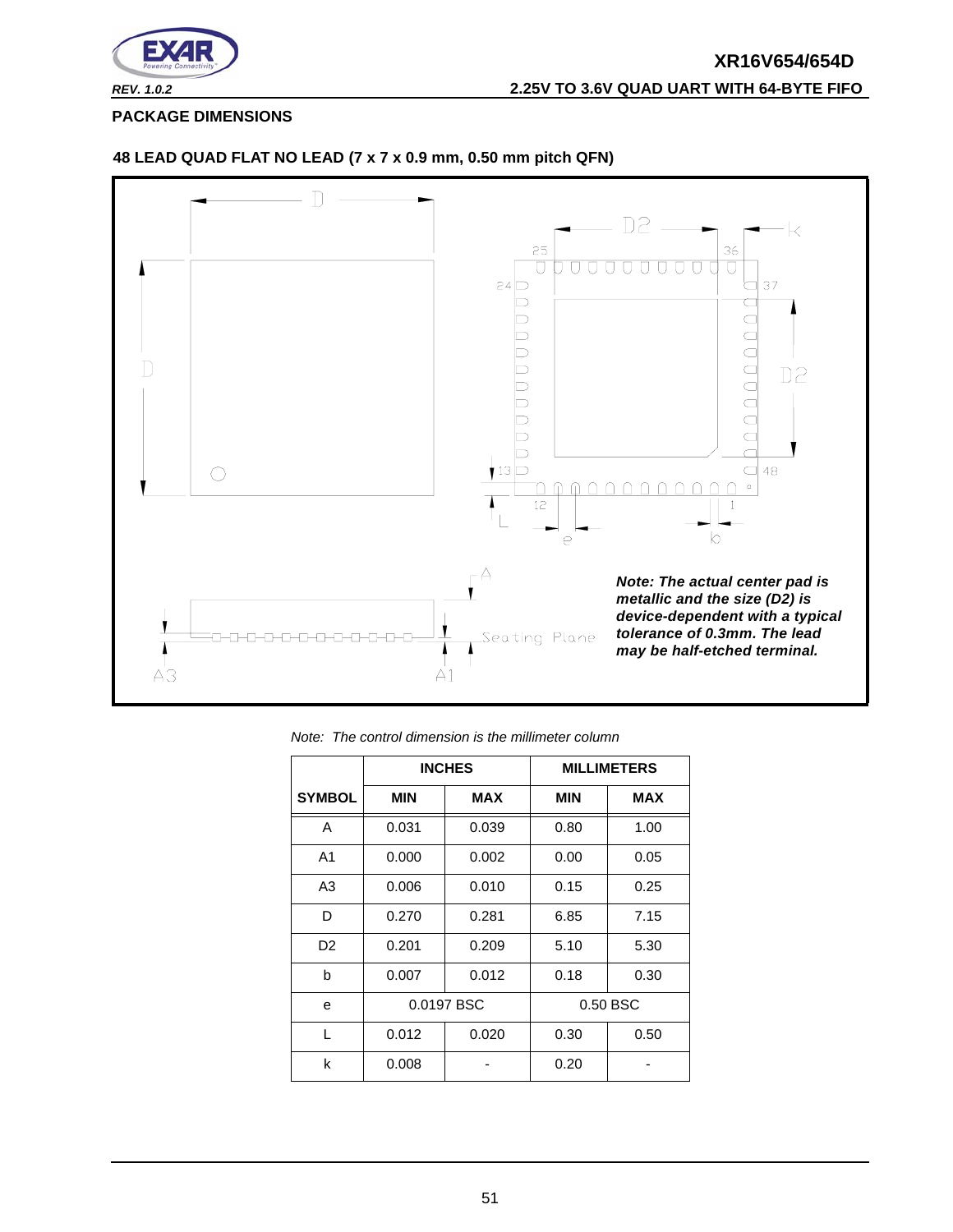# **2.25V TO 3.6V QUAD UART WITH 64-BYTE FIFO** *REV. 1.0.2*



# **64 LEAD LOW-PROFILE QUAD FLAT PACK (10 x 10 x 1.4 mm LQFP)**



*Note: The control dimension is the millimeter column*

|                |            | <b>INCHES</b> |             | <b>MILLIMETERS</b> |
|----------------|------------|---------------|-------------|--------------------|
| <b>SYMBOL</b>  | <b>MIN</b> | <b>MAX</b>    | <b>MIN</b>  | <b>MAX</b>         |
| A              | 0.055      | 0.063         | 1.40        | 1.60               |
| A <sub>1</sub> | 0.002      | 0.006         | 0.05        | 0.15               |
| A2             | 0.053      | 0.057         | 1.35        | 1.45               |
| B              | 0.007      | 0.011         | 0.17        | 0.27               |
| C              | 0.004      | 0.008         | 0.09        | 0.20               |
| D              | 0.465      | 0.480         | 11.80       | 12.20              |
| D1             | 0.390      | 0.398         | 9.90        | 10.10              |
| e              |            | 0.020 BSC     | 0.50 BSC    |                    |
| L              | 0.018      | 0.030         | 0.45        | 0.75               |
| $\alpha$       | 0°         | $7^\circ$     | $0^{\circ}$ | $7^\circ$          |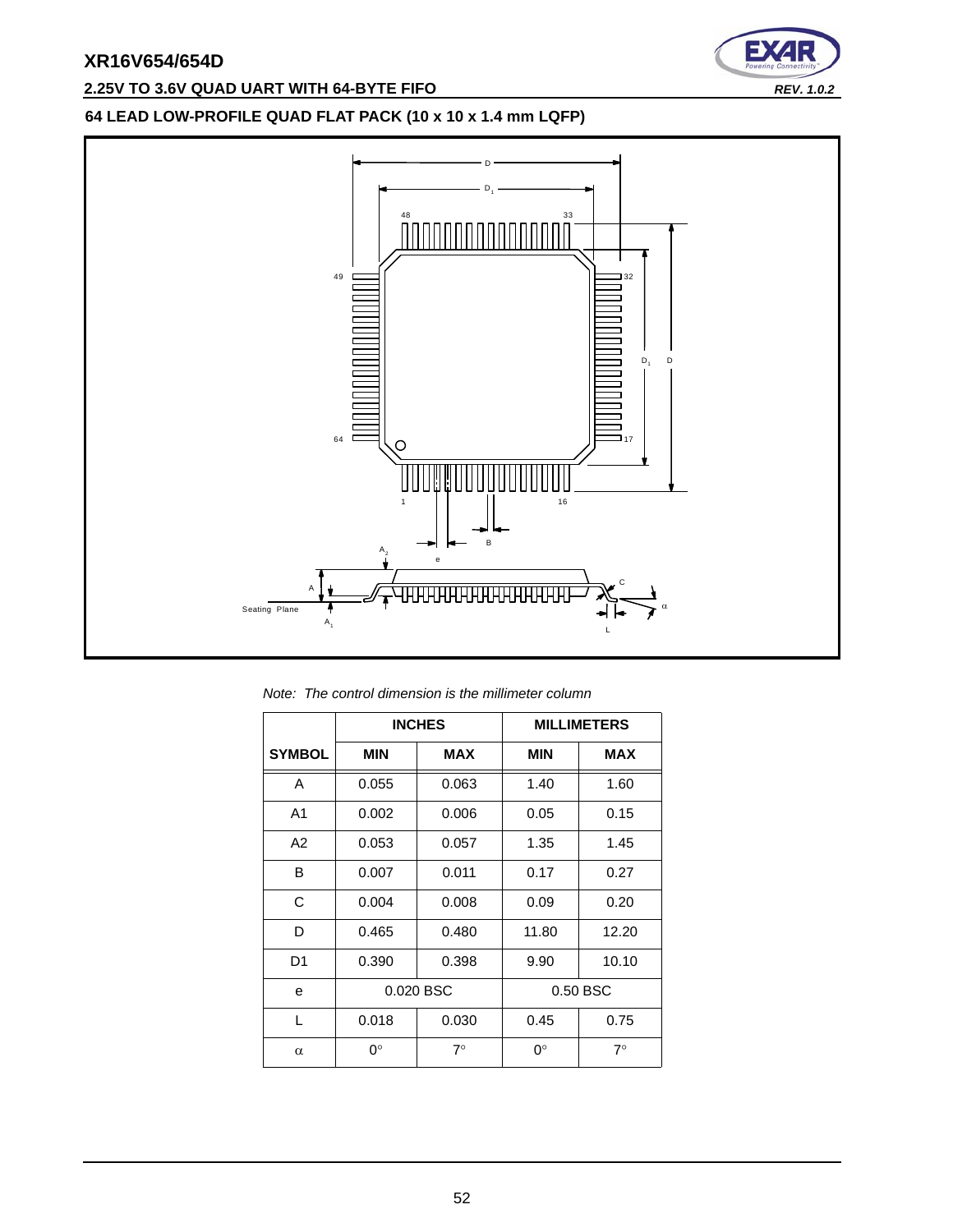

# **XR16V654/654D** *REV. 1.0.2* **2.25V TO 3.6V QUAD UART WITH 64-BYTE FIFO**

#### **68 LEAD PLASTIC LEADED CHIP CARRIER (PLCC)**



*Note: The control dimension is the inch column*

|                |            | <b>INCHES</b> |            | <b>MILLIMETERS</b> |
|----------------|------------|---------------|------------|--------------------|
| <b>SYMBOL</b>  | <b>MIN</b> | <b>MAX</b>    | <b>MIN</b> | <b>MAX</b>         |
| A              | 0.165      | 0.200         | 4.19       | 5.08               |
| $A_1$          | 0.090      | 0.130         | 2.29       | 3.30               |
| A <sub>2</sub> | 0.020      |               | 0.51       |                    |
| B              | 0.013      | 0.021         | 0.33       | 0.53               |
| $B_1$          | 0.026      | 0.032         | 0.66       | 0.81               |
| C              | 0.008      | 0.013         | 0.19       | 0.32               |
| D              | 0.985      | 0.995         | 25.02      | 25.27              |
| $D_1$          | 0.950      | 0.958         | 24.13      | 24.33              |
| $D_2$          | 0.890      | 0.930         | 22.61      | 23.62              |
| $D_3$          | 0.800 typ. |               |            | 20.32 typ.         |
| е              | 0.050 BSC  |               | 1.27 BSC   |                    |
| $H_1$          | 0.042      | 0.056         | 1.07       | 1.42               |
| H <sub>2</sub> | 0.042      | 0.048         | 1.07       | 1.22               |
| R              | 0.025      | 0.045         | 0.64       | 1.14               |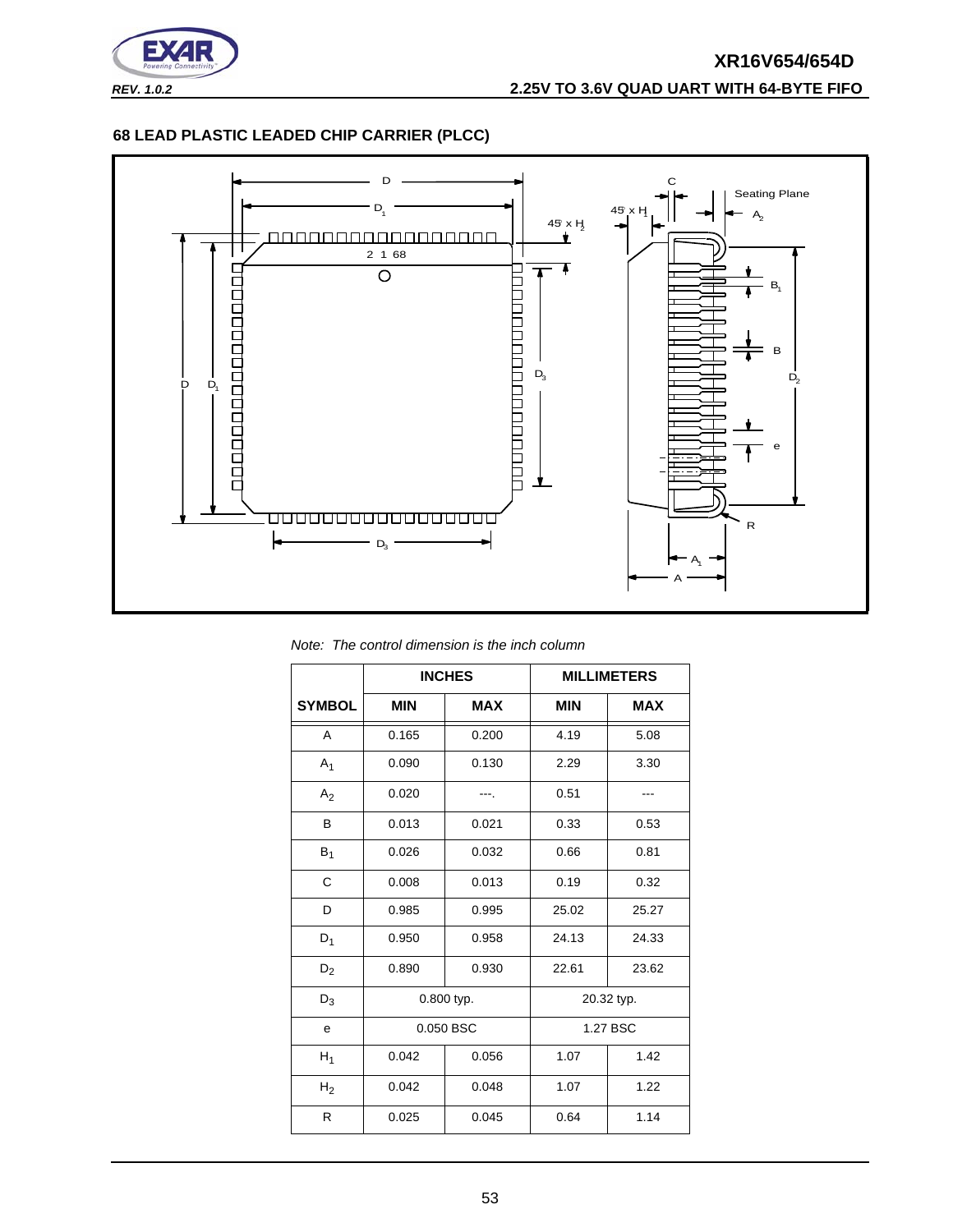

# **2.25V TO 3.6V QUAD UART WITH 64-BYTE FIFO** *REV. 1.0.2*

# **80 LEAD PLASTIC QUAD FLAT PACK (12 mm x 12 mm LQFP, 1.4 mm Form)**



|               |             | <b>INCHES</b> |            | <b>MILLIMETERS</b> |
|---------------|-------------|---------------|------------|--------------------|
| <b>SYMBOL</b> | <b>MIN</b>  | <b>MAX</b>    | <b>MIN</b> | <b>MAX</b>         |
| A             | 0.055       | 0.063         | 1.40       | 1.60               |
| A1            | 0.002       | 0.006         | 0.05       | 0.15               |
| A2            | 0.053       | 0.057         | 1.35       | 1.45               |
| в             | 0.007       | 0.011         | 0.17       | 0.27               |
| С             | 0.004       | 0.008         | 0.09       | 0.20               |
| D             | 0.543       | 0.559         | 13.80      | 14.20              |
| D1            | 0.465       | 0.480         | 11.80      | 12.20              |
| е             | 0.0197      | <b>BSC</b>    | 0.50 BSC   |                    |
|               | 0.018       | 0.030         | 0.45       | 0.75               |
| α             | $0^{\circ}$ | $7^\circ$     | 0°         | $7^\circ$          |

| Note: The control dimension is in the millimeter column |  |  |  |
|---------------------------------------------------------|--|--|--|
|---------------------------------------------------------|--|--|--|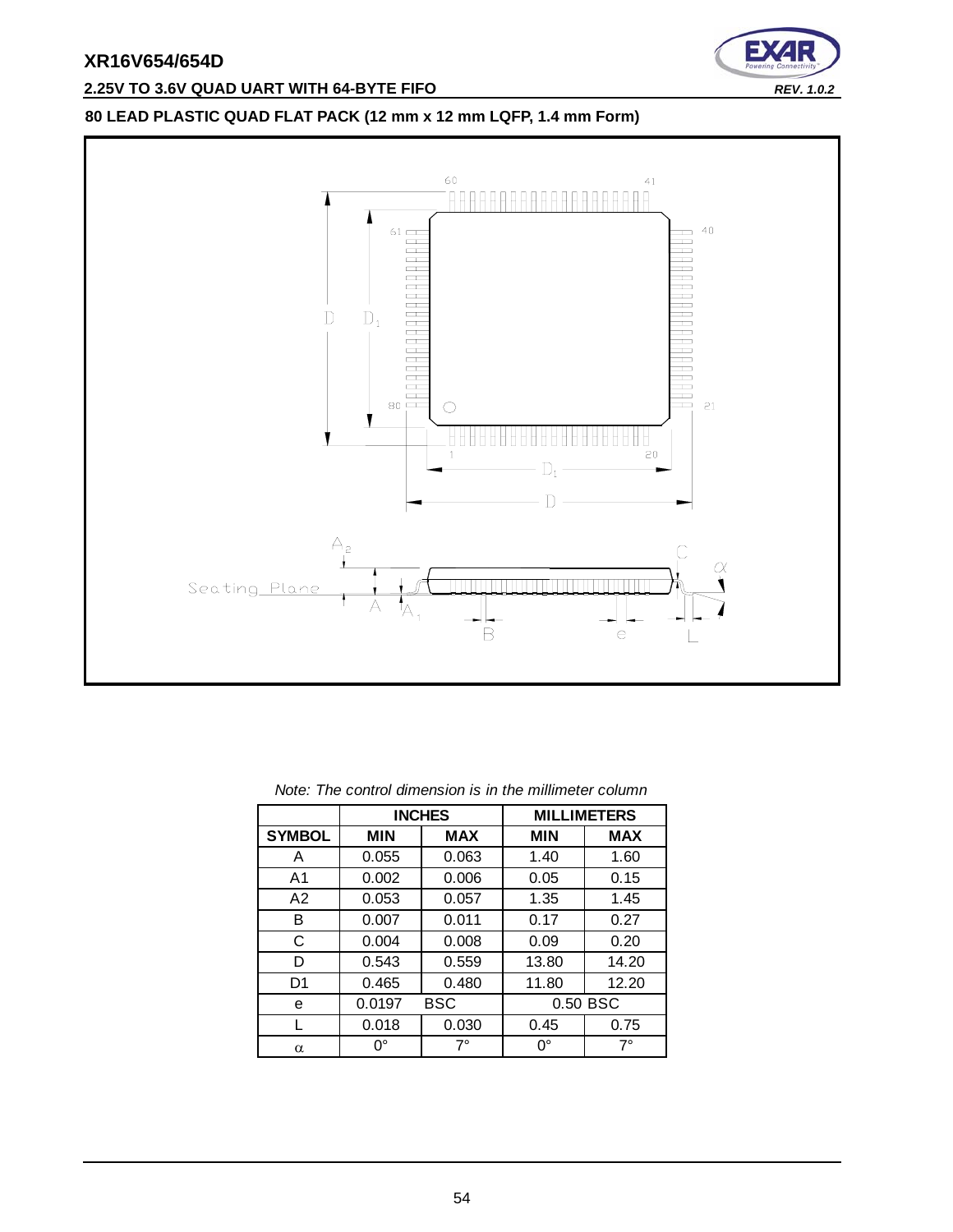

# **100 LEAD PLASTIC QUAD FLAT PACK (14 mm x 20 mm QFP, 1.95 mm Form)**



*Note: The control dimension is the millimeter column*

|                |             | <b>INCHES</b>          |            | <b>MILLIMETERS</b> |
|----------------|-------------|------------------------|------------|--------------------|
| <b>SYMBOL</b>  | MIN         | <b>MAX</b>             | <b>MIN</b> | <b>MAX</b>         |
| A              | 0.102       | 0.134                  | 2.60       | 3.40               |
| A <sub>1</sub> | 0.002       | 0.014                  | 0.05       | 0.35               |
| A <sub>2</sub> | 0.100       | 0.120                  | 2.55       | 3.05               |
| B              | 0.009       | 0.015                  | 0.22       | 0.38               |
| C              | 0.004       | 0.009                  | 0.11       | 0.23               |
| D              | 0.931       | 0.951                  | 23.65      | 24.15              |
| $D_1$          | 0.783       | 0.791                  | 19.90      | 20.10              |
| E              | 0.695       | 0.715                  | 17.65      | 18.15              |
| $E_1$          | 0.547       | 0.555                  | 13.90      | 14.10              |
| e              |             | 0.0256 BSC<br>0.65 BSC |            |                    |
| L              | 0.029       | 0.040                  | 0.73       | 1.03               |
| $\alpha$       | $0^{\circ}$ | $7^\circ$              | ∩°         | $7^\circ$          |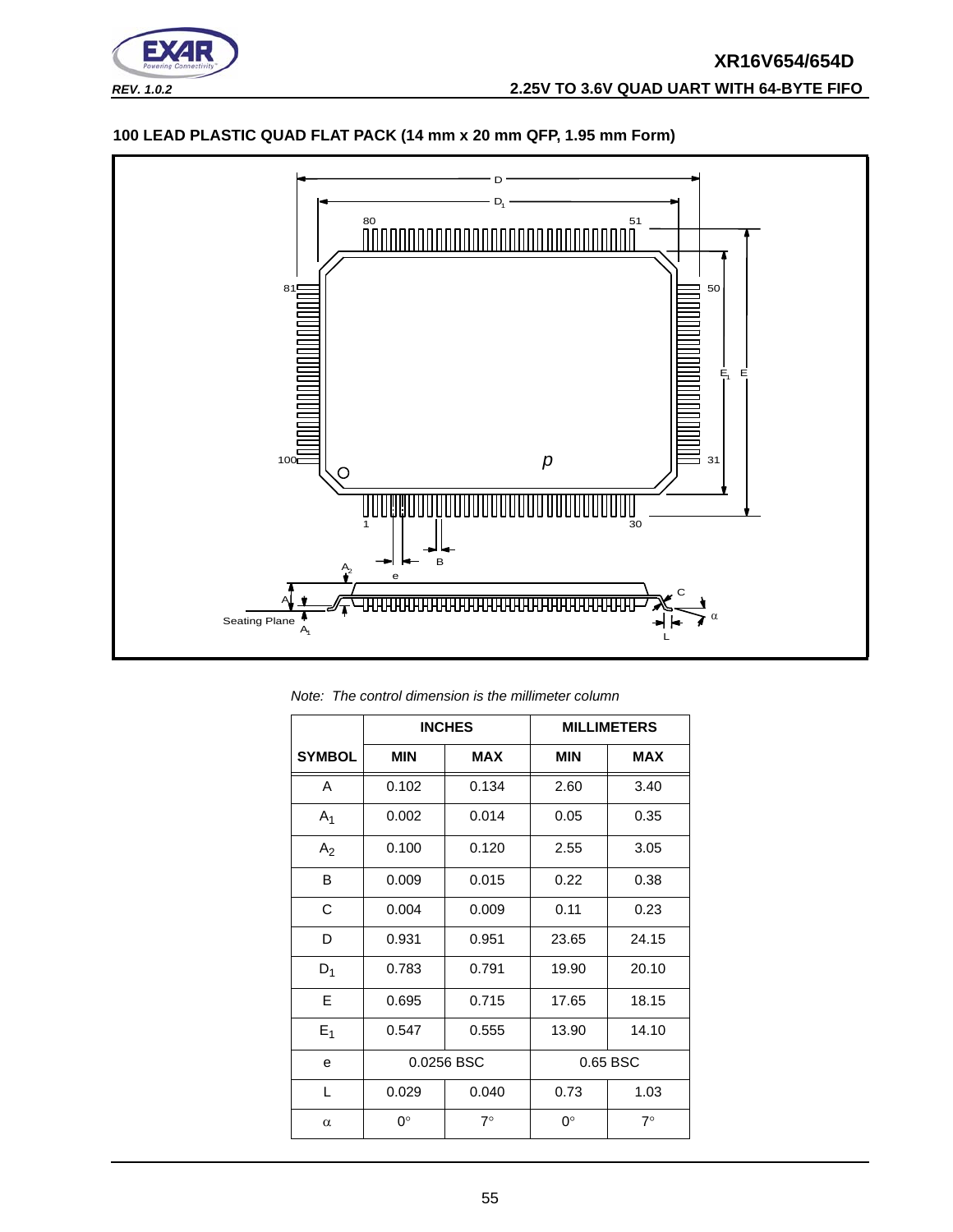## **2.25V TO 3.6V QUAD UART WITH 64-BYTE FIFO** *REV. 1.0.2*



#### <span id="page-55-0"></span>*REVISION HISTORY*

| <b>DATE</b>      | <b>REVISION</b> | <b>DESCRIPTION</b>                                                    |
|------------------|-----------------|-----------------------------------------------------------------------|
| April 2006       | Rev A1.0.0      | Advanced Datasheet.                                                   |
| May 2006         | Rev P1.0.0      | Preliminary Datasheet.                                                |
| <b>July 2006</b> | Rev P1.0.1      | Updated AC Electrical Characteristics.                                |
| October 2006     | Rev P1.0.2      | Updated DC Electrical Characteristics.                                |
| January 2007     | Rev 1.0.0       | Final Datasheet.                                                      |
| May 2007         | Rev 1.0.1       | Updated QFN package dimensions drawing to show minimum "k" parameter. |
| September 2007   | Rev 1.0.2       | Corrected RX and TX FIFO trigger levels.                              |

#### *NOTICE*

EXAR Corporation reserves the right to make changes to the products contained in this publication in order to improve design, performance or reliability. EXAR Corporation assumes no responsibility for the use of any circuits described herein, conveys no license under any patent or other right, and makes no representation that the circuits are free of patent infringement. Charts and schedules contained here in are only for illustration purposes and may vary depending upon a user's specific application. While the information in this publication has been carefully checked; no responsibility, however, is assumed for inaccuracies.

EXAR Corporation does not recommend the use of any of its products in life support applications where the failure or malfunction of the product can reasonably be expected to cause failure of the life support system or to significantly affect its safety or effectiveness. Products are not authorized for use in such applications unless EXAR Corporation receives, in writing, assurances to its satisfaction that: (a) the risk of injury or damage has been minimized; (b) the user assumes all such risks; (c) potential liability of EXAR Corporation is adequately protected under the circumstances.

Copyright 2007 EXAR Corporation

Datasheet September 2007.

Send your UART technical inquiry with technical details to hotline: uarttechsupport@exar.com.

Reproduction, in part or whole, without the prior written consent of EXAR Corporation is prohibited.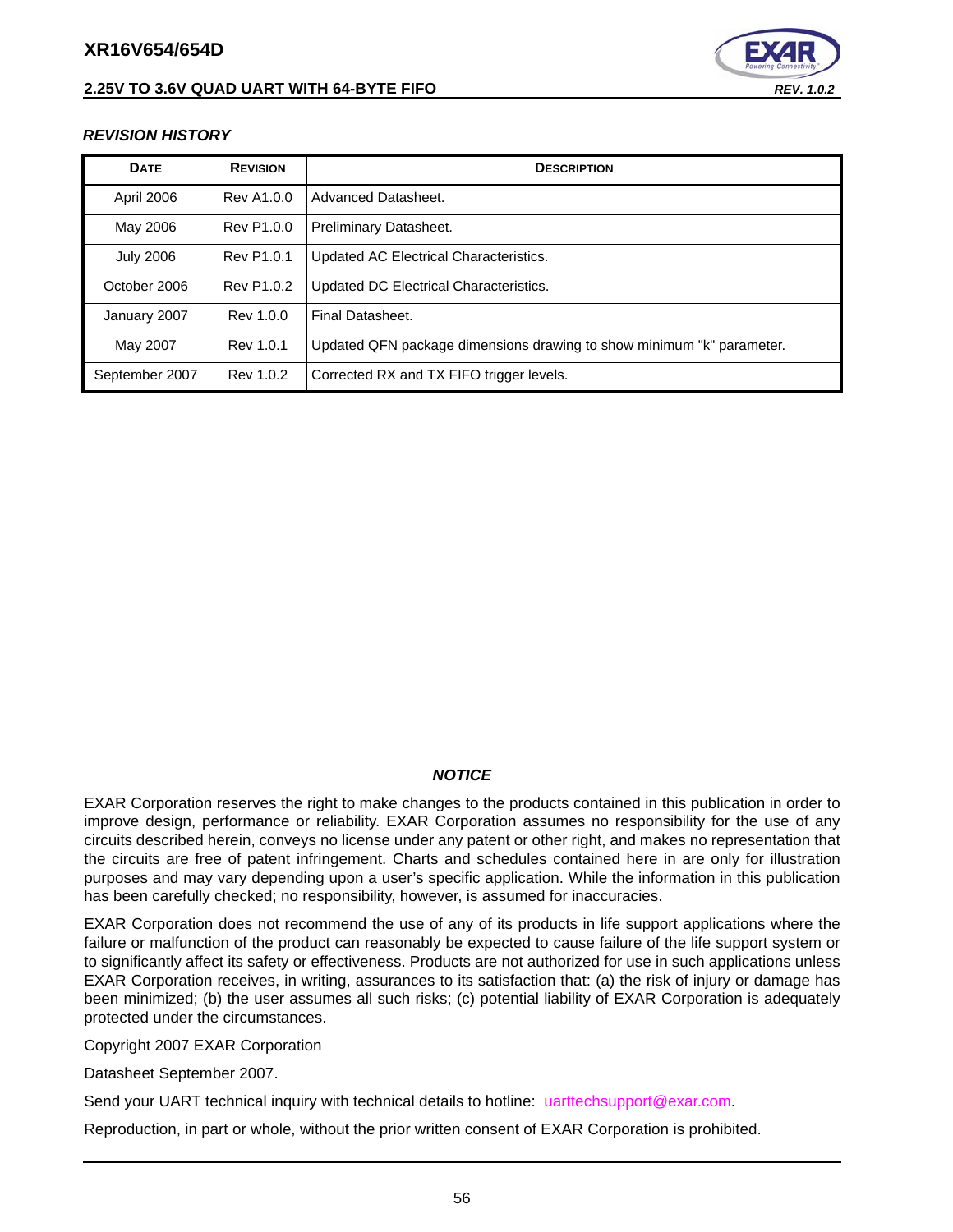

# 2.25V TO 3.6V QUAD UART WITH 64-BYTE FIFO

# **TABLE OF CONTENTS**

| FIGURE 3. PIN OUT ASSIGNMENT FOR 68-PIN PLCC PACKAGES IN 16 AND 68 MODE AND 64-PIN LQFP PACKAGES  3 |  |
|-----------------------------------------------------------------------------------------------------|--|
|                                                                                                     |  |
|                                                                                                     |  |
|                                                                                                     |  |
|                                                                                                     |  |
|                                                                                                     |  |
|                                                                                                     |  |
|                                                                                                     |  |
|                                                                                                     |  |
|                                                                                                     |  |
|                                                                                                     |  |
|                                                                                                     |  |
|                                                                                                     |  |
|                                                                                                     |  |
|                                                                                                     |  |
|                                                                                                     |  |
|                                                                                                     |  |
|                                                                                                     |  |
|                                                                                                     |  |
|                                                                                                     |  |
|                                                                                                     |  |
|                                                                                                     |  |
|                                                                                                     |  |
|                                                                                                     |  |
|                                                                                                     |  |
|                                                                                                     |  |
|                                                                                                     |  |
|                                                                                                     |  |
|                                                                                                     |  |
|                                                                                                     |  |
|                                                                                                     |  |
|                                                                                                     |  |
|                                                                                                     |  |
|                                                                                                     |  |
|                                                                                                     |  |
|                                                                                                     |  |
|                                                                                                     |  |
|                                                                                                     |  |
|                                                                                                     |  |
|                                                                                                     |  |
|                                                                                                     |  |
|                                                                                                     |  |
|                                                                                                     |  |
|                                                                                                     |  |
|                                                                                                     |  |
|                                                                                                     |  |
|                                                                                                     |  |
|                                                                                                     |  |
|                                                                                                     |  |
|                                                                                                     |  |
|                                                                                                     |  |
|                                                                                                     |  |
|                                                                                                     |  |
|                                                                                                     |  |
|                                                                                                     |  |